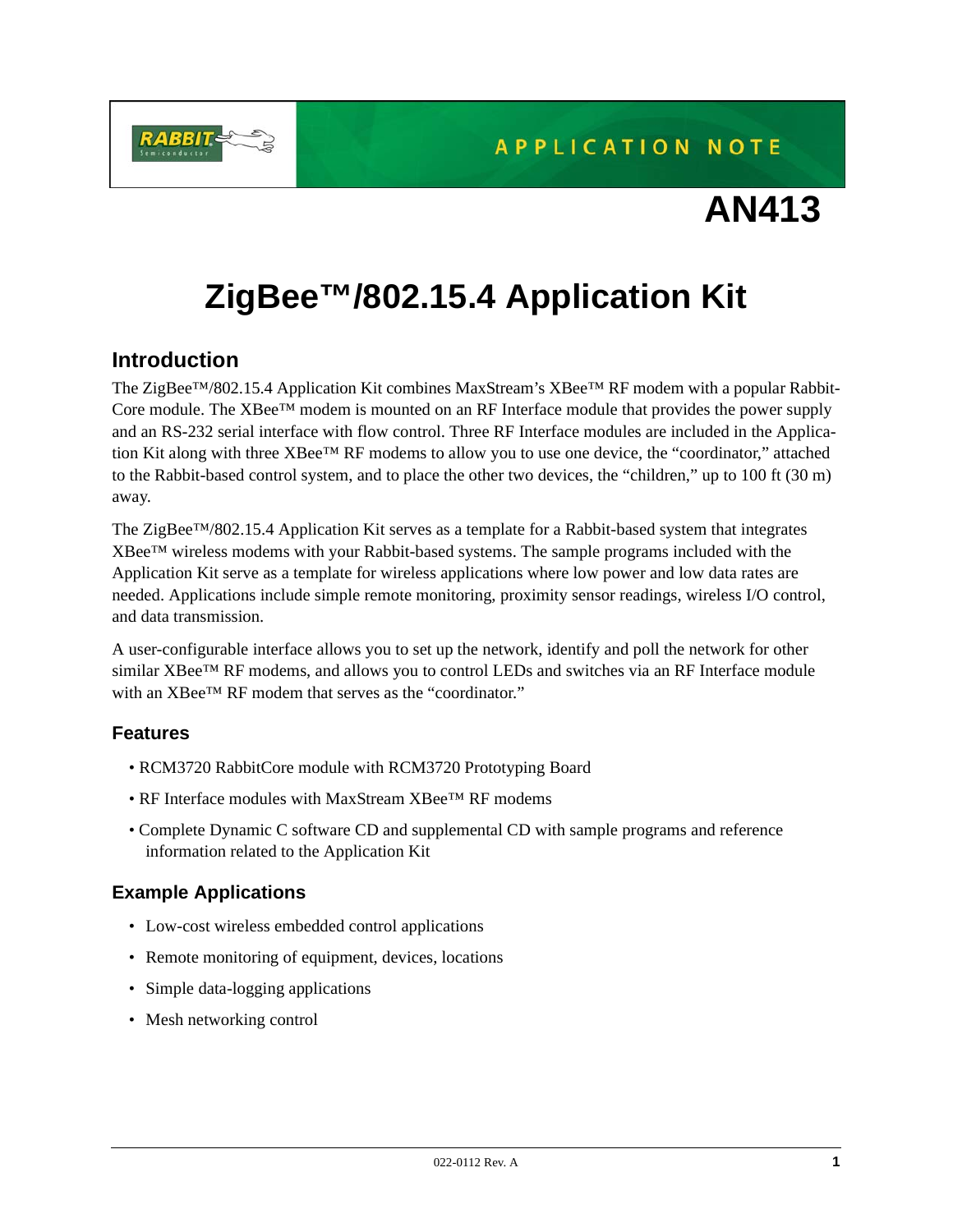# **What Else You Will Need**

Besides what is supplied with the Application Kit, you will need a PC with an available COM or USB port to program the RCM3720 and the XBee™ RF modems in the Application Kit. If your PC only has a USB port, you will also need an RS-232/USB converter. Note that not all RS-232/USB converters work with Dynamic C and the XBee™ RF modem firmware. Your PC also needs an RJ-45 jack to allow an Ethernet interface with the RCM3720, and you will need a CAT 5/6 Ethernet cable for an Ethernet connection between your PC and the RCM3720.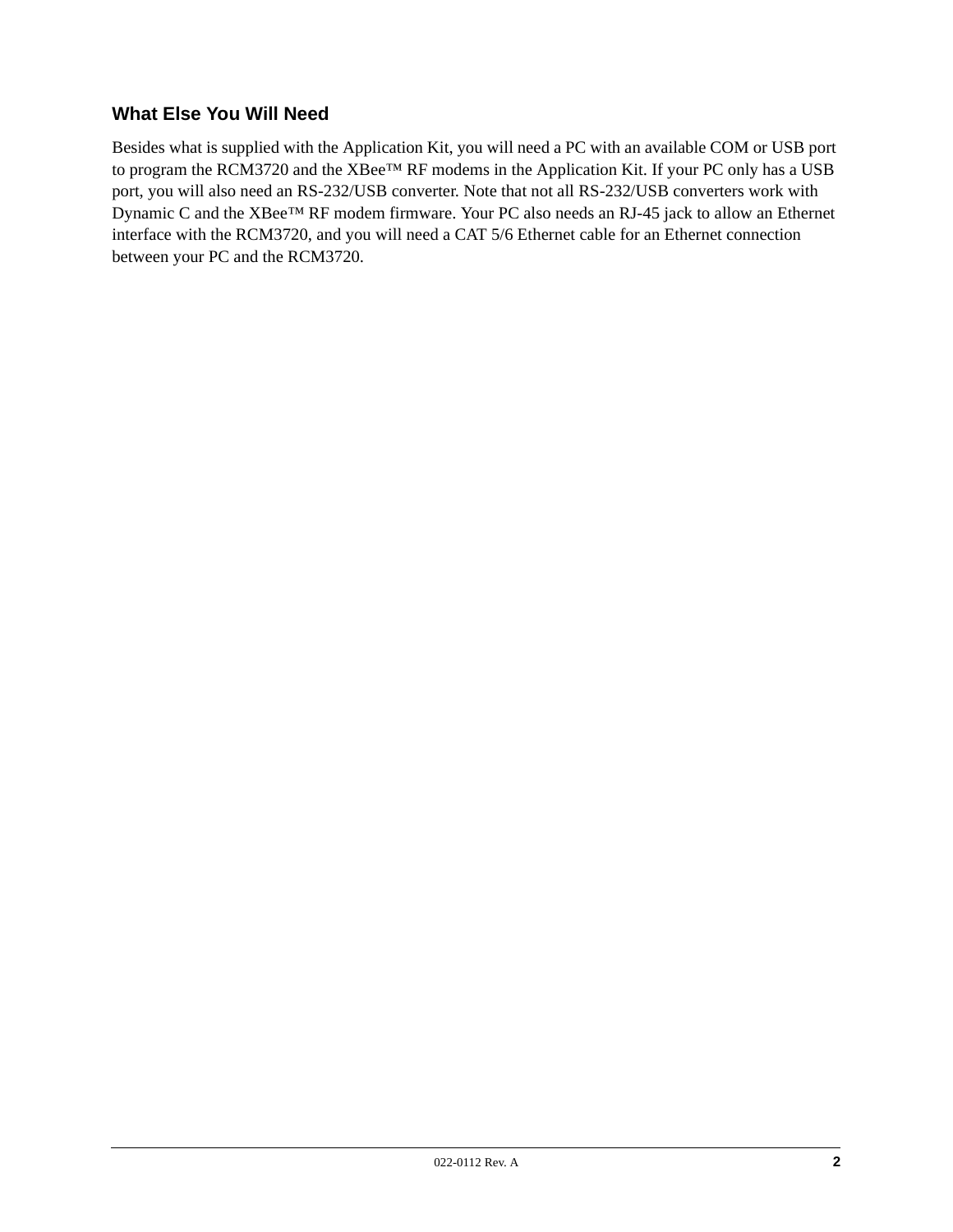# **Hardware Setup**

The *ZigBee™/802.15.4 Application Kit Getting Started* instructions included with the Application Kit show how to set up and program the RCM3720, the RF Interface module, and the XBee™ RF modem. [Figure 1](#page-2-0) shows how the RF Interface module and the XBee™ RF modem interface with the RCM3720 and the RCM3720 Prototyping Board.



*Figure 1. ZigBee™/802.15.4 Kit Setup*

<span id="page-2-0"></span>One RF Interface module is connected to the RCM3720 Prototyping Board via a ribbon cable, and the remaining two RF interface modules with XBee<sup>™</sup> RF modems installed may be placed up to 100 ft (30 m) away.

The RF Interface modules with XBee™ RF modems may be set up in either a *peer-to-peer* network or a *mesh* network. Firmware is supplied for both options.

- Peer-to-peer network XBee<sup>TM</sup> 802.15.4 firmware.
- Mesh network
	- XBee™ ZigBee™ coordinator API commands (not supported by Dynamic C)
	- XBee™ ZigBee™ coordinator AT commands
	- XBee™ ZigBee™ router API commands (not supported by Dynamic C)
	- XBee™ ZigBee™ router AT commands

While as many as six "children" may be nested per "parent" router in a mesh network up to six layers deep, Dynamic C can only support up to 64 devices.

The following steps from the *ZigBee™/802.15.4 Application Kit Getting Started* instructions summarize the setup process once Dynamic C and the software from the supplemental CD have been installed on your PC.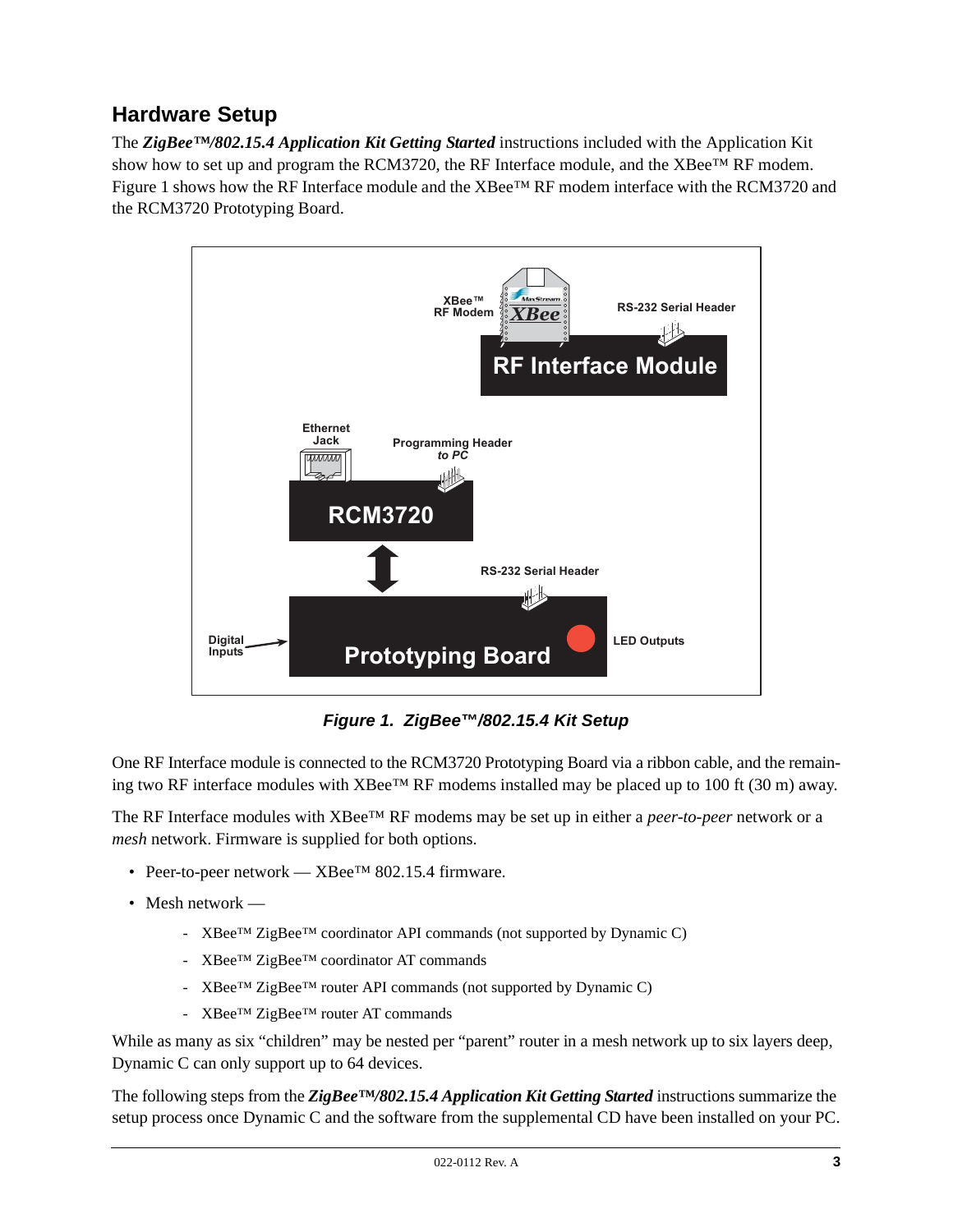# **RF Interface Module Connections**

Set up all three RF Interface modules as explained in the *ZigBee™/802.15.4 Application Kit Getting Started* instructions.

- 1. Snap in four standoffs to the four holes at the corners on the bottom side of the RF Interface module.
- 2. Install the XBee™ RF modem into the inside-facing sockets of header sockets J1 and J2 on the RF Interface module. Press the XBee™ modem's pins firmly into the RF Interface module header sockets.

The outside-facing sockets of header sockets J1 and J2 on the RF Interface module carry the identical signals that are being used by the  $XBee^{TM}$  RF modem pin to the side of the sockets. This allows convenient access to the XBee™ RF modem pins for development and diagnostic purposes.

- 3. Install 5 jumpers on header J5 for the DCE configuration as shown.
- 4. Place 3 AAA batteries in a battery holder, then connect the red wire from the battery holder to the  $+$  terminal of screw terminal header J3, and connect the black wire from the battery holder to the – terminal of screw terminal header J3.



If the battery holder has an on/off switch on the opposite side, make sure the switch is in the **ON** position. If there is no on/off switch, you may remove a battery to turn the RF Interface module off.

You may use your own power supply with an output of 3.5–6.0 V DC.

5. Use the programming cable to connect the RF Interface module to your PC to download the firmware. Connect the 10-pin connector of the programming cable (the RCM3720 adapter board must be removed) to header J6 on the RF Interface module. Line up the colored edge of the programming cable with pin 1 of header J6 as shown. The DB9 connector end of the programming cable is attached to a COM (serial) port on the PC.

It is recommended that you assign a unique "name" up to 20 characters long to each RF Interface module, and place a sticker on the module to identify it. These "names" will be "assigned" to the  $XBee^{TM}RF$ modems when you configure the networking parameters.

You will have one "coordinator" device and two "children." The "coordinator" RF Interface module will be connected to the RS-232 header on the Prototyping Board, and the "children" can be up to 100 ft (30 m) away.

**NOTE:** The "coordinator" is named DIO-COORD in the sample programs.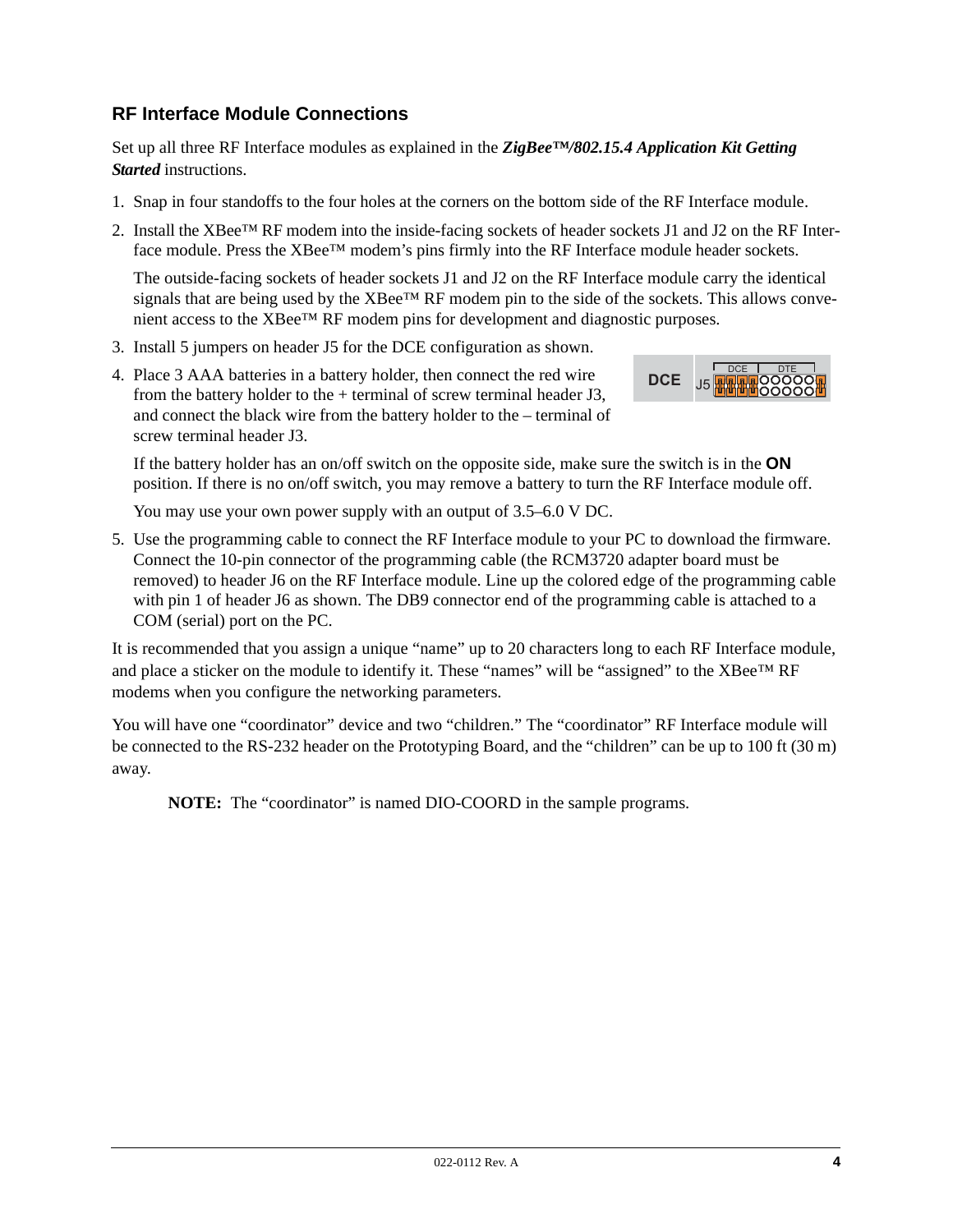# **Install the XBee™ RF Modem Firmware**

- 1. Locate and double-click **Setup\_x-ctu\_5013.exe** in the Dynamic C **DCRabbit…\xbee firmware** directory to install the X-CTU application that you will use to download the firmware.
- 2. Start X-CTU from the desktop icon and set the "PC Settings" tab to **9600** baud, **HARDWARE** flow control, **8** data bits, parity **NONE**, **1** stop bit.
- 3. Under the "Modem Configuration" tab click the "Download new versions…" button, select "File," and browse the Dynamic C **DCRabbit…\xbee firmware** directory to select the ZIP file corresponding to your network. There are two firmware options, depending on whether you will be using a peer-topeer (802.15.4, NonBeacon) network or a mesh (ZigBee™) network (**XBee\_1yyy.zip** for a peer-topeer network, or **XBee** 8yyy.zip for a mesh network, where yyy specifies the version number).
- 4. Select the ZIP file, click "Open," "OK," then "Done."

You are now ready to load the three  $XBee^{TM}$  RF modems with the new firmware. Repeat the remaining steps for each of the three RF Interface modules with their XBee™ RF modems installed and the programming cable connected to header J6 of the RF Interface modules. Remember to set the jumpers on header J5 for the DCE configuration shown above.

- 1. Under the "Modem Configuration" tab choose "XB24" from the "Modem" pull-down menu.
- 2. Choose "XBEE 802.15.4" or the "COORDINATOR AT"/"ROUTER AT" from the "Function Set" pulldown menu.
- 3. Choose "1yyy" or "8yyy" from the "Version" pull-down menu ("1yyy" or "8yyy" matches the version number in the file name). The "8yyy" versions have options depending on whether you are configuring the coordinator or a router.
- 4. Check the "Always update firmware" box.
- 5. Click "Write" to load the XBee™ RF modem with the new firmware.

There are networking and I/O settings that also need to be set via the "Modem Configuration" tab of the X-CTU application. Before changing any configurations, it is a good idea to select the desired firmware version, then press the "Show Defaults" button to set all the values to their default states. Here are the most likely settings you will then configure.

#### **Networking & Security**

ID - Pan ID =  $0x0000 - 0x$ FFFF (peer-to-peer network);

0x0000 – 0x3FFF, 0xFFFF to assign randomly (mesh network)

- DH Destination Address High and DL destination Address Low must be set to 0 (peer-to-peer network)
- CE Coordinator Enable = 0 end device; 1 coordinator (peer-to-peer network only)
- A2 Coordinator Association = choose a value 0–7 from dropdown list (peer-to-peer network only)
- $NI Node ID = up to a 20-character ASCII string$

#### **I/O Settings**

D4–D0 - DIO4–DIO0 Configuration = configure I/O from dropdown list (peer-to-peer network children only) IC - DIO Change Detect  $= 0$  disabled; 1 enabled (peer-to-peer network only)

#### **I/O Line Passing**

IA - I/O Input Address  $= 0x0000 - 0x$ FFFF (peer-to-peer network)

IR - Sample Rate = 0x0000 – 0xFFFF (peer-to-peer network)

Click "Write" to load the XBee™ RF modem with the configurations.

Additional information on configurations is provided in the *XBee™ 802.15.4 Protocol Manual* (peer-topeer networks) and the *XBee™ ZigBee™ Protocol Manual* (mesh networks).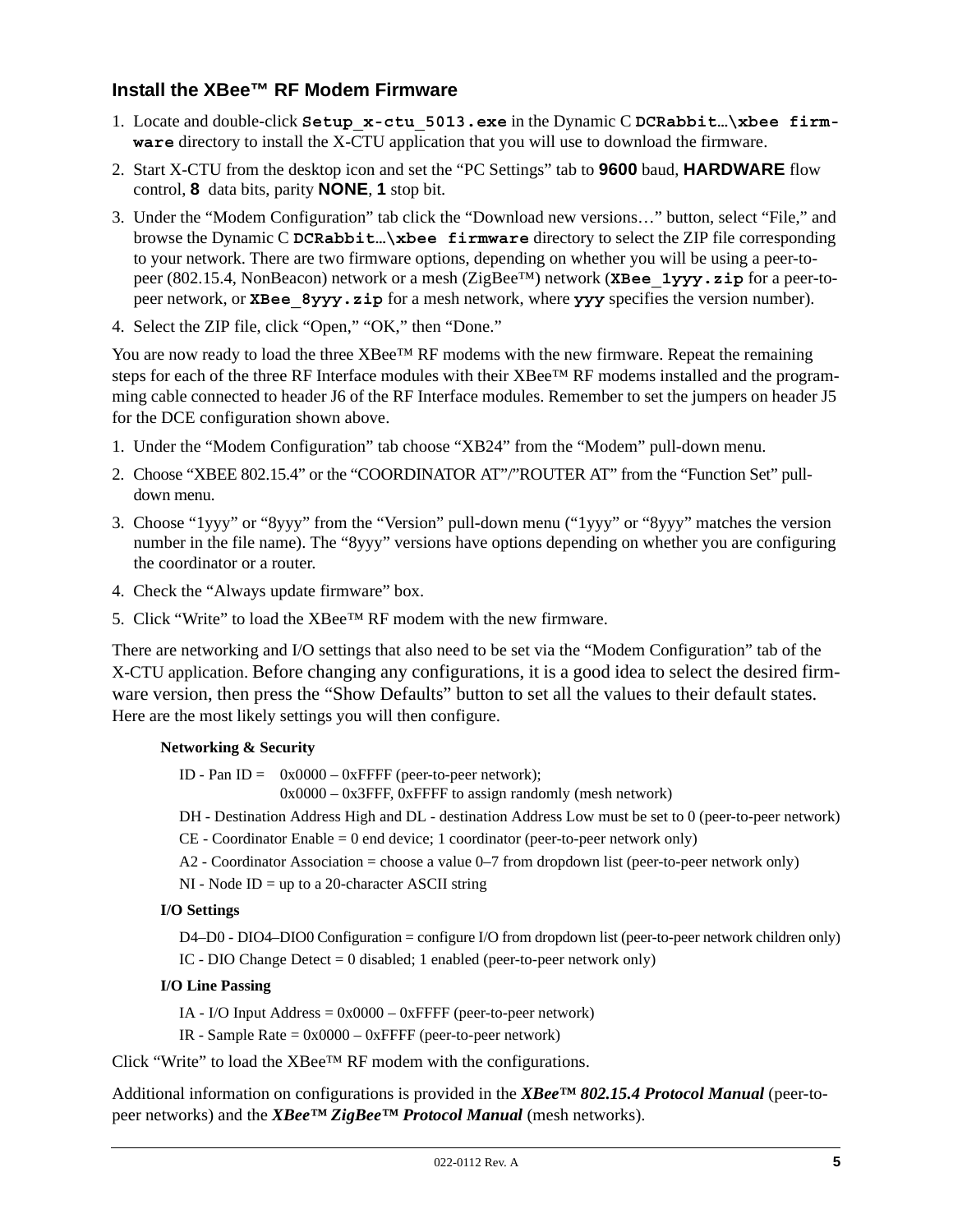# **RCM3720 Module Connections**

Turn the RCM3720 module so that the Ethernet jack is on the left. Insert the module's J1 header into the J5 socket on the Prototyping Board. The shaded corner notch at the bottom right corner of the RCM3720 module should face the same direction as the corresponding notch below it on the Prototyping Board.

**NOTE:** It is important that you line up the pins on header J1 of the RCM3720 module exactly with the corresponding pins of the J5 socket on the Prototyping Board. The header pins may become bent or damaged if the pin alignment is offset, and the module will not work. Permanent electrical damage to the module may also result if a misaligned module is powered up.

Press the module's pins firmly into the Prototyping Board socket.

The programming cable with the RCM3720 adapter board connects the RCM3720 to the PC running Dynamic C to download programs and to monitor the RCM3720 module during debugging.

Attach the DB9 connector end of the programming cable to a COM (serial) port on the PC. Dynamic C uses a COM port to communicate with the target system. The default selection is COM1, but you may select a different COM port when you install or run Dynamic C.

Connect the 10-pin connector of the programming cable and adapter board to header J2 on the RCM3720 module. The adapter board converts the PC voltage to the voltage on the RCM3720. Orient the programming cable and adapter board so that the colored edge of the programming cable lines up with the dot on the adapter board and pin 1 on the RCM3720.

Connect the other end of the programming cable to a COM port on your PC.

**NOTE:** Some PCs now come equipped only with a USB port. It may be possible to use an RS-232/USB converter (Part No. 540-0070) with the programming cable supplied with this Application Kit. Note that not all RS-232/USB converters work with Dynamic C.

When all other connections have been made, you can connect power to the Prototyping Board. Connect the wall transformer to 3-pin header J1 on the Prototyping Board. The connector may be attached either way as long as it is not offset to one side—the center pin of J1 is always connected to the positive terminal, and either edge pin is negative.

Plug in the wall transformer. The power LED beside the **RESET** button on the Prototyping Board should light up. The RCM3720 and the Prototyping Board are now ready to be used.

**NOTE:** The **RESET** button is provided on the Prototyping Board to allow a hardware reset without disconnecting power.

# **Alternate Power-Supply Connections**

The 3-pin connector allows you to connect your own power supply—connect the center pin to the positive terminal, and connect either edge pin to the negative terminal. The power supply should deliver at least 200 mA at 7.5 V–15 V DC.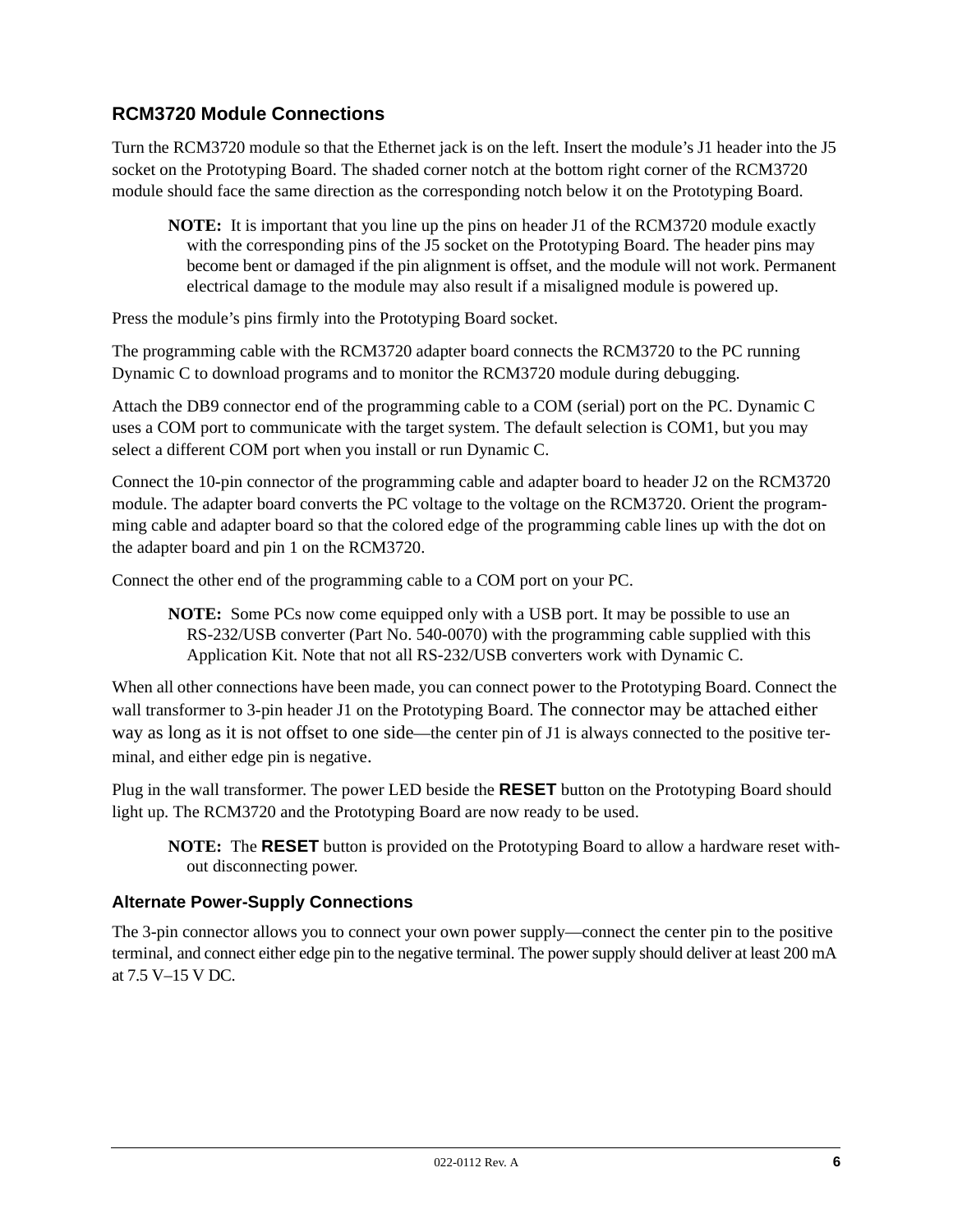# **Set Up RF Interface Modules and Prototyping Board**

Use a 10-pin to 10-pin IDC serial cable with a 0.1" pitch to connect header J6 of the "coordinator" RF Interface module to header J3, the RS-232 header on the RCM3720 Prototyping Board. Line up the red colored edge with pin 1 on both boards. Place the "child" RF Interface modules up to 100 ft (30 m) away.

Set up the jumpers on header J5 of the RF Interface module for DTE operation now that the firmware is loaded.





*Figure 2. Serial Cable Connection RF Interface Module to Prototyping Board*

# **Alternative Serial Cable Connections**

The serial signals with handshaking are available on two headers on the RF Interface module.

- Header J6 provides regular RS-232 level signals on a  $2 \times 5$  IDC header with a 0.1" pitch. You may interface this header to any Rabbit-based board and set up the serial and flow control signals with macros as shown in the sample programs.
- Header J4 provides TTL or CMOS level signals on a  $2 \times 5$  IDC header with a 1.27 mm pitch. These signals



# *Figure 3. Serial Header J4 and J6 Pinouts and Configuration*

will interface with an SF1000 location on a suitably equipped Rabbit Semiconductor board such as the BL2600 or the RCM3300 Prototyping Board. Disable the RS-232 transceiver when you use this option by removing the jumper across pins 19–20 on header J5 of the RF Interface module.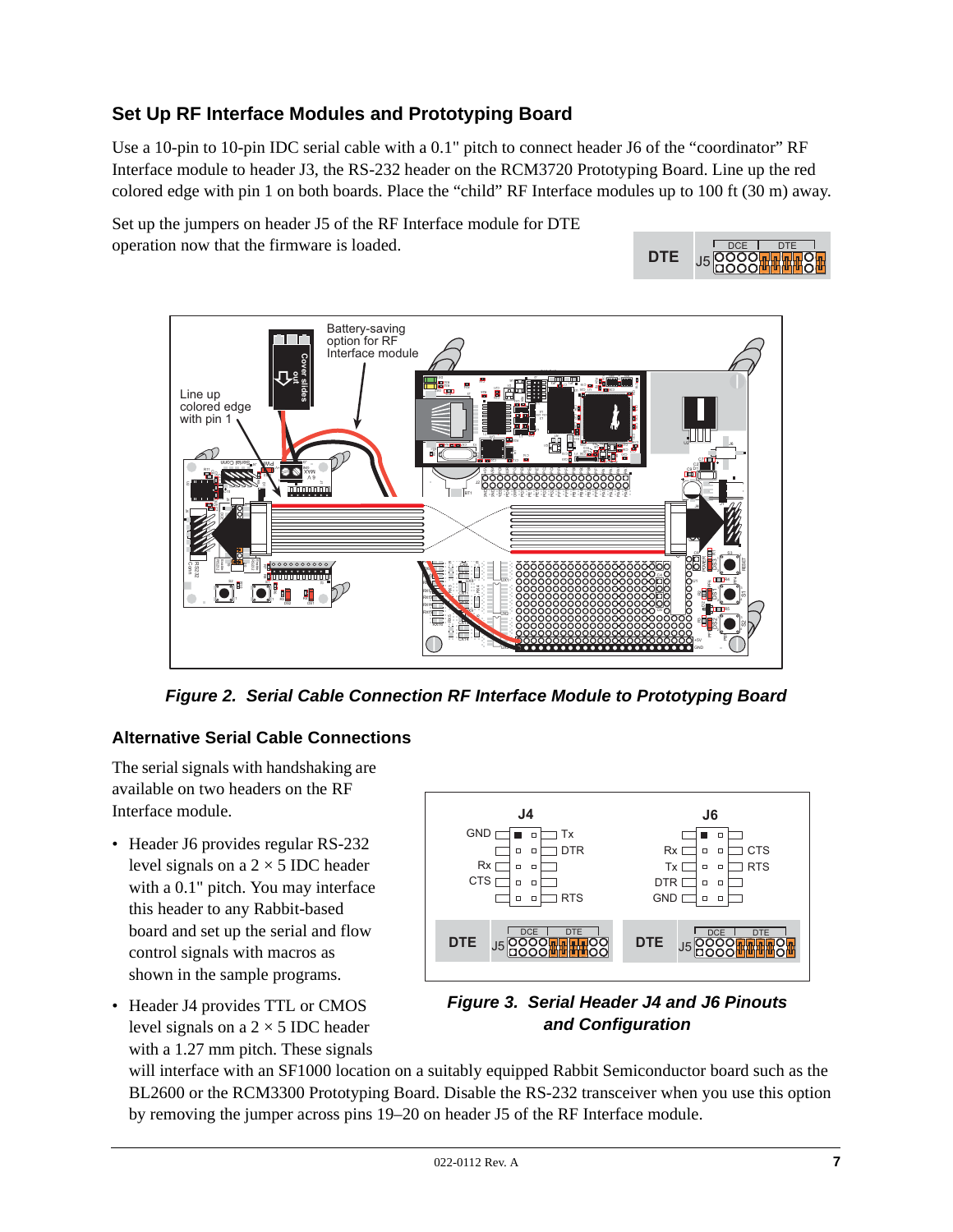[Figure 4](#page-7-0) shows a sample connection using the 1.27 mm serial cable and connector adapter (from in the bag of parts) between header J4 on the RF Interface module and the SF1000 connector (header J11) on the RCM3300 Prototyping Board.



<span id="page-7-0"></span>*Figure 4. 1.27 mm Serial Cable Connection Showing Use of Connector Adapter with SF1000 Header on RCM3300 Prototyping Board*

The **[Serial Port Macros](#page-13-0)** section describes how to set the macros in the sample programs to use the SF1000 connector on the RCM3300 Prototyping Board.

# **Other Options**

# **Firmware Download Options**

Only the firmware supplied on the supplemental CD with this Application Kit has been tested with Dynamic C and the sample programs. Later versions of the firmware, which are available from Max-Stream, have not been tested.

Header J5 on the RF Interface module may be configured to download firmware to the XBee™ RF modem directly from a Rabbit-based board, but this option is not supported at this time.

# **RF Modem Options**

The XBee™ RF modems are pin-for-pin interchangeable with the XBee-PRO™ RF modems. Both modems are available from [MaxStream](http://www.maxtream.net/).

# **RF Interface Modules**

Individual RF Interface modules with the battery holder and batteries may also be purchased from [Rabbit](http://www.rabbit.com/)  [Semiconductor.](http://www.rabbit.com/) Remember that you will also need an RF modem —  $XBee^{TM}$  and  $XBee-PRO^{TM}$  RF modems are available from [MaxStream](http://www.maxtream.net/).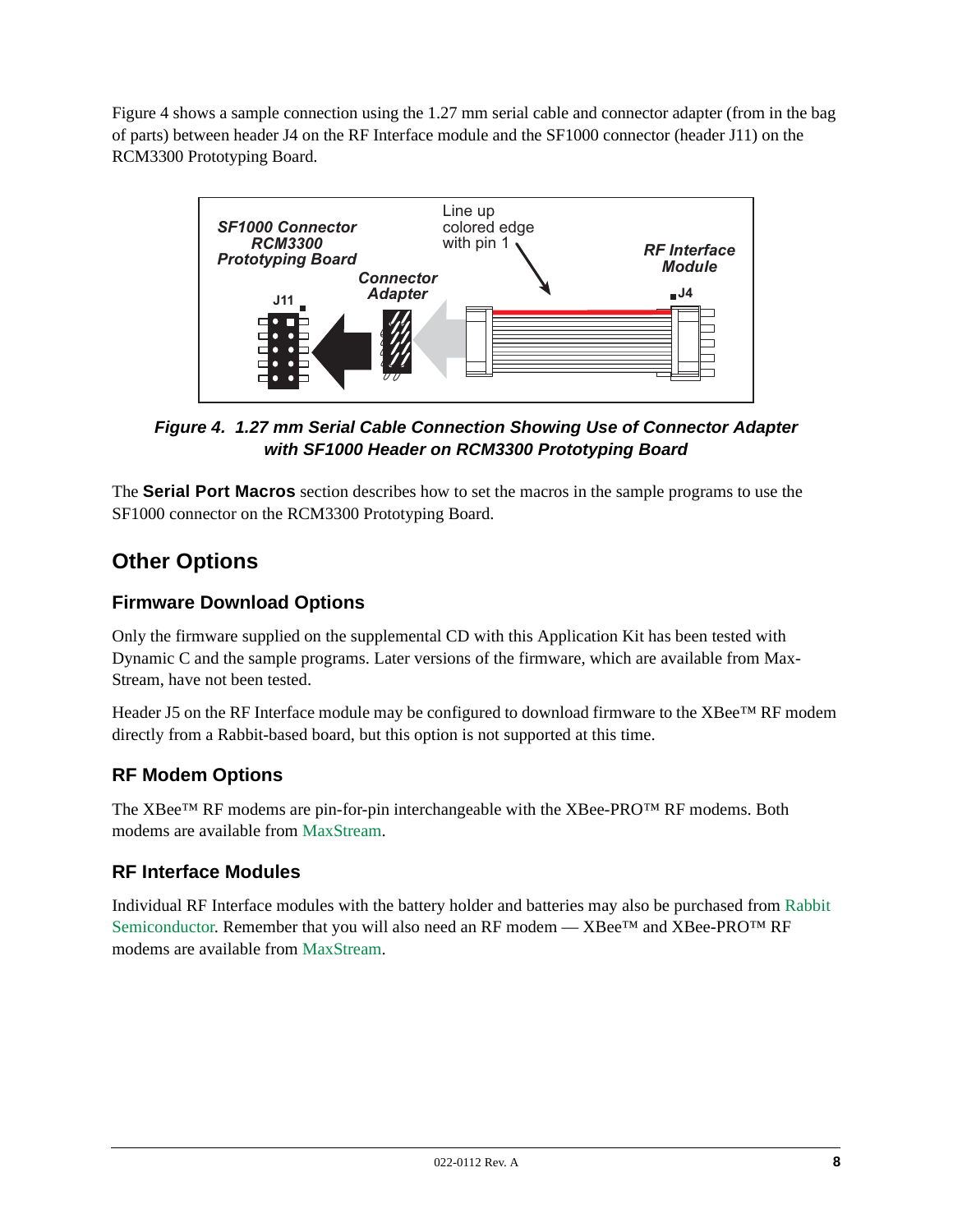# **Sample Programs**

The following sample programs are available for the ZigBee™/802.15.4 Application Kit, and can be found in the Dynamic C **SAMPLES\ZIGBEE** folder.

In order to run these and other sample programs,

- 1. Your RCM3720 must be plugged in to the Prototyping Board as described in the *ZigBee™/802.15.4 Application Kit Getting Started* instructions.
- 2. Dynamic C and the software from the supplemental CDs in the ZigBee™/802.15.4 Application Kit must be installed and running on your PC.
- 3. The programming cable must connect the programming header on the RCM3720 to your PC.
- 4. Power must be applied to the RCM3720 via the RCM3720 Prototyping Board.
- 5. The XBee™ RF modems must be installed on the RF Interface modules, which must be powered up, and the appropriate firmware and any configurations must have been loaded to the XBee™ RF modems via the X-CTU application while the jumpers on header J5 of the RF Interface module were in the DCE position.
- 6. The jumpers on header J5 of the RF Interface module must be in the DTE position to run the sample program, and the coordinator RF Interface module must be connected via a serial ribbon cable to the RS-232 header on the Prototyping Board.

To run a sample program, open it with the **File** menu, then run it by selecting **Run** in the **Run** menu (or press **F9**).

Before changing any firmware configurations for the XBee<sup>TM</sup> RF modems, start the X-CTU application, then select the desired firmware version under the "Modem Configuration" tab, then press the "Show Defaults" button to set all the values to their default states.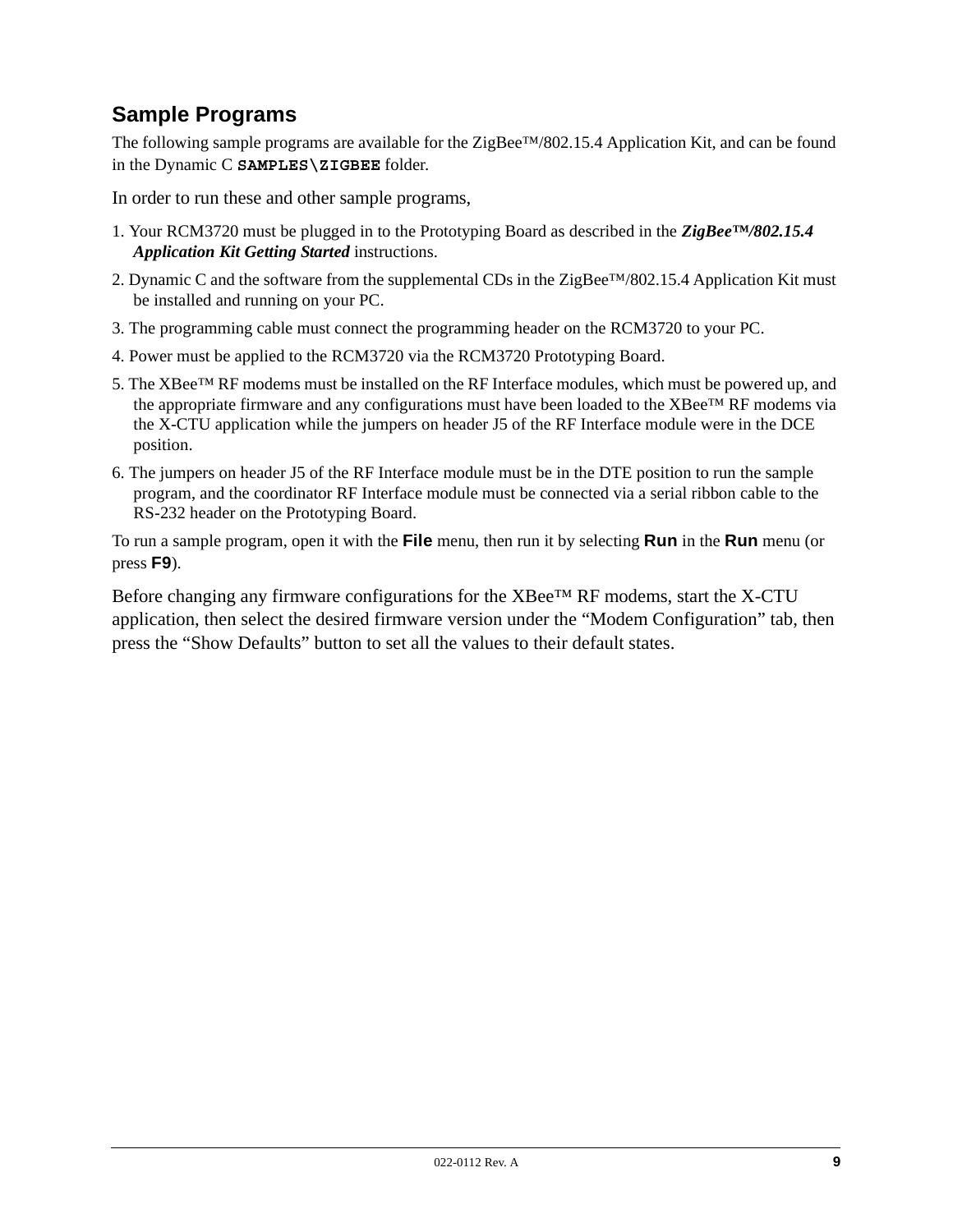# **Peer-to-Peer Network Sample Programs**

• **XB** BASIC DIO.C—This sample program constantly discovers nodes and turns LEDs DS1 and DS2 on the RF Interface module on and off. The pushbuttons S1 and S2 and the battery voltage are also monitored and their status is displayed in the Dyamic C **STDIO** window.

The digital I/Os for the  $XBee^{TM}$  RF modems are set up to match the RF Interface module:

DIO0 = Output DS1 LED DIO1 = Output DS2 LED  $DIO2 = Input S1$  pushbutton switch DIO3 = ADC BAT battery voltage monitor  $DIO4 = Input S2$  pushbutton switch

Before running this sample program, make sure that you have loaded the peer-to-peer network firmware on all three XBee™ RF modems. The XBee™ RF modem on the RF Interface module connected to the Prototyping Board is the coordinator.After you have loaded the peer-to-peer firmware on the coordinator, set up the following parameters with the X-CTU application (the jumpers on J5 are in the DCE position at this time — set them to DTE after all the configuring has been completed).

| <b>Networking &amp; Security</b>                                 | <b>I/O Settings</b>                         |
|------------------------------------------------------------------|---------------------------------------------|
| ID - Pan ID $= 0xAAAA$                                           | IC - DIO Change Detect $= 1$ (enabled)      |
| $CE$ - Coordinator Enable = 1                                    | <b>I/O Line Passing</b>                     |
| $A2$ - Coordinator Association = 6<br>$NI - Node ID = DIO-COORD$ | $IA$ - I/O Input Address = 0xFFFF           |
|                                                                  | Everything else remains at default settings |

Click "Write" to load the XBee™ RF modem with the configurations.

The remaining "children" XBee™ RF modems on the RF Interface modules are nodes, and must have the following parameters set up with the X-CTU application (the jumpers on J5 are in the DCE position at this time — set them to DTE after all the configuring has been completed):

| <b>Networking &amp; Security</b>           | <b>I/O Settings</b>                              |
|--------------------------------------------|--------------------------------------------------|
| ID - Pan ID = $0xAAA$                      | D4 - DIO4 Configuration = $3$ (input)            |
| A1 - End Device Association = 6            | D3 - DIO3 Configuration = $2 (ADC)$              |
| $NI$ - Node $ID = any 20$ -byte ASCII name | D2 - DIO2 Configuration = $3$ (input)            |
|                                            | D1 - DIO1 Configuration $=$ 4 (output low)       |
|                                            | D0 - DIO0 Configuration = $4$ (output low)       |
|                                            | IC - DIO Change Detect $= 1$ (enabled)           |
|                                            | IR - Sample Rate = $0x$ FFFF (~every 65 seconds) |
|                                            | I/O Line Passing                                 |
|                                            | $IA$ - I/O Input Address = 0xFFFF                |
|                                            | T0 - D0 Output Timeout $= 0$                     |

T1 - D1 Output Timeout  $= 0$ 

Everything else remains at default settings

Click "Write" to load the XBee™ RF modem with the configurations.

The sample program may now be run.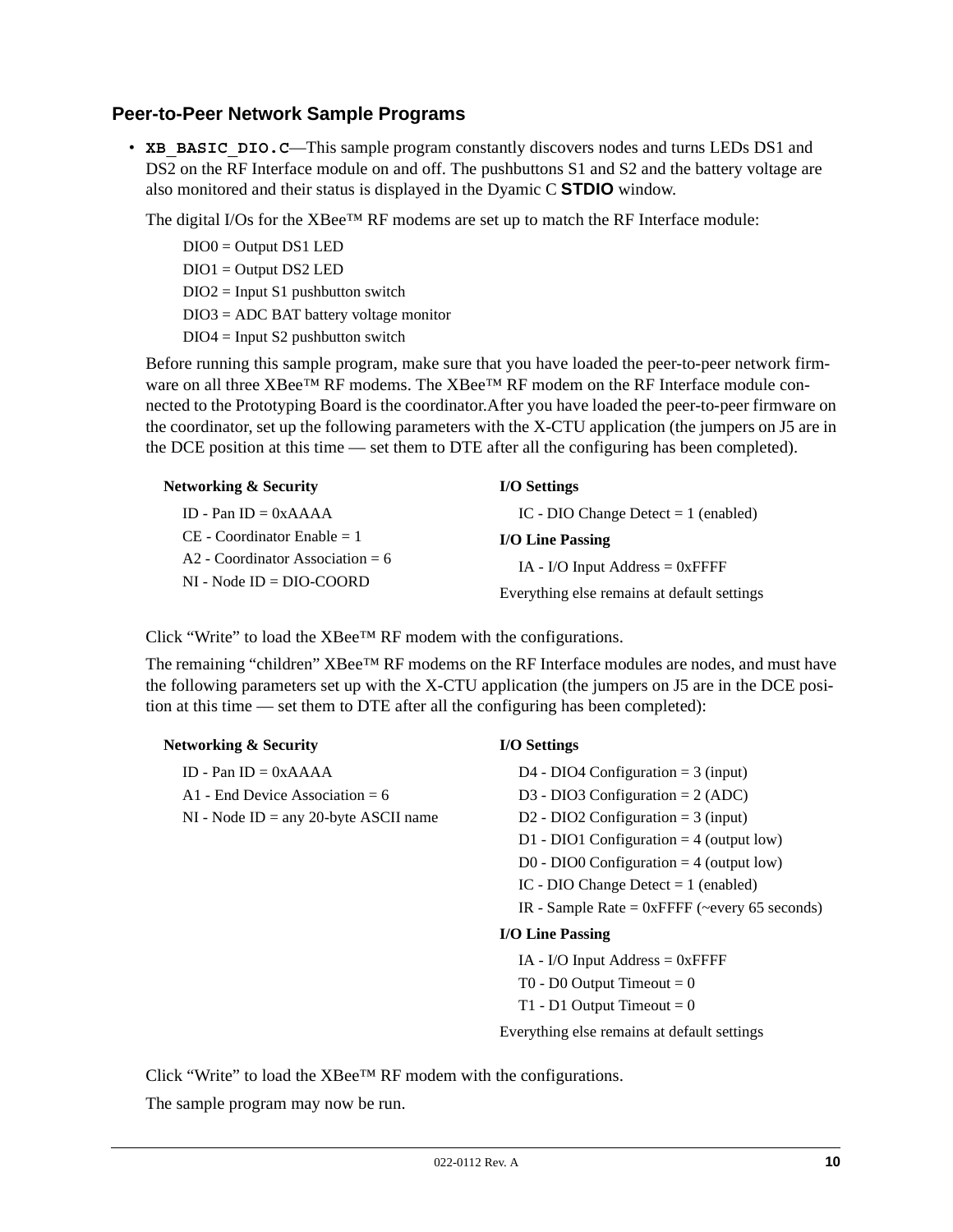• **XB** RWEB DIO.C—The Dynamic C RabbitWeb module (included with this Application Kit) is required to run this sample program. Configure the networking and I/O settings for the XBee™ RF modems exactly as described for the **XB** BASIC DIO.C sample program. The sample program may now be run.

The **XB** RWEB DIO. C sample program allows you to control, configure, and monitor a peer-to-peer network via the Ethernet using a Web browser. There are several pages:

a *settings page* that allows you to change the serial COM port setting for the Rabbit processor

a *configuration page* that allows you to configure the coordinator XBee™ RF modem and to set up the peer-to-peer network

a *node discovery* page that allows you to discover nodes that have associated with the peer-to-peer network — this page includes detailed information such as the 64-bit address, signal strength, I/O configuration, and battery status for nodes that were detected — and allows you to control the digital I/O

a *terminal page* that allows you to send AT commands directly to the coordinator XBee™ RF modem and send and receive raw ASCII data to any remotely associated node.

Use auto-discovery to find all associated nodes. Once all nodes are found, uncheck the auto-discovery check box and check the auto DIO Refresh check box. Then click DIO REFRESH to monitor all the associated nodes' digital I/Os and battery voltages.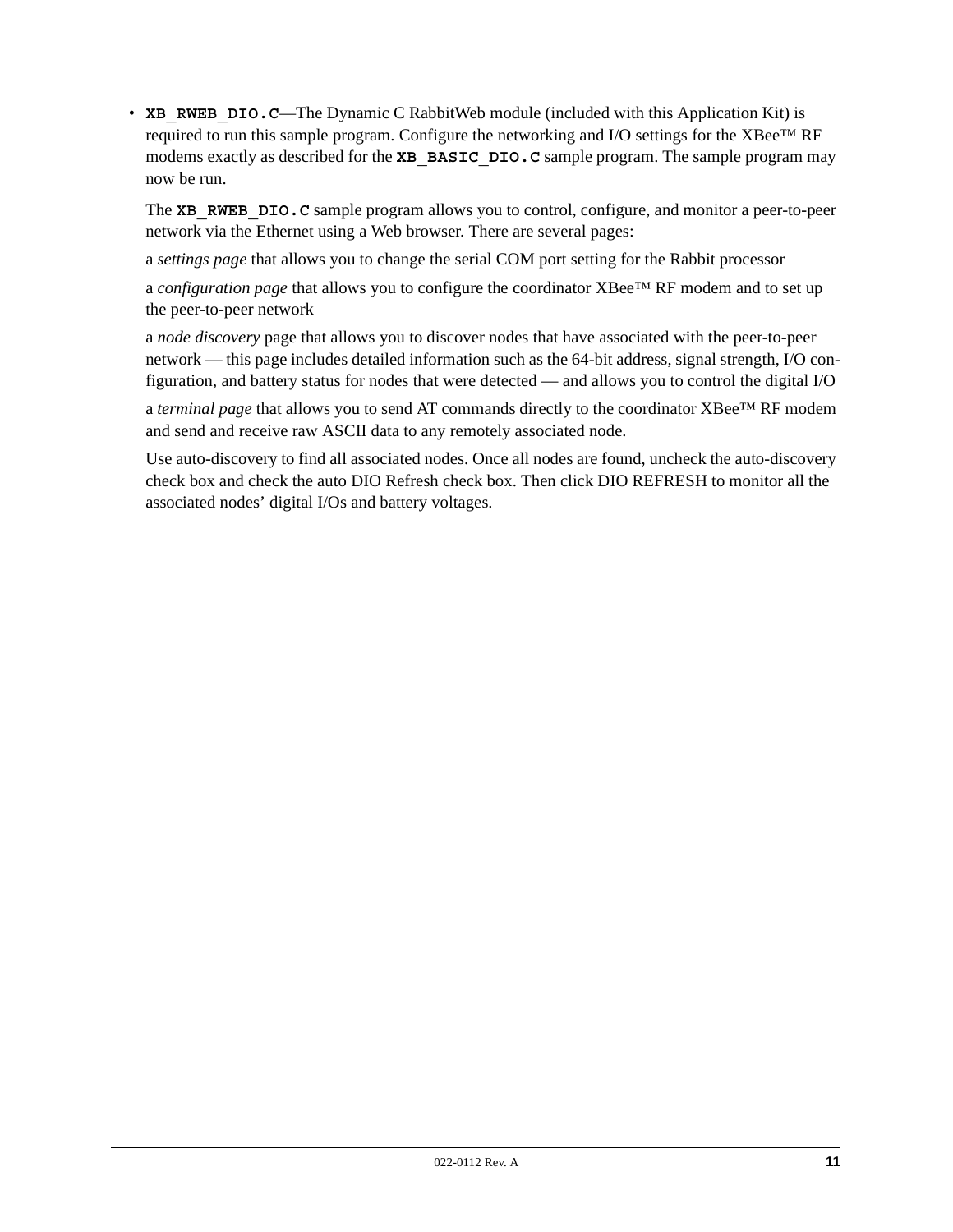# **Mesh Network Sample Programs**

Before you run the mesh network sample programs, the Dynamic C option to enable separate instruction and data spaces must be checked or enabled. This option is set under **Project Options** in the "Compiler" tab.

• **XB\_BASIC\_MESH. C—This sample program will constantly monitor the personal area network** (PAN) for associated nodes, and will display the node information to the Dynamic C **STDIO** window.

Before running this sample program, you will have to load the appropriate mesh network firmware on all three XBee<sup>™</sup> RF modems. The XBee™ RF modem on the RF Interface module connected to the Prototyping Board is the coordinator.After you have loaded the XBEE COORDINATOR AT firmware on the coordinator, set up the following parameters with the X-CTU application (the jumpers on J5 are in the DCE position at this time — set them to DTE after all the configuring has been completed).

### **Networking & Security**

ID - Pan ID  $= 0x3333$ 

Everything else remains at default settings

Click "Write" to load the XBee™ RF modem with the configurations.

The remaining "children" XBee™ RF modems on the RF Interface modules are nodes, and must have the following parameters set up with the X-CTU application (the jumpers on J5 are in the DCE position at this time — set them to DTE after all the configuring has been completed):

### **Networking & Security**

ID - Pan ID  $= 0x3333$ 

NI - Node ID = any 20-byte ASCII name

Everything else remains at default settings

Click "Write" to load the XBee™ RF modem with the configurations.

**NOTE:** To change the Node ID on an XBee™ RF modem, you must use the X-CTU "Terminal" window and use the AT command NI. For example, to name a node "Rabbit\_1," enter the string **AT NI Rabbit\_1**. Then execute the **AT WR** command to save the node ID to nonvolatile memory.

The sample program may now be run.

To help demonstrate a mesh network, start running the sample program with only the coordinator powered up. Then power on one router node. Wait for the node to associate, and then power on the second router node. When the second node associates, it will be a "child" node to the first associated router because right after the first associated nodes are found the coordinator sets the Node Join time (NJ) to 0, which does not allow any more nodes to associate directly to the coordinator.This causes all new nodes to associate through routers. Now if the "parent" router is powered down, the coordinator will reset the network using the NR command with a parameter 1, which sends a broadcast transmission to reset the network layer parameters on all nodes in the personal area network. This will allow orphaned nodes to find a new parent and re-associate.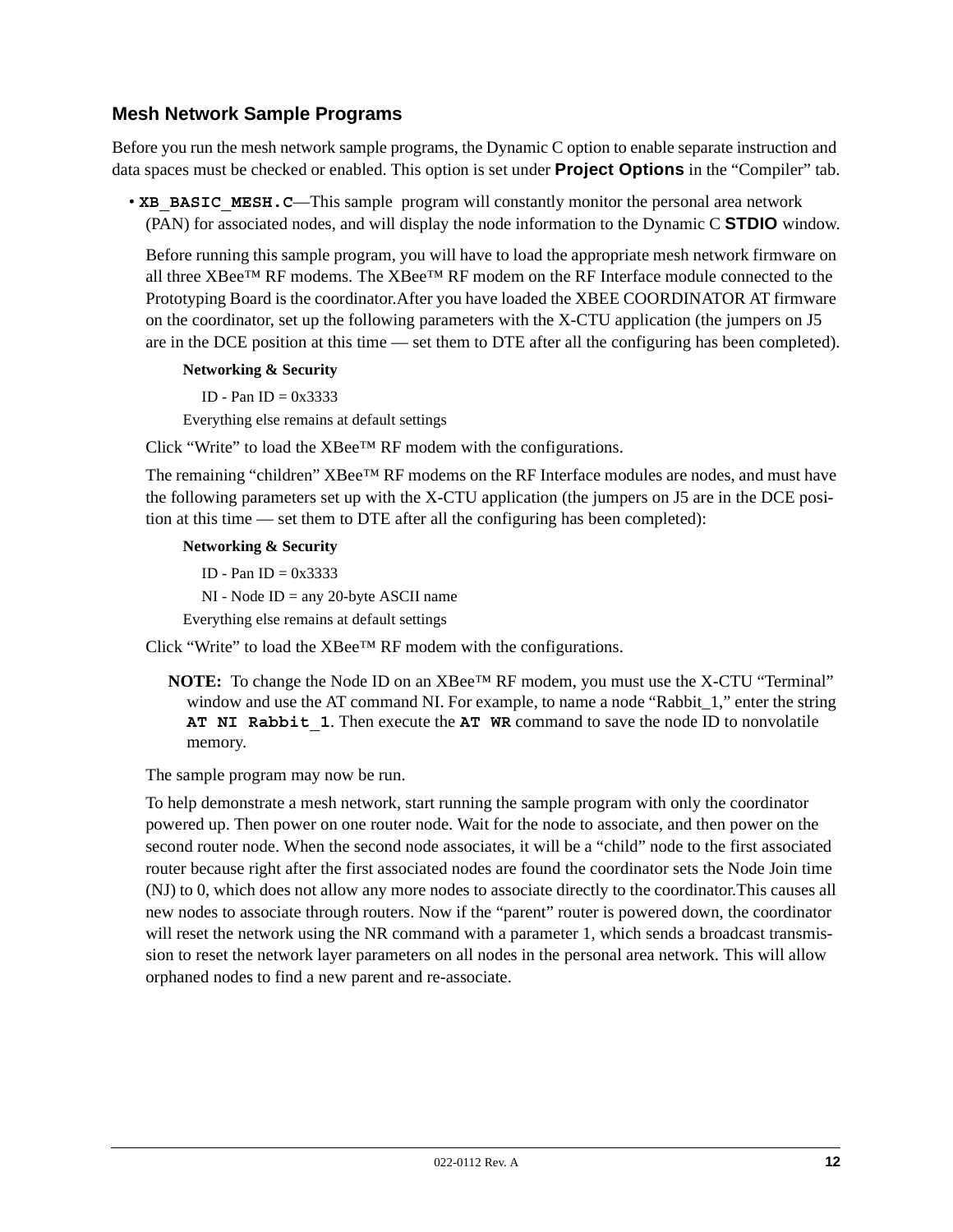• **XB** RWEB MESH.C—The Dynamic C RabbitWeb module (included with this Application Kit) is required to run this sample program. Configure the networking and I/O settings for the XBee™ RF modems exactly as described for the **XB\_BASIC\_MESH.C** sample program. The sample program may now be run.

The **XB** RWEB MESH. C sample program allows you to control, configure, and monitor a mesh network via the Ethernet using a Web browser. There are several pages:

a *settings page* that allows you to change the serial COM port setting for the Rabbit processor

a *configuration page* that allows you to configure the coordinator XBee™ RF modem and to set up the peer-to-peer network

a *terminal page* that allows you to send AT commands directly to the coordinator XBee™ RF modem and send and receive raw ASCII data to any remotely associated node.

a *node discovery* page that allows you to discover nodes that have associated with the mesh network — the following information is reported for each discovered node:

MY (my id) SH (serial high) SL (serial low) NI (node id) PN (parent network) DT (device type) (1 Byte:  $0 =$  coordinator,  $1 =$  router,  $2 =$  end device) ST (status) PR (profile id) MI (manufacturer id)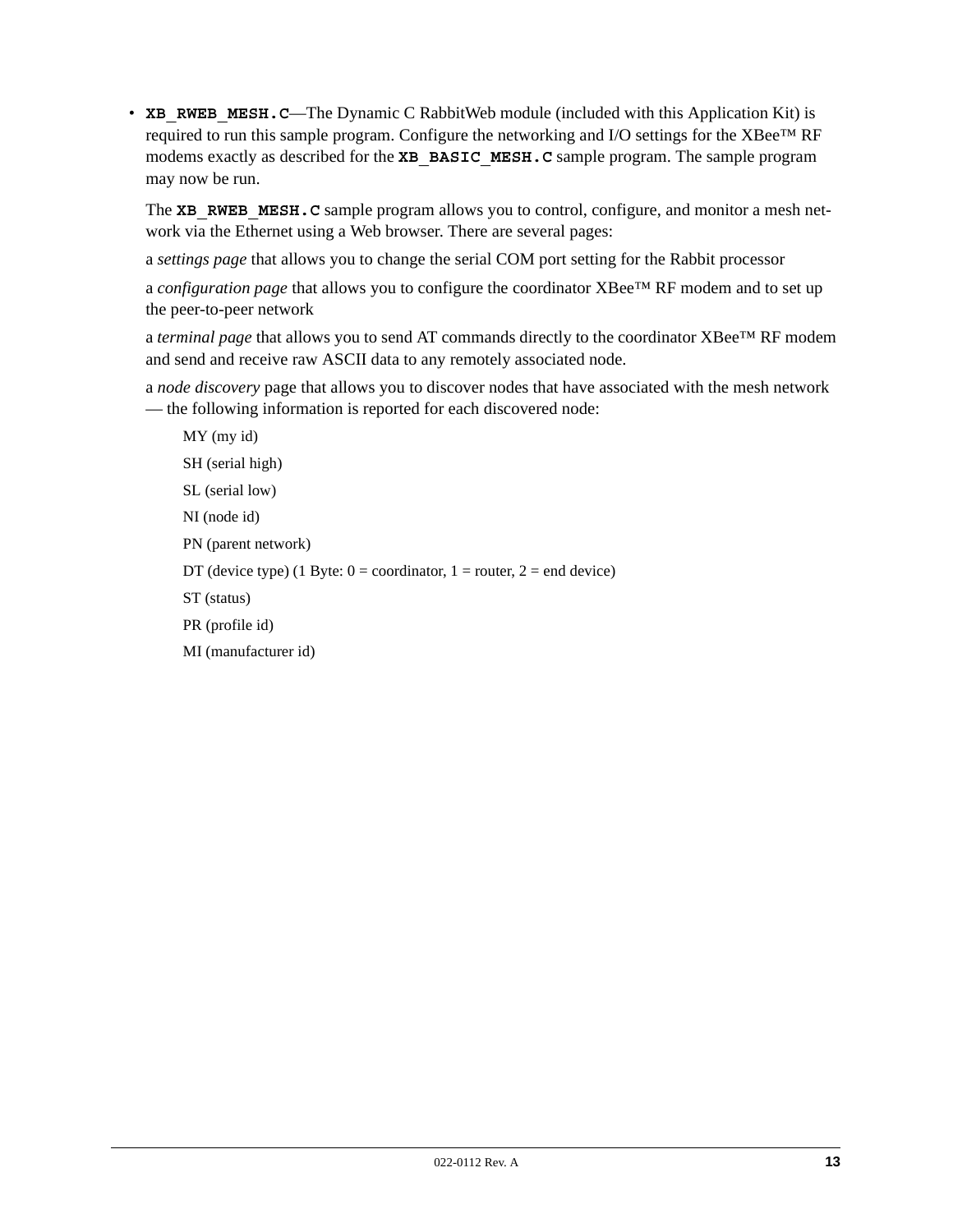# **Appendix — Software Reference**

# **Sample Program**

Let's examine some of the code in the **XB\_BASIC\_DIO.C** sample program.

First, the program settings used at startup are defined. These macros are used by the parameters in the function calls, and you may change the macro definitions to suit your needs.

# <span id="page-13-0"></span>**Serial Port Macros**

```
#define ATCMDRSP_SP D //set to serial port A, B, C, D, E, or F
#define DINBUFSIZE 511 // PC1 = RxD -- Xbee pin 2 = Dout
#define DOUTBUFSIZE 127 // PC0 = TxD -- Xbee pin 3 = Din
#define SERD_RTS_PORT PCDR // RTS is output flow control
#define SERD_RTS_SHADOW PCDRShadow
#define SERD_RTS_BIT 2 // PC2
#define SERD_CTS_PORT PCDR // CTS is input flow control
#define SERD_CTS_BIT 3 // PC3
#define DEFAULTBAUD 9600L // xbee factory default baud rate
```
The **ATCMDRSP** SP macro is used to specific the serial port used by AT commands in the Dynamic C **ATCMDRSP.LIB** library. The **D** specifies Serial Port D as the main RS-232 serial port.

The **DINBUFSIZE** macro is specifies the size of the buffer used to store data received from pin 2 of the XBee™ RF modem, which was configured for DOUT. The **D** in **DINBUFSIZE** specifies Serial Port D, where PC1 is RxD.

The **DOUTBUFSIZE** macro is specifies the size of the buffer used to send data to pin 3 of the XBee™ RF modem, which was configured for DIN. The **D** in **DOUTBUFSIZE** specifies Serial Port D, where PC0 is TxD.

The **SERD** RTS PORT macro identifies PCDR, the output flow control via Parallel Port C.

The **SERD** RTS SHADOW macro identifies the shadow register via Parallel Port C used by the output flow control.

The **SERD** RTS BIT macro identifies the bit on Parallel Port C, PC2, used by the output flow control.

The **SEND** CTS PORT macro identifies **PCDR**, the input flow control via Parallel Port C.

The **SERD** CTS BIT macro identifies the bit on Parallel Port C, PC3, used by the input flow control.

Serial Port C and D were selected for the sample programs since Serial Ports C and D are presented on J3, the RS-232 serial header on the RCM3720 Prototyping Board included with this Application Kit.

When interface the RF Interface module to an SF1000 socket via header J4, let's look at the macros for the RCM3300 Prototyping Board, which involves Serial Port D and Alternate Serial Port B.

```
#define ATCMDRSP_SP D //set to serial port A, B, C, D, E, or F
#define DINBUFSIZE 511 // PC1 = RxD -- Xbee pin 2 = Dout
#define DOUTBUFSIZE 127 // PC0 = TxD -- Xbee pin 3 = Din
#define SERD_RTS_PORT PDDR // RTS is output flow control
#define SERD_RTS_SHADOW PDDRShadow
#define SERD_RTS_BIT 5 // PD5
#define SERD_CTS_PORT PDDR // CTS is input flow control
#define SERD_CTS_BIT 3 // PD3
#define DEFAULTBAUD 9600L // xbee factory default baud rate
```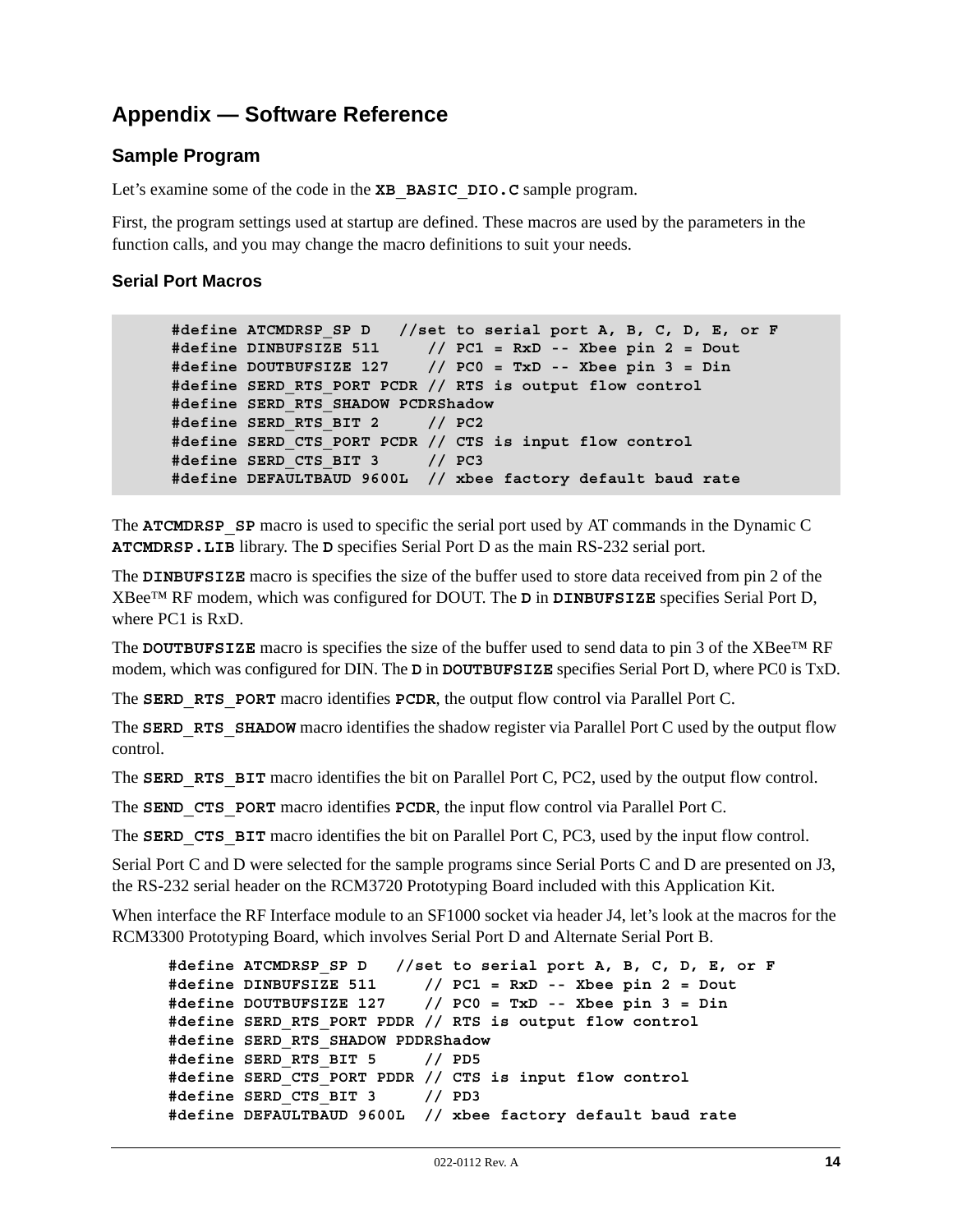# **Function Reference Guide**

The Dynamic C Lib**\zigbee\XBEE.LIB** library provides the function calls used with the ZigBee™/ 802/15.4 Application Kit. All Dynamic C implementations in support of the XBee™ RF modem are based on the AT command mode, and do not support the more proprietary API command mode.

# **xb\_atModeOn**

**int xb\_atModeOn(int guardTime);**

#### **DESCRIPTION**

Puts the XBee™ RF modem in the AT command mode. The guard time must be expired before placing the modem in AT command mode. The default guard time is determined by the **xb** qetGT()—its default value is 0x3E8 (1000 ms), and the maximum is 3300 ms. To allow this function to honor the guard time, pass the guard time, otherwise pass 0.

**NOTE:** The guard time can be changed by calling **xb\_setGT()**.

#### **PARAMETER**

| guardTime | the guard time; see $\mathbf{xb}$ set GT () for more information. If the guard time |
|-----------|-------------------------------------------------------------------------------------|
|           | is less than zero, the guard time is ignored.                                       |

#### **RETURN VALUE**

1 — success  $-1$  — error

# **xb\_atModeOff**

**int xb\_atModeOff();**

#### **DESCRIPTION**

Explicitly exits the XBee™ RF modem from the AT command mode.

#### **RETURN VALUE**

 $1 -$ success

 $-1$  — error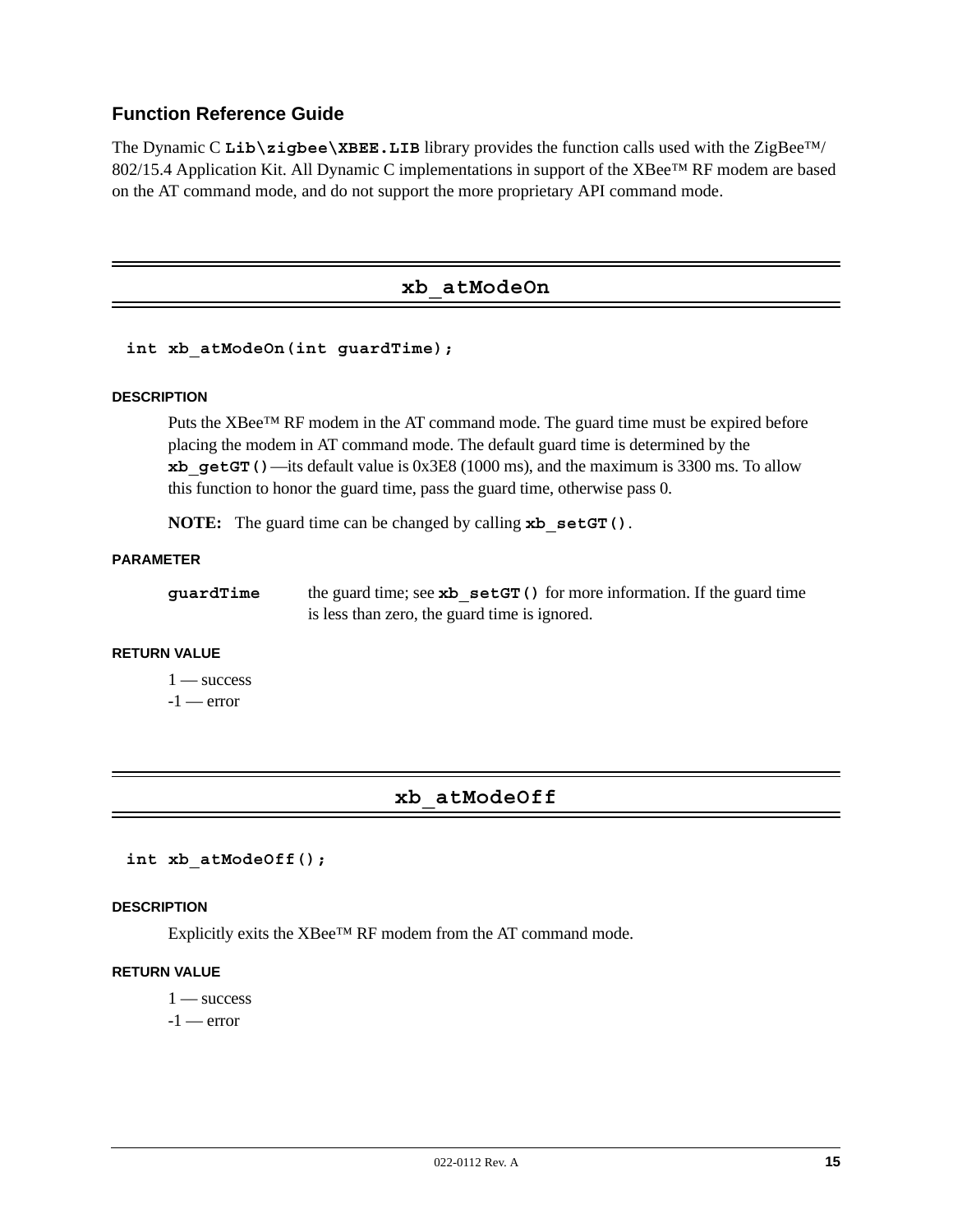**int xb\_setWR();**

#### **DESCRIPTION**

This function call writes values to nonvolatile memory so that parameter modifications persist through subsequent resets.

**NOTE:** Once **xb** setWR() is issued, no additional characters should be sent to the XBee™ RF modem until after the "OK\r" response is received.

### **RETURN VALUE**

 $1 -$  success  $-1$  — error

#### **xb\_setRE**

**int xb\_setRE();**

#### **DESCRIPTION**

Restores the XBee™ RF modem parameters to their factory defaults.

### **RETURN VALUE**

 $1 -$  success

 $-1$  — error

# **xb\_setFR**

**int xb\_setFR();**

#### **DESCRIPTION**

Resets the XBee™ RF modem. Responds immediately with an "OK," then performs the reset ~100 ms later. Using the FR command will cause a network restart if either SC or ID was modified since the last reset.

#### **RETURN VALUE**

 $1 -$ success

 $-1$  — error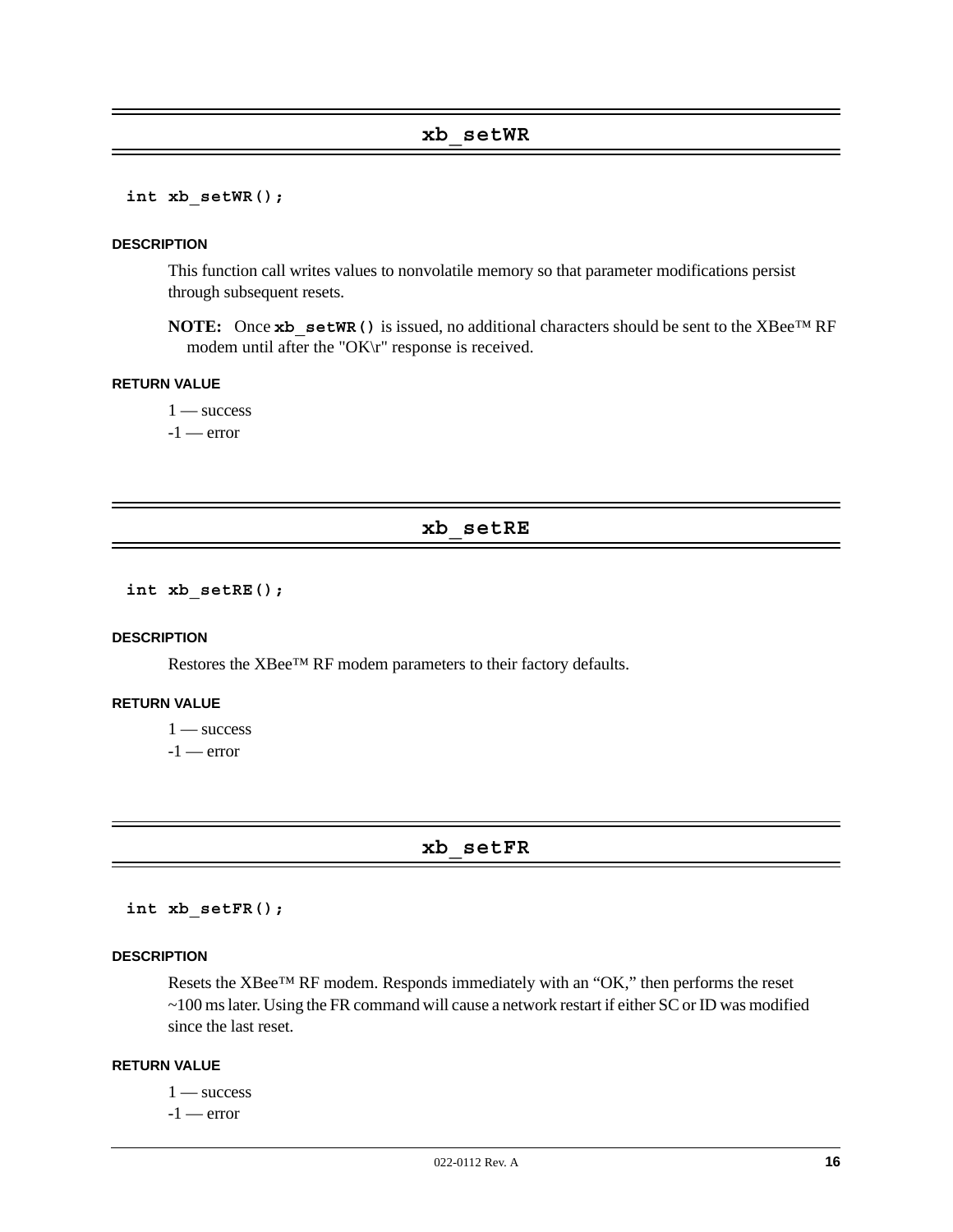# **xb\_setNR**

**int xb\_setNR(int nr);**

#### **DESCRIPTION**

Resets the network layer parameters on one or more XBee™ RF modems within a personal area network. Responds immediately with an "OK," then causes a network restart. All network configuration and routing information is consequently lost. Can take up to 1.5 s for the XBee<sup>™</sup> RF modem to reset the network, and when done the  $XBee^{TM}RF$  modem will not be in the AT command mode.

If  $NR = 0$ , this function call resets the network layer parameters on the node issuing the command. This option is only supported on routers and end devices, and must be used with caution. Refer to the "*Resetting Coordinator*" section of the *XBee™ ZigBee™ Protocol Manual* for more information.

If  $NR = 1$ , this function call sends a broadcast transmission to reset the network layer parameters on all nodes in the personal area network. Refer to the "*Network Reset*" section of the *XBee™ ZigBee™ Protocol Manual* for more information.

#### **PARAMETER**

 $n \mathbf{r}$  0 – 1.

#### **RETURN VALUE**

 $1 -$  success  $-1$  — error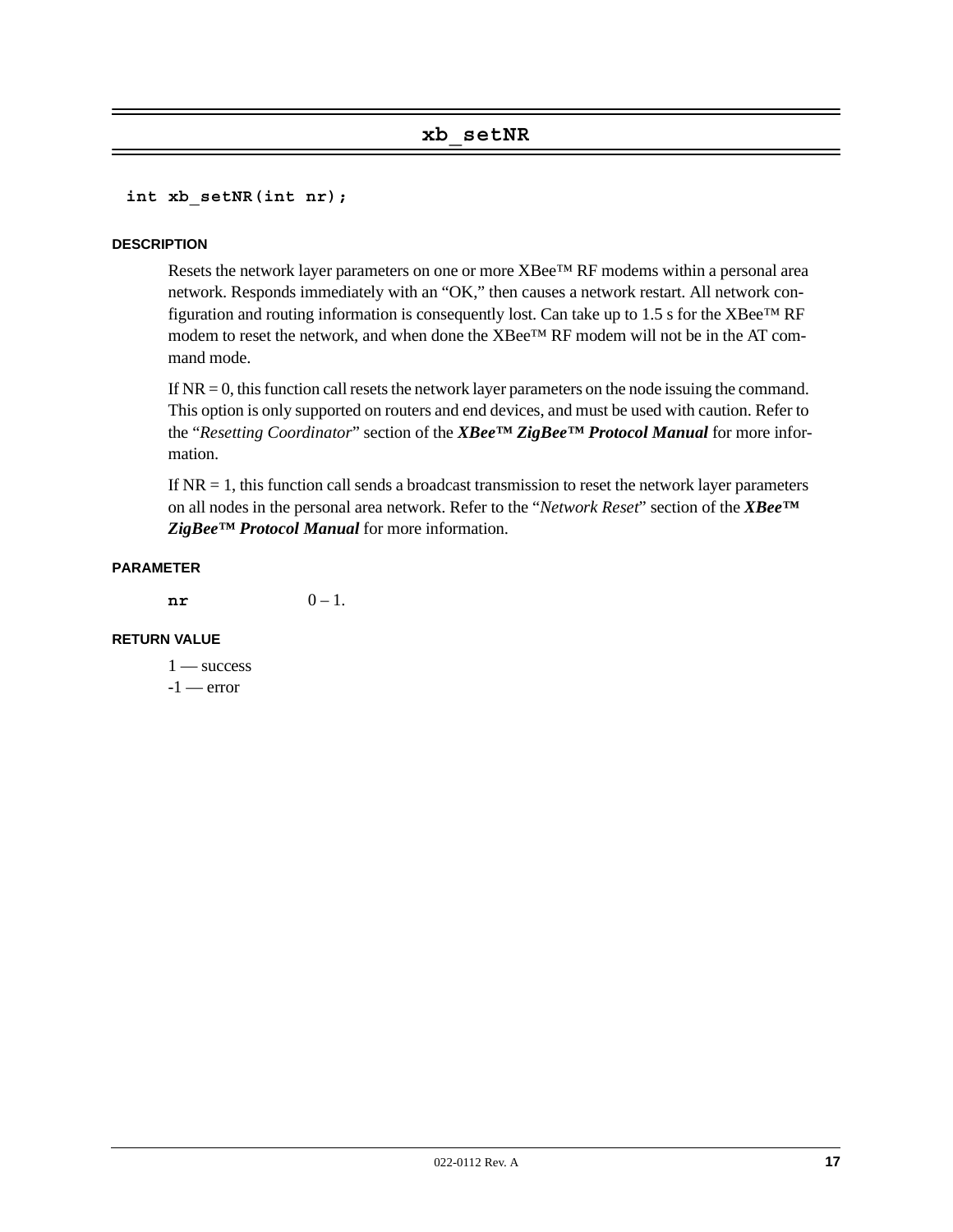# **xb\_getID**

#### **int xb\_getID();**

#### **DESCRIPTION**

Gets the personal area network PAN ID.

#### **RETURN VALUE**

 $0x0000 - 0x3$  FFF, 0xFFFF for a mesh network

 $0x0000 - 0x$  FFFF for a peer-to-peer network

# **xb\_setID**

**int xb\_setID(int id);**

#### **DESCRIPTION**

Sets the personal area network PAN ID.

*Coordinator* — Set the preferred PAN ID (**Set ID = 0xFFFF**) to auto-select.

*Router/End Device* — Set the desired PAN ID. When the device searches for a coordinator, it attempts to only join to a parent that has a matching PAN ID. Set (**ID = 0xFFFF**) to join a parent operating on any PAN ID.

Changes to the PAN ID should be written to nonvolatile memory using the **xb** setWR() function call. ID changes are not used until the XBee™ RF modem is reset (FR, NR or power-up).

#### **PARAMETER**

**id** 0x0000 – 0x3FFF, 0xFFFF for a mesh network 0x0000 – 0xFFFF for a peer-to-peer network

### **RETURN VALUE**

 $1 -$ success  $-1$  — error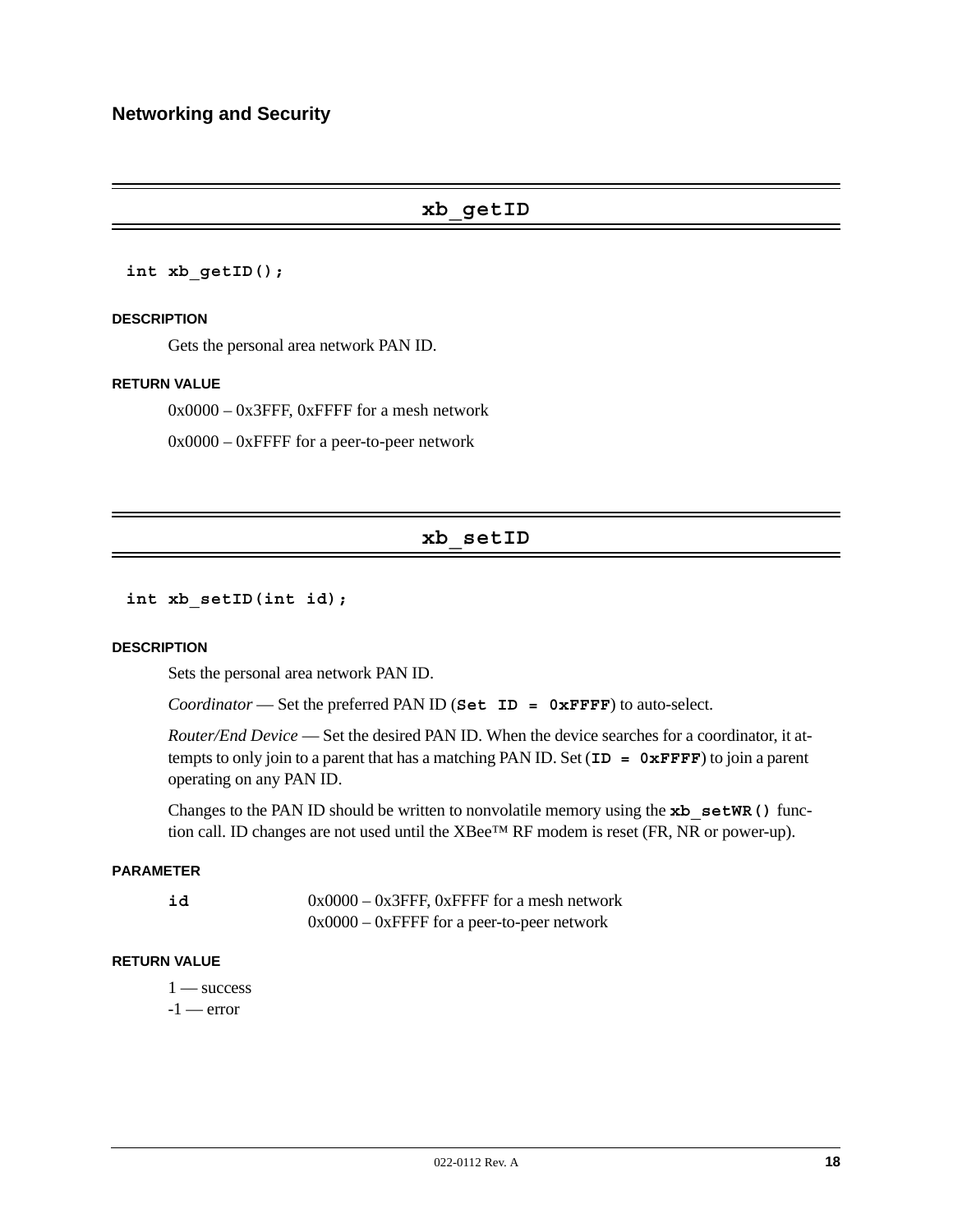# **int xb\_getCH();**

#### **DESCRIPTION**

.

Gets the channel number used for transmitting and receiving between RF modems. Uses peer-topeer network protocol channel numbers.

| $0 = 0 \times 0B$ | $1 = 0x0C$  | $2 = 0x0D$  | $3 = 0x0E$  | $4 = 0x0F$  |
|-------------------|-------------|-------------|-------------|-------------|
| $5 = 0x10$        | $6 = 0x11$  | $7 = 0x12$  | $8 = 0x13$  | $9 = 0x14$  |
| $10 = 0x15$       | $11 = 0x16$ | $12 = 0x17$ | $13 = 0x18$ | $14 = 0x19$ |
| $15 = 0x1A$       |             |             |             |             |

# **RETURN VALUE**

 $0 - 15$  (XBee) 1 – 12 (XBee-PRO)  $-1$  = error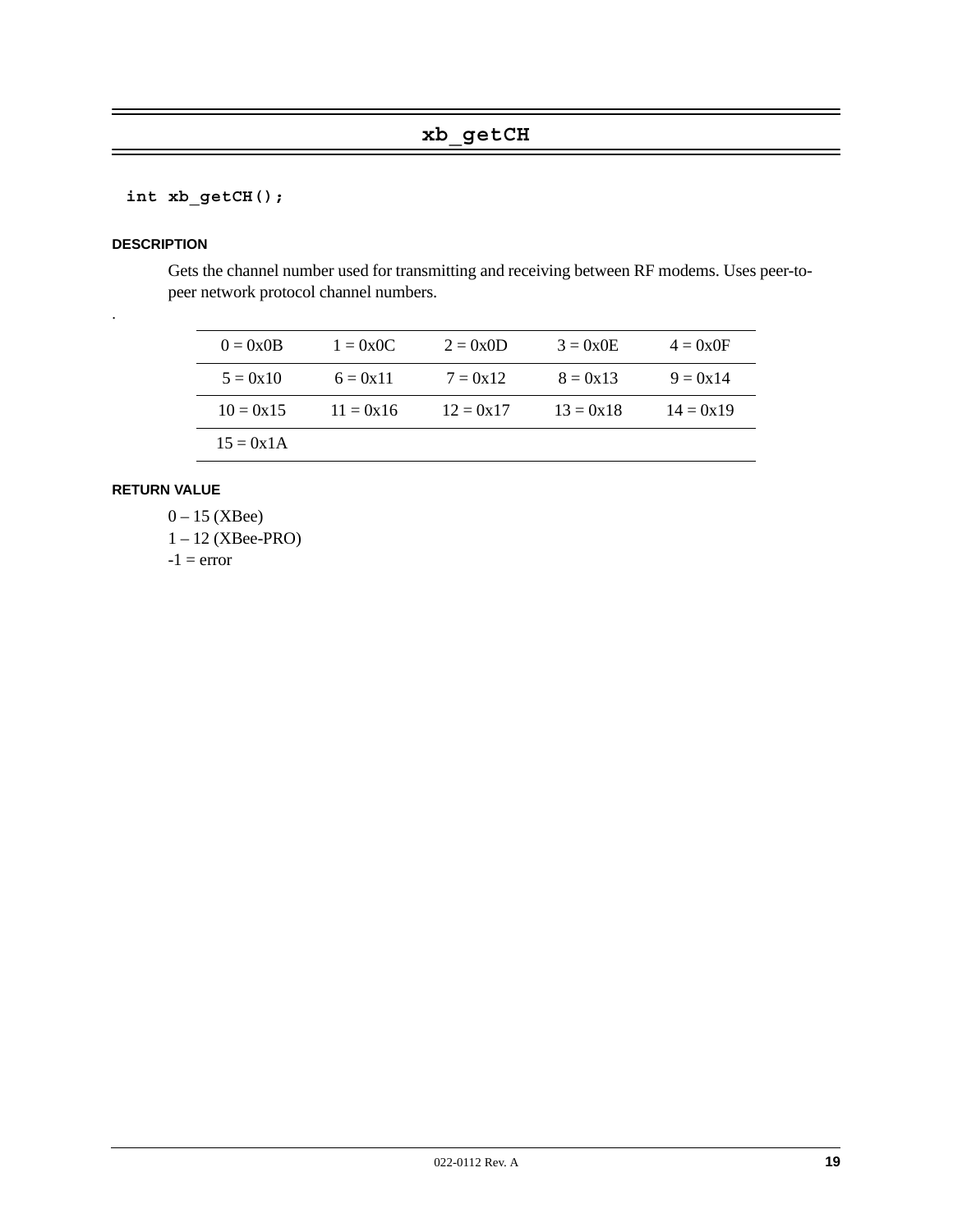# **xb\_setCH**

**int xb\_setCH(nt ch);**

#### **DESCRIPTION**

Gets the channel number used for transmitting and receiving between XBee™ RF modems. Uses peer-to-peer network protocol channel numbers.

**NOTE:** This function call is only supported in peer-to-peer networks, and is *not* supported with mesh networks.

#### **PARAMETER**

.

**ch** Possible values for **ch** (0–15 for XBee™, 1–12 for XBee™ PRO):

| $0 = 0 \times 0B$ | $1 = 0x0C$  | $2 = 0x0D$  | $3 = 0x0E$  | $4 = 0x0F$  |
|-------------------|-------------|-------------|-------------|-------------|
| $5 = 0x10$        | $6 = 0x11$  | $7 = 0x12$  | $8 = 0x13$  | $9 = 0x14$  |
| $10 = 0x15$       | $11 = 0x16$ | $12 = 0x17$ | $13 = 0x18$ | $14 = 0x19$ |
| $15 = 0x1A$       |             |             |             |             |

#### **RETURN VALUE**

 $1 =$  success

 $-1$  = error

# **xb\_getDH**

**long xb\_getDH();**

#### **DESCRIPTION**

Destination Address High — Gets the upper 32 bits of the 64-bit destination address. This function call is not supported in the API command mode.

#### **RETURN VALUE**

0x00000000 - 0xFFFFFFFFF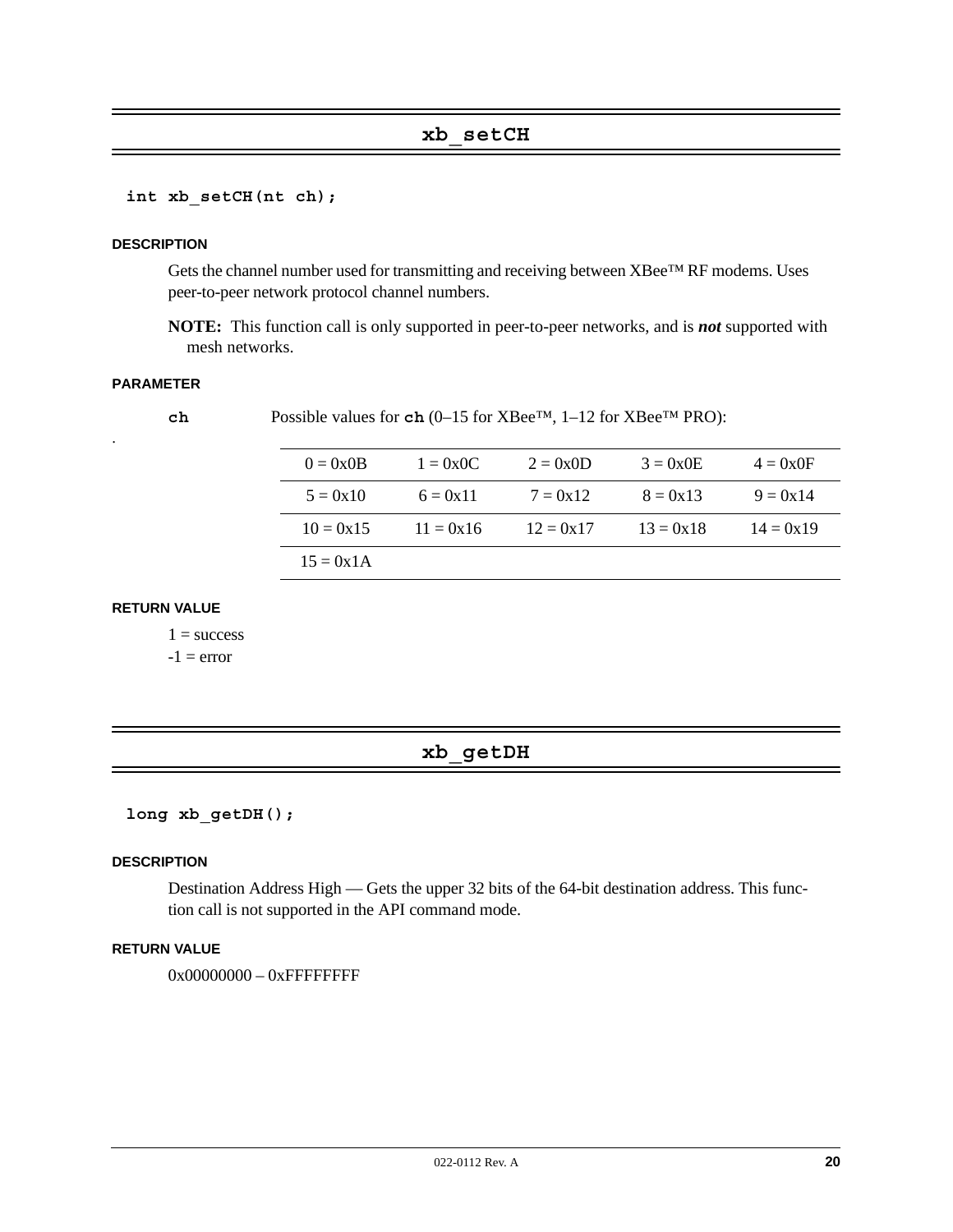# **xb\_setDH**

**int xb\_setDH(long dh);**

#### **DESCRIPTION**

Destination Address High — Sets the upper 32 bits of the 64-bit destination address. When combined with DL, it defines the destination address used for transmission. 0x000000000000FFFF is the broadcast address for the personal area network. This function call is not supported in the API command mode.

#### **PARAMETER**

**dh** 0x00000000 – 0xFFFFFFFF

#### **RETURN VALUE**

 $1 =$  success  $-1$  = error

# **xb\_getDL**

**long xb\_getDL();**

#### **DESCRIPTION**

Destination Address Low — Gets the lower 32 bits of the 64-bit destination address. This function call is not supported in the API command mode.

#### **RETURN VALUE**

0x00000000 - 0xFFFFFFFFF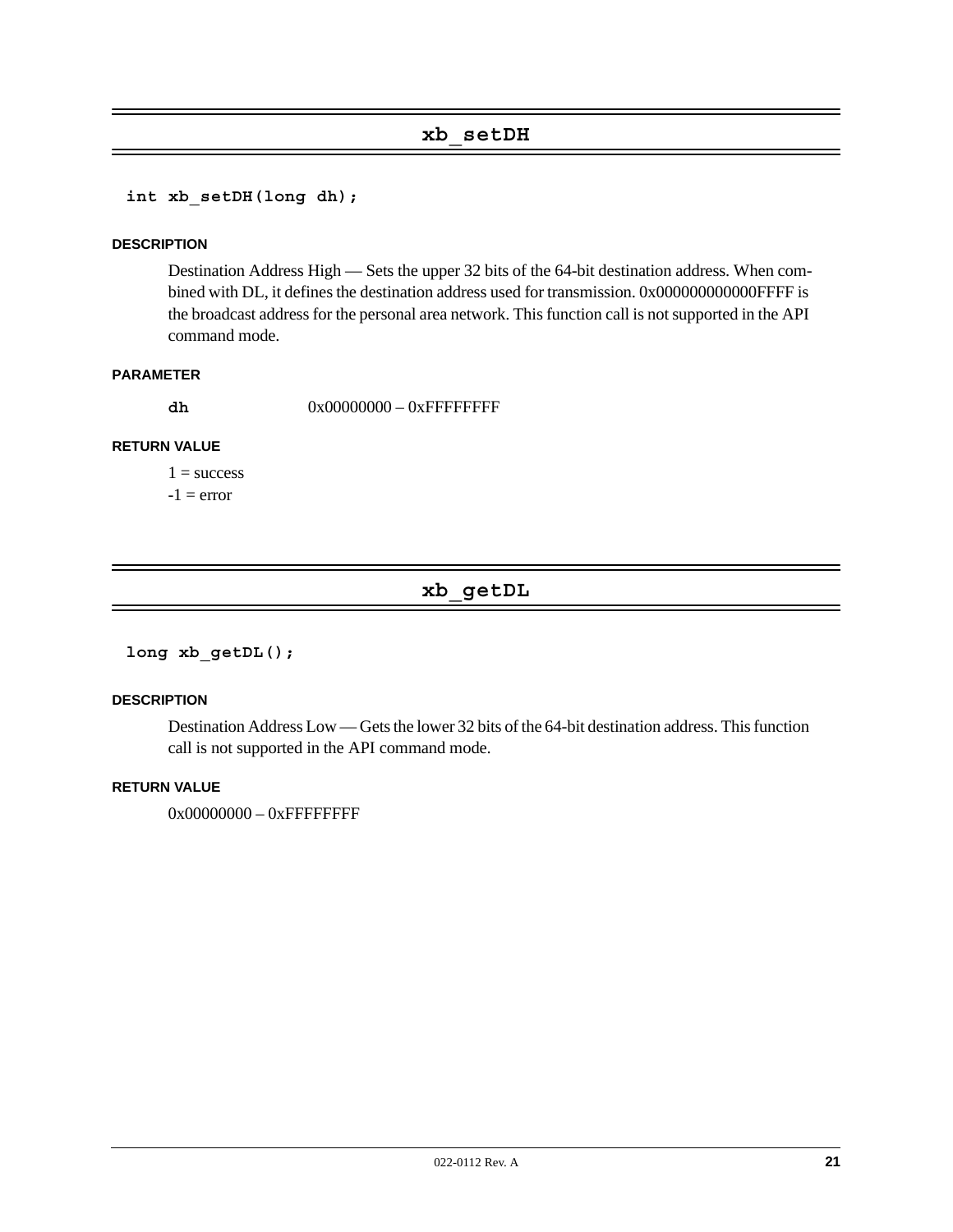# **xb\_setDL**

**int xb\_setDL(long dl);**

#### **DESCRIPTION**

Destination Address Low — Sets the lower 32 bits of the 64-bit destination address. When combined with DH, DL defines the destination address used for transmission. 0x000000000000FFFF is the broadcast address for the personal area network. This function call is not supported in the API command mode.

#### **PARAMETER**

**d1** 0x00000000 – 0xFFFFFFFF

### **RETURN VALUE**

 $1 =$  success  $-1$  = error

# **xb\_getMY**

#### **int xb\_getMY();**

## **DESCRIPTION**

Gets the 16-bit source address of the XBee™ RF modem.

#### **RETURN VALUE**

0x0000 – 0xFFFF (16-bit address)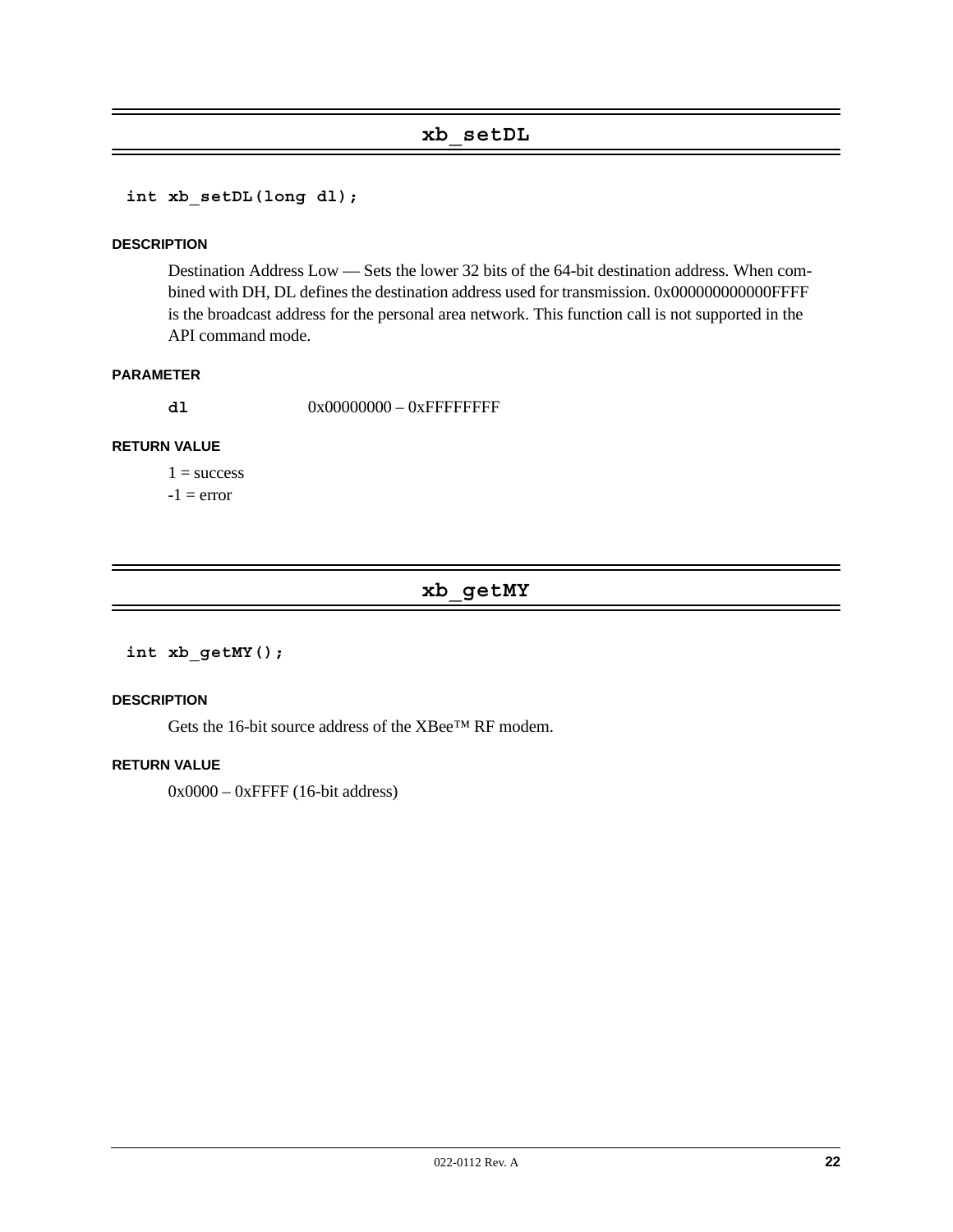# **xb\_setMY**

**int xb\_setMY(int my);**

#### **DESCRIPTION**

Sets the XBee™ RF modem's 16-bit source address.

Set MY = 0xFFFF to disable reception of packets with 16-bit addresses. The 64-bit source address (serial number) and broadcast address (0x000000000000FFFF) are always enabled.

**NOTE:** This function call is only supported in peer-to-peer networks, and is *not* supported with mesh networks.

#### **PARAMETER**

**my** 0x0000 – 0xFFFF

#### **RETURN VALUE**

 $1 =$  success  $-1$  = error

# **xb\_getSH**

#### **long xb\_getSH();**

#### **DESCRIPTION**

Reads the high 32 bits of the XBee™ RF modem's unique IEEE 64-bit address. The 64-bit source address is always enabled.

#### **RETURN VALUE**

0x00000000 – 0xFFFFFFFFF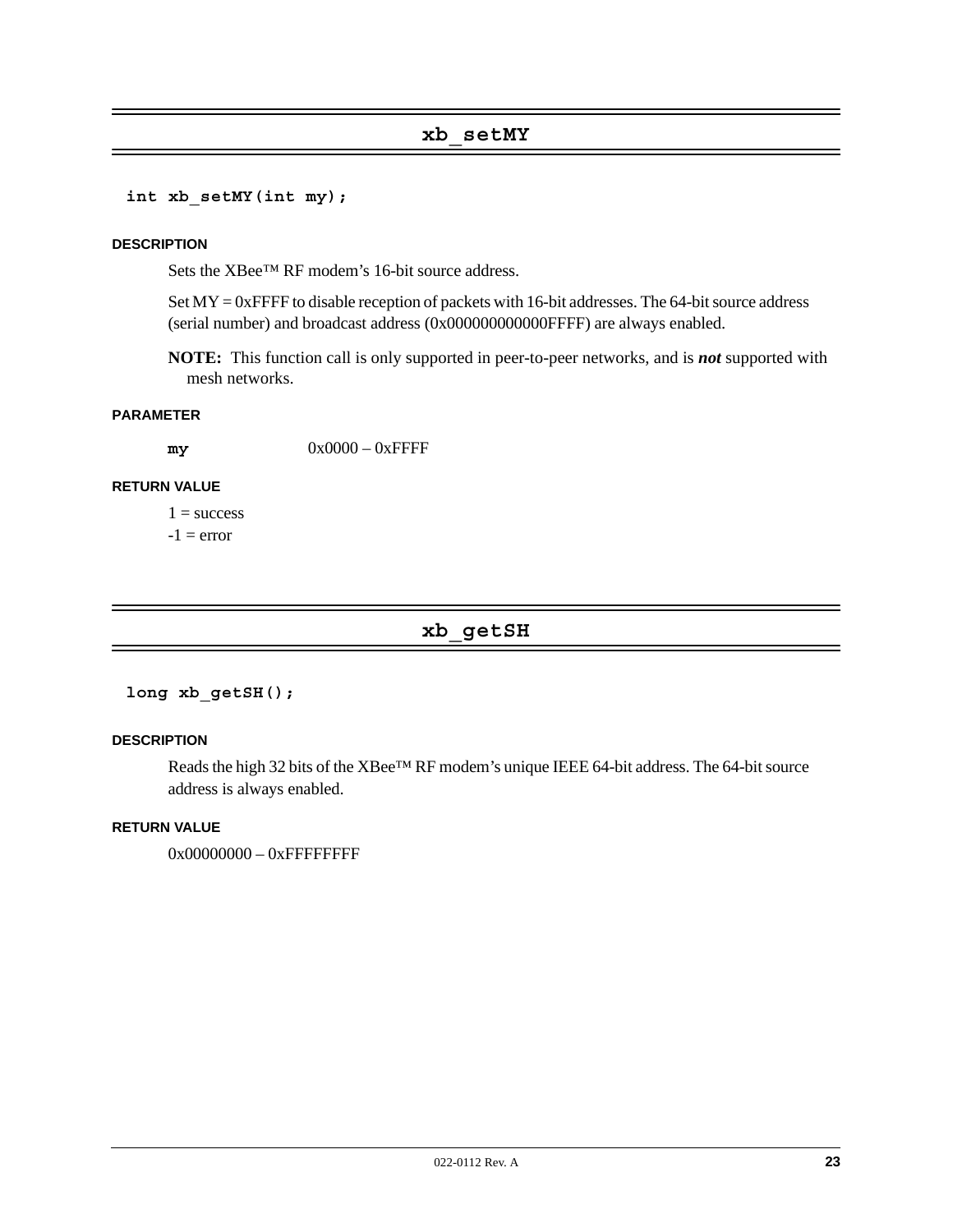# **xb\_getSL**

#### **long xb\_getSL();**

#### **DESCRIPTION**

Reads the low 32 bits of the XBee™ RF modem's unique IEEE 64-bit address. The 64-bit source address is always enabled.

#### **RETURN VALUE**

0x00000000 - 0xFFFFFFFFF

**xb\_getRN**

## **int xb\_getRN();**

#### **DESCRIPTION**

Gets the minimum value of the back-off exponent in the CSMA-CA algorithm (used for collision avoidance).

If  $RN = 0$ , collision avoidance is disabled during the first iteration of the algorithm (peer-to-peer network — **macMinBE()**).

Default: 0x0003.

#### **RETURN VALUE**

0x0000 - 0x0003  $-1$  = error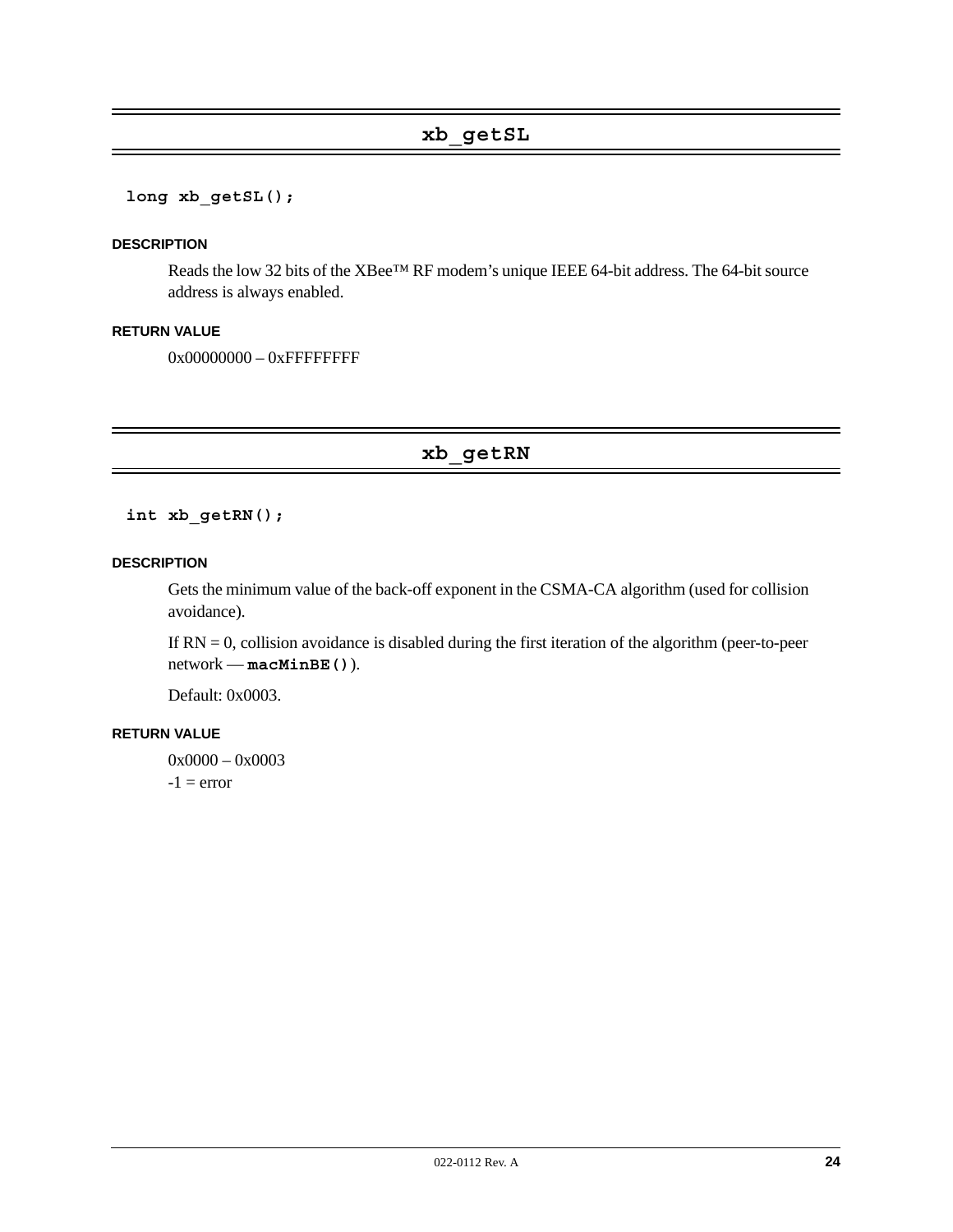# **xb\_setRN**

**int xb\_setRN(int rn);**

#### **DESCRIPTION**

Sets the minimum value of the back-off exponent in the CSMA-CA algorithm (used for collision avoidance).

If  $RN = 0$ , collision avoidance is disabled during the first iteration of the algorithm (peer-to-peer network — **macMinBE()**).

Default: 0x0003.

#### **RETURN VALUE**

 $1 =$  success  $-1$  = error

# **xb\_getMM**

**int xb\_getMM();**

#### **DESCRIPTION**

Gets the MAC mode value.

Default: 0x0000.

**NOTE:** This function call is only supported in peer-to-peer networks, and is *not* supported with mesh networks.

#### **RETURN VALUE**

0x0000 - 0x0002  $-1$  = error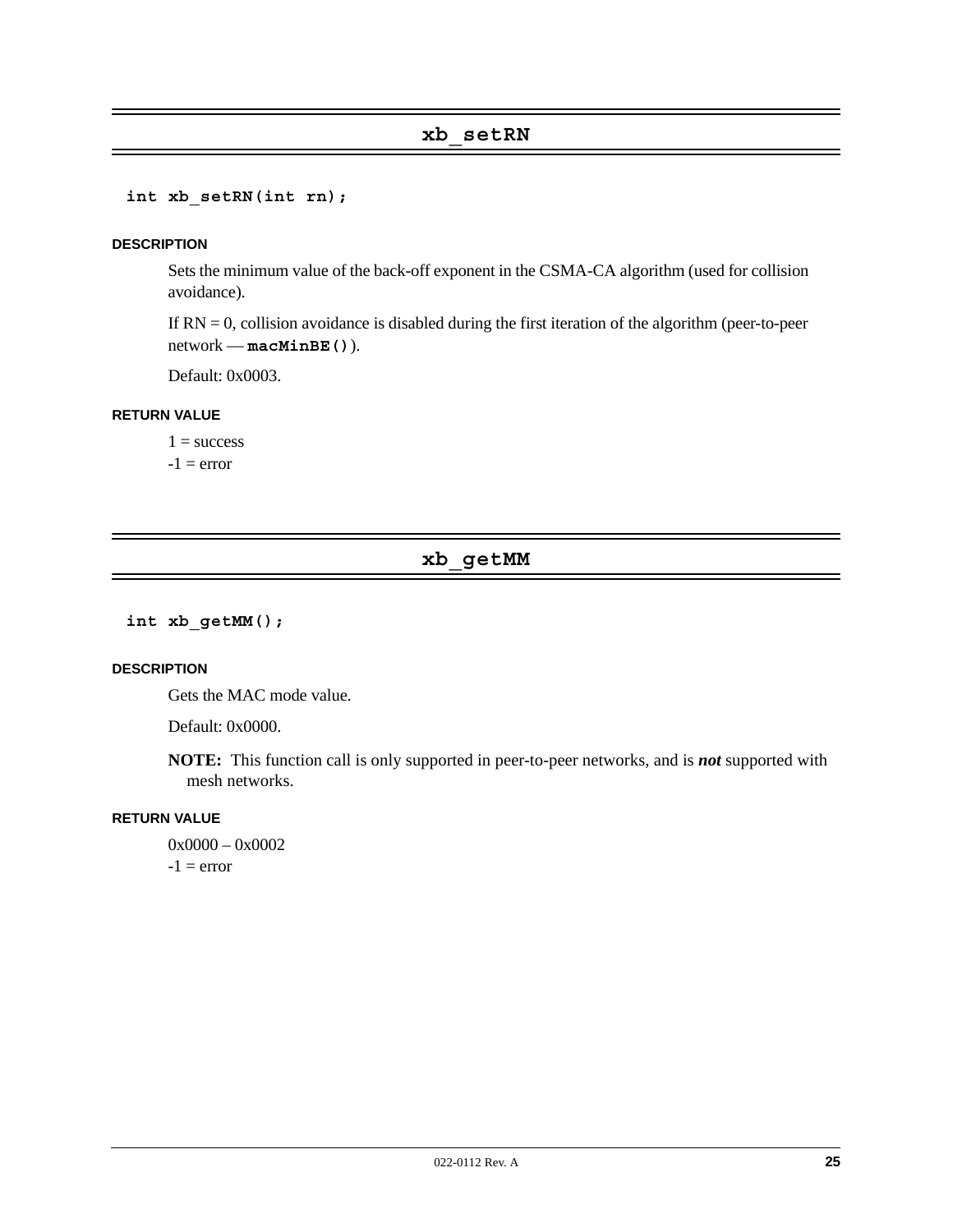### **xb\_setMM**

**int xb\_setMM(int mm);**

#### **DESCRIPTION**

Sets the MAC mode value. The. MAC mode enables/disables the use of a MaxStream header in the peer-to-peer network RF packet.

When Mode 0 is enabled ( $MM = 0$ ), duplicate packet detection and certain AT commands are enabled. Modes 1 and 2 are strictly peer-to-peer network modes.

Default: 0x0000.

**NOTE:** This function call is only supported in peer-to-peer networks, and is *not* supported with mesh networks.

#### **PARAMETER**

 $m m$  0 – 2

#### **RETURN VALUE**

 $1 = success$  $-1$  = error

# **xb\_getNI**

```
int xb_getNI(char *ni);
```
#### **DESCRIPTION**

Reads back the node identifier.

#### **PARAMETER**

**ni** pointer to a printable ASCII string up to 20 bytes

#### **RETURN VALUE**

 $1 =$  success

 $-1$  = error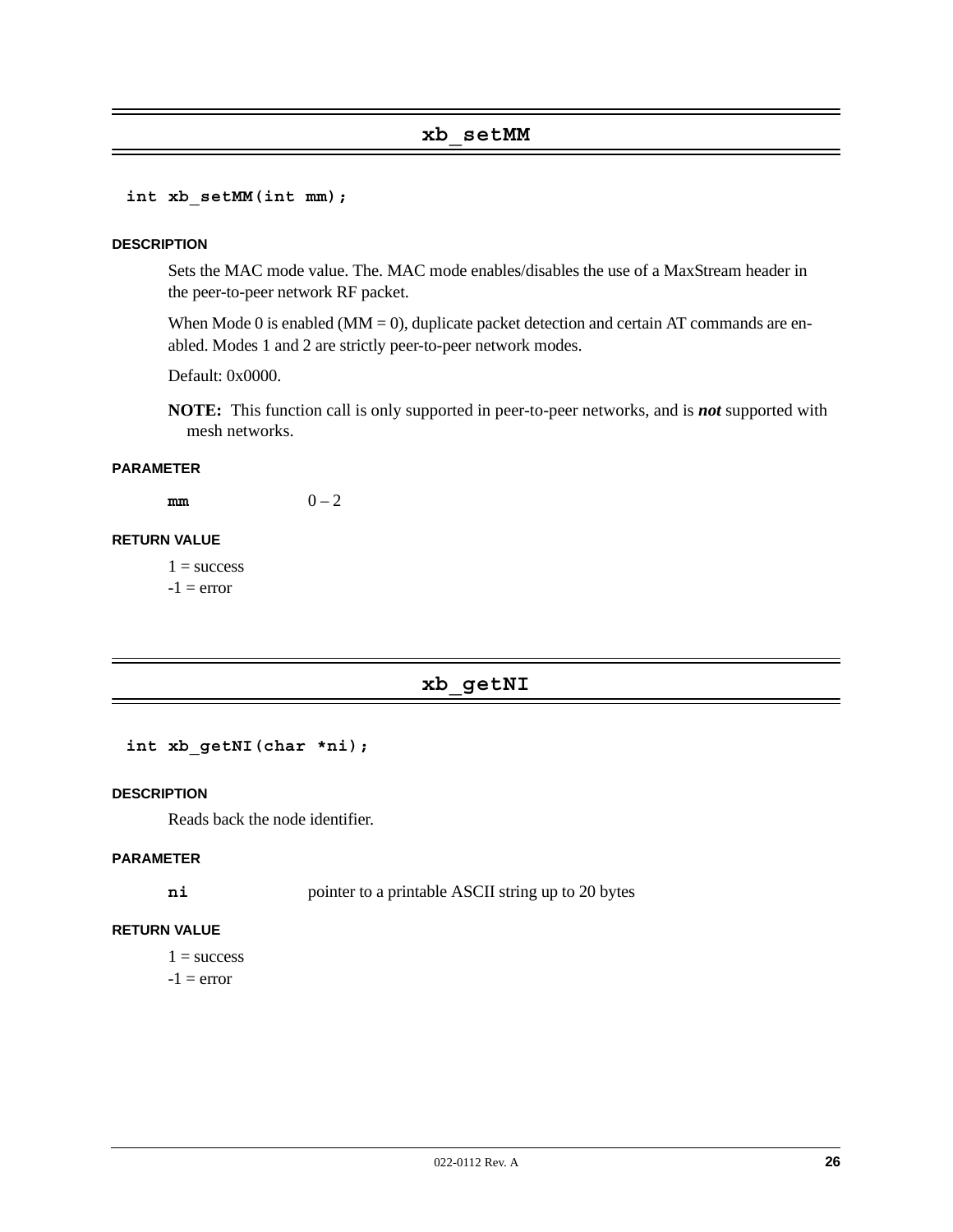# **xb\_setNI**

**int xb\_setNI(char \*ni);**

#### **DESCRIPTION**

Stores a string identifier. The register only accepts printable ASCII data. A string can not start with a space in the AT command mode. A carriage return ends the command. The command will end automatically when the maximum bytes for the string have been entered. This string is returned as part of the **xb\_setND()** (node discover) function call. This identifier is also used with the **xb\_setDN()** (destination node) function call.

#### **PARAMETER**

**ni** pointer to a printable ASCII string up to 20 bytes

#### **RETURN VALUE**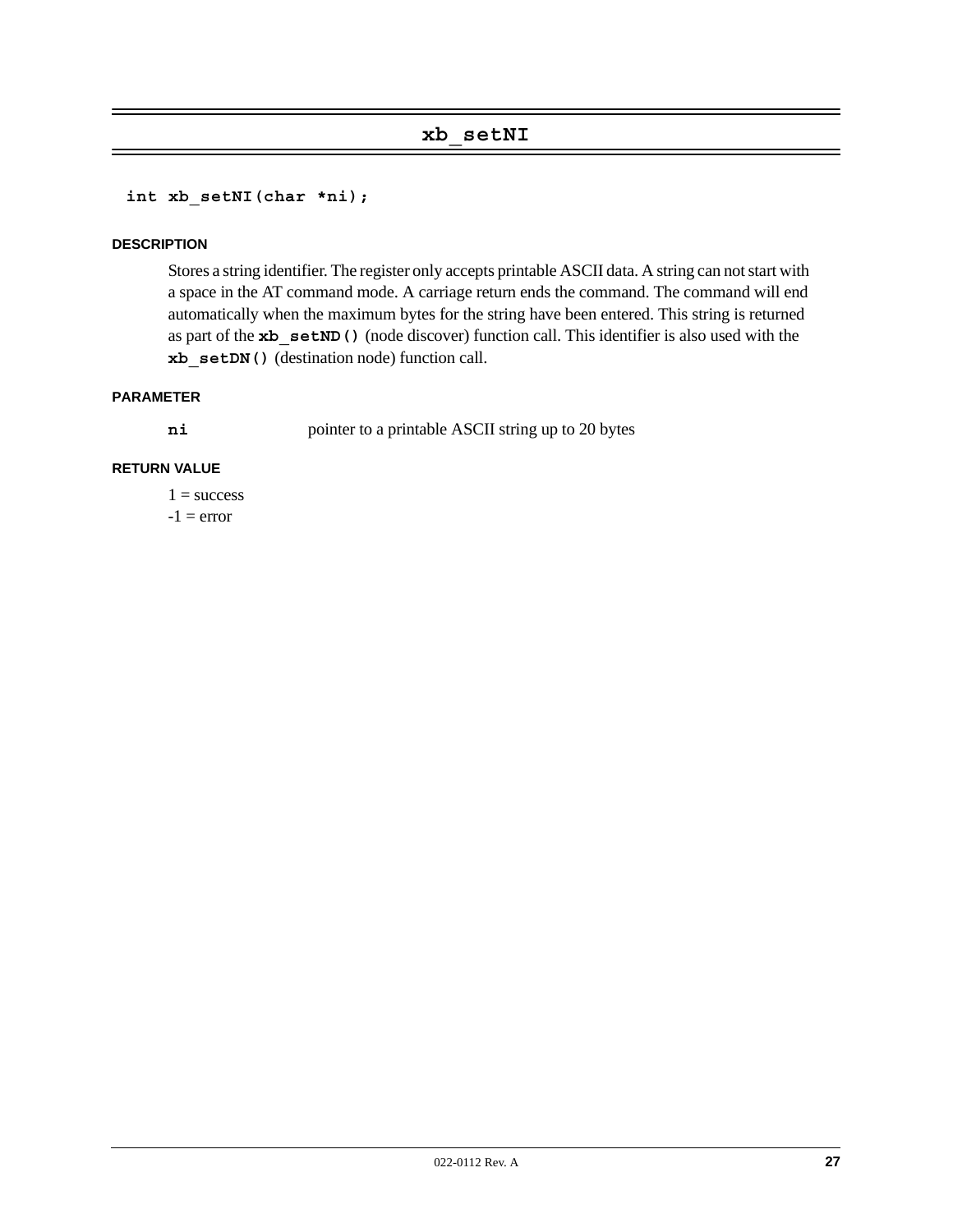# **xb\_getND**

#### **int xb\_getND(char \*nd);**

#### **DESCRIPTION**

Discovers and reports all XBee™ RF modems found.

Depending on the firmware that is loaded on the XBee™ RF modem, the following information is reported for each XBee™ RF modem discovered.

*Peer-to-peer* network firmware:

MY (my id)<CR> SH (serial high)<CR> SL (serial low)<CR> DB (signal strength)<CR> NI (node id)<CR> (variable length)

*Mesh* network firmware:

MY (my id)<CR> SH (serial high)<CR> SL (serial low)<CR> NI (node id)<CR> (variable length) PN (parent network)<CR> (2 bytes) DT (device type)< $CR$  > (1 byte: 0 = coordinator, 1 = router, 2 = end device) ST (status)<CR> (1 byte: reserved) PR (profile id)<CR> (2 bytes) MI (manufacturer id)<CR> (2 bytes) <CR>

The command ends after  $(NT * 100)$  milliseconds by returning a  $\langle CR \rangle$ .

#### **PARAMETER**

**nd** pointer to a buffer that will contain all the nodes discovered.

**NOTE:** Make sure this buffer is big enough to hold all the nodes.

#### **RETURN VALUE**

 $1 =$  success  $0 =$  pending  $-1$  = error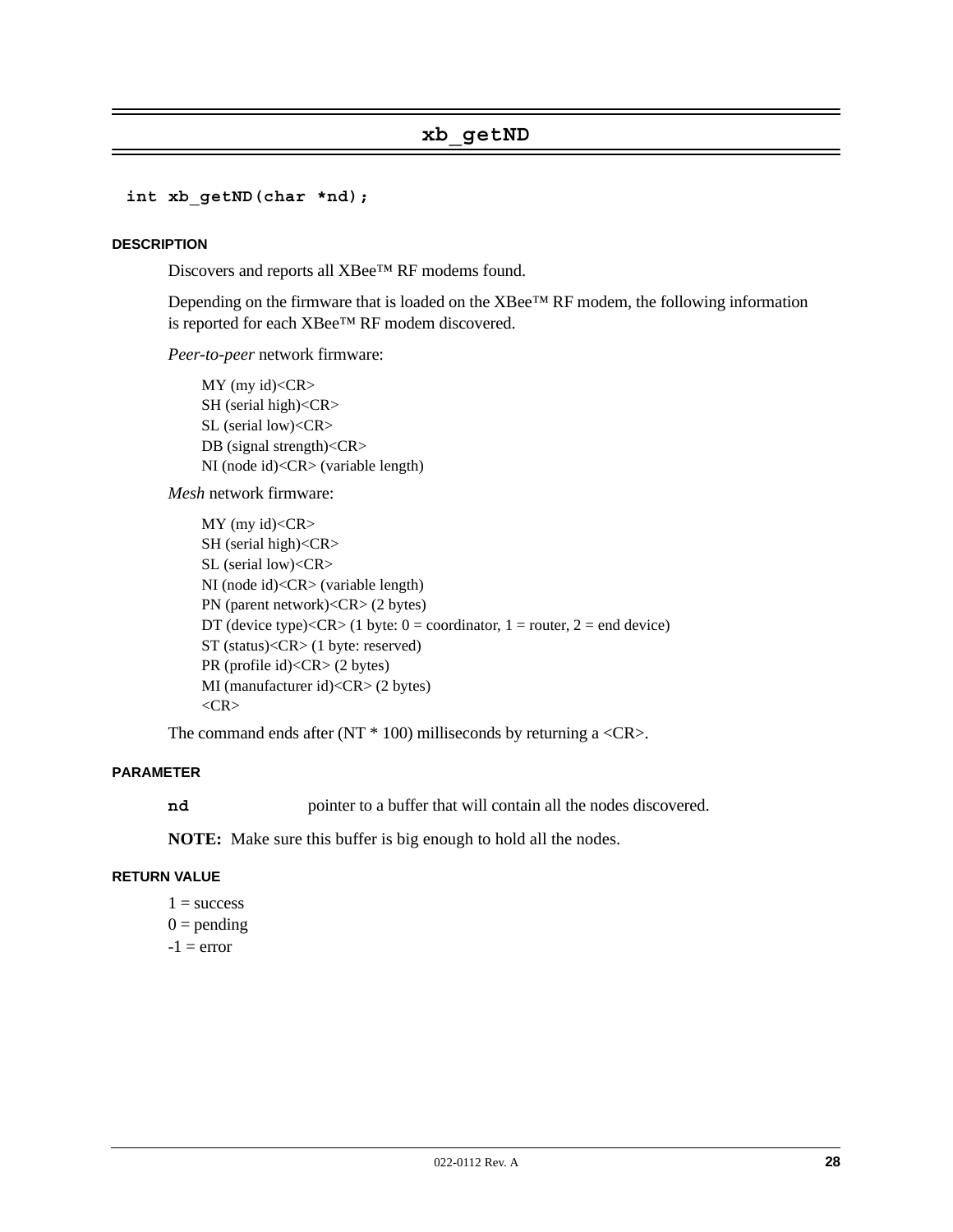**int xb\_getCE();**

#### **DESCRIPTION**

Coordinator Enable — Sets/reads the coordinator setting.

Default: 0x0000.

**NOTE:** This function call is only supported in peer-to-peer networks, and is *not* supported with mesh networks.

#### **RETURN VALUE**

0x0000 - 0x0001  $-1$  = error

# **xb\_setCE**

**int xb\_setCE(int ce);**

#### **DESCRIPTION**

Coordinator Enable — Gets/reads the coordinator setting.

Default: 0x0000.

**NOTE:** This function call is only supported in peer-to-peer networks, and is *not* supported with mesh networks.

# **PARAMETER**

**ce** 0 – 1

#### **RETURN VALUE**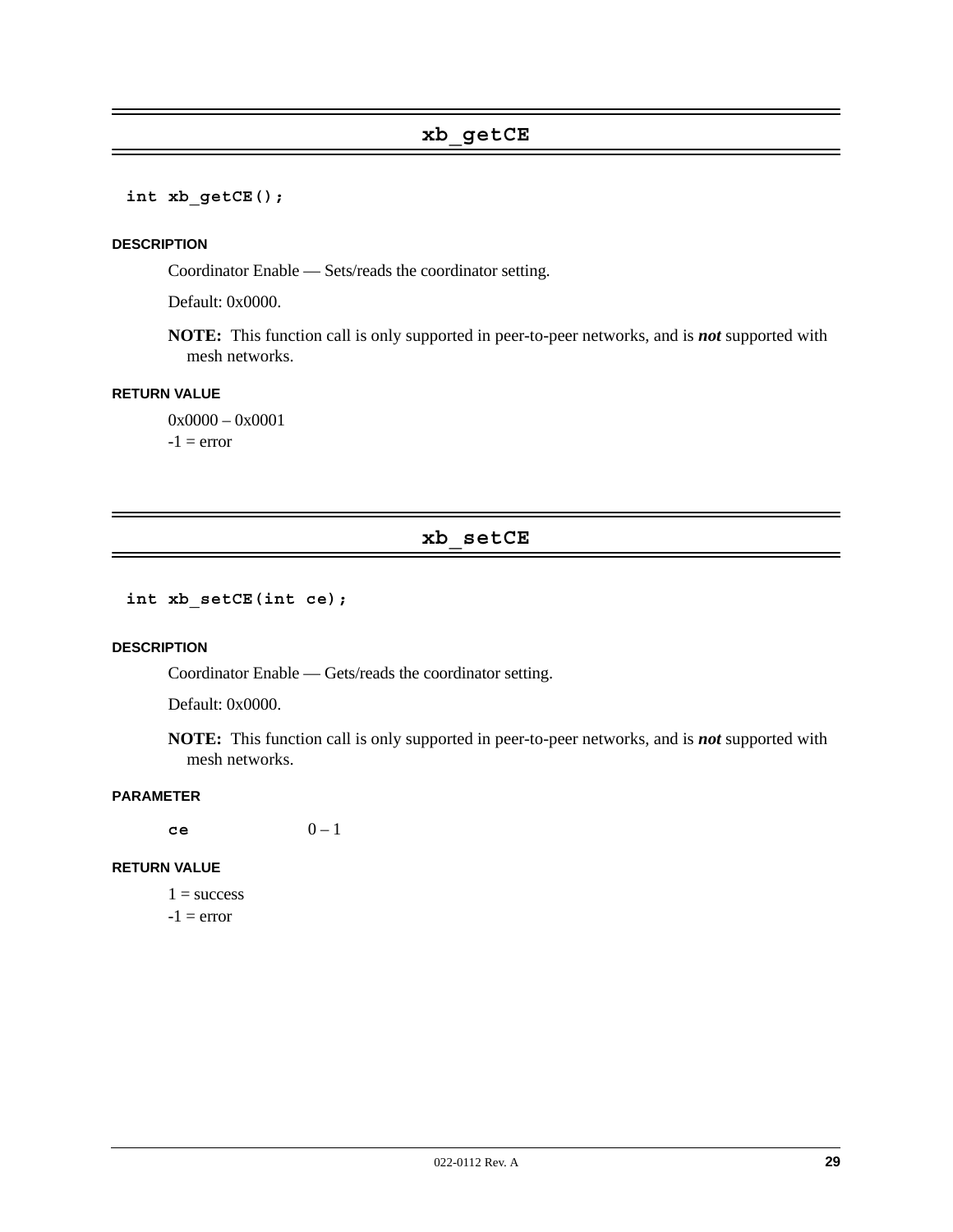**int xb\_getNT();**

#### **DESCRIPTION**

Node Discover Timeout — Gets the amount of time a node will spend discovering other nodes when  $xb$  getND() or  $xb$  getDN() is called.

Default: 0x3C (60d x 100 ms).

#### **RETURN VALUE**

0x0000 – 0x00FC  $-1$  = error

# **xb\_setNT**

**int xb\_setNT(int nt);**

#### **DESCRIPTION**

Node Discover Timeout — Sets the amount of time a node will spend discovering other nodes when **xb\_getND()** or **xb\_getDN()** is called.

### **PARAMETER**

**rn** 0x0000 – 0x00FC (rn x 100 m)

#### **RETURN VALUE**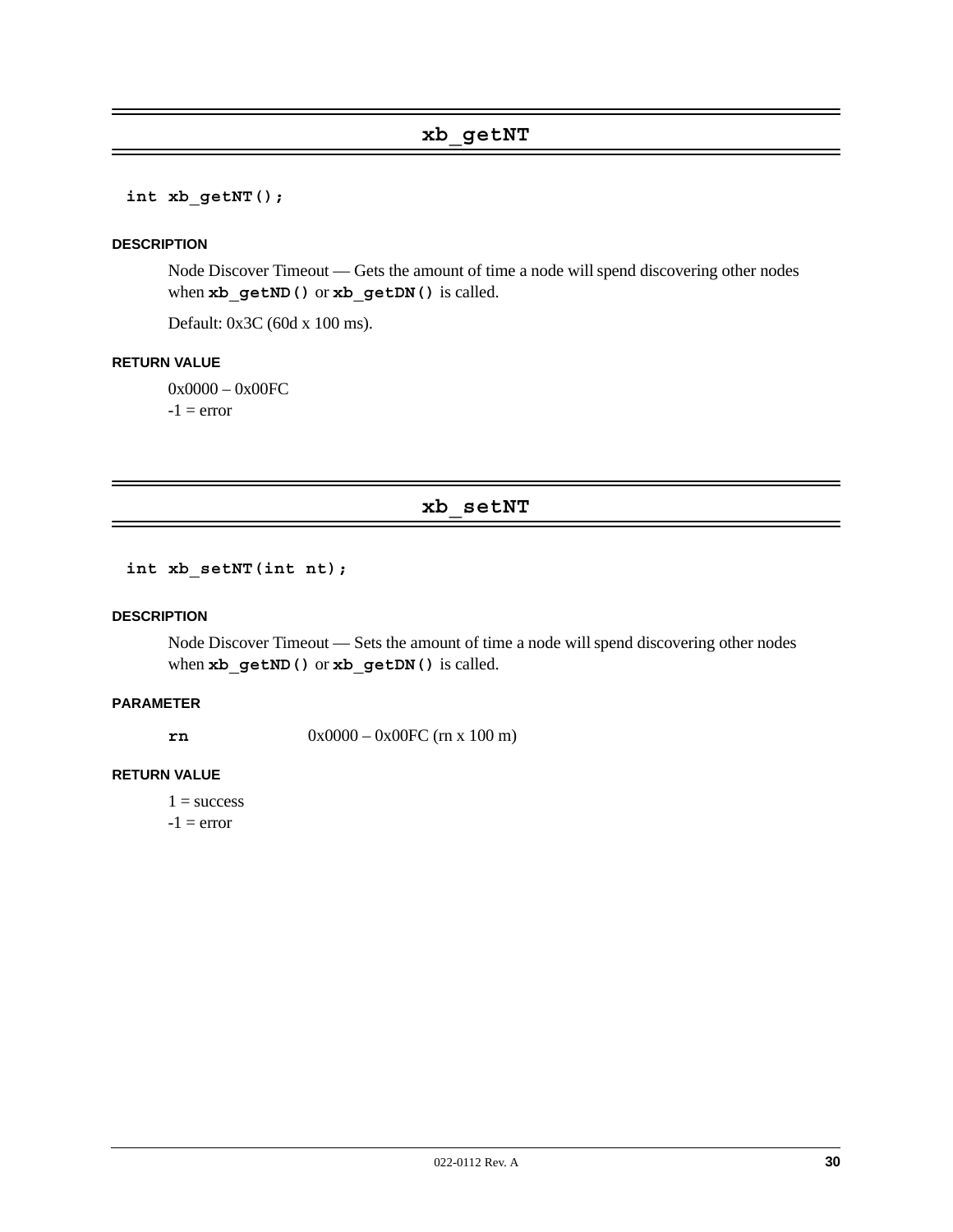### **xb\_getDN**

```
int xb_getDN(char *dn);
```
#### **DESCRIPTION**

Destination Node — Resolves an node identifier (NI) string to a physical address (case sensitive). The following events occur after the destination node is discovered:

- 1. DL & DH are set to the module address with the matching NI parameter (AT command mode only).
- 2. The 64-bit and 16-bit addresses are sent out the UART.
- 3. The XBee™ RF modem automatically exits the AT command mode to allow immediate communication. If there is no response from a modem within (NT \* 100) ms or a parameter is not specified (left blank), the command is terminated and an error message is returned. In the case of an error, the AT command mode is not exited.

#### **PARAMETER**

**dn** pointer to a printable ASCII string up to 20 bytes

#### **RETURN VALUE**

 $1 =$  success

 $-1$  = error

#### **xb\_getSC**

#### **int xb\_getSC();**

#### **DESCRIPTION**

.

Gets the list of channels that are to be scanned.

Coordinator - Bit field list of channels to choose from prior to starting the network.

Router/End Device - Bit field list of channels that will be scanned to find a coordinator/router to join.

Bit (Channel):

| $0 = 0 \times 0B$ | $1 = 0x0C$  | $2 = 0x0D$  | $3 = 0x0E$  | $4 = 0x0F$  |
|-------------------|-------------|-------------|-------------|-------------|
| $5 = 0x10$        | $6 = 0x11$  | $7 = 0x12$  | $8 = 0x13$  | $9 = 0x14$  |
| $10 = 0x15$       | $11 = 0x16$ | $12 = 0x17$ | $13 = 0x18$ | $14 = 0x19$ |
| $15 = 0x1A$       |             |             |             |             |

#### **RETURN VALUE**

0x0001 – 0xFFFF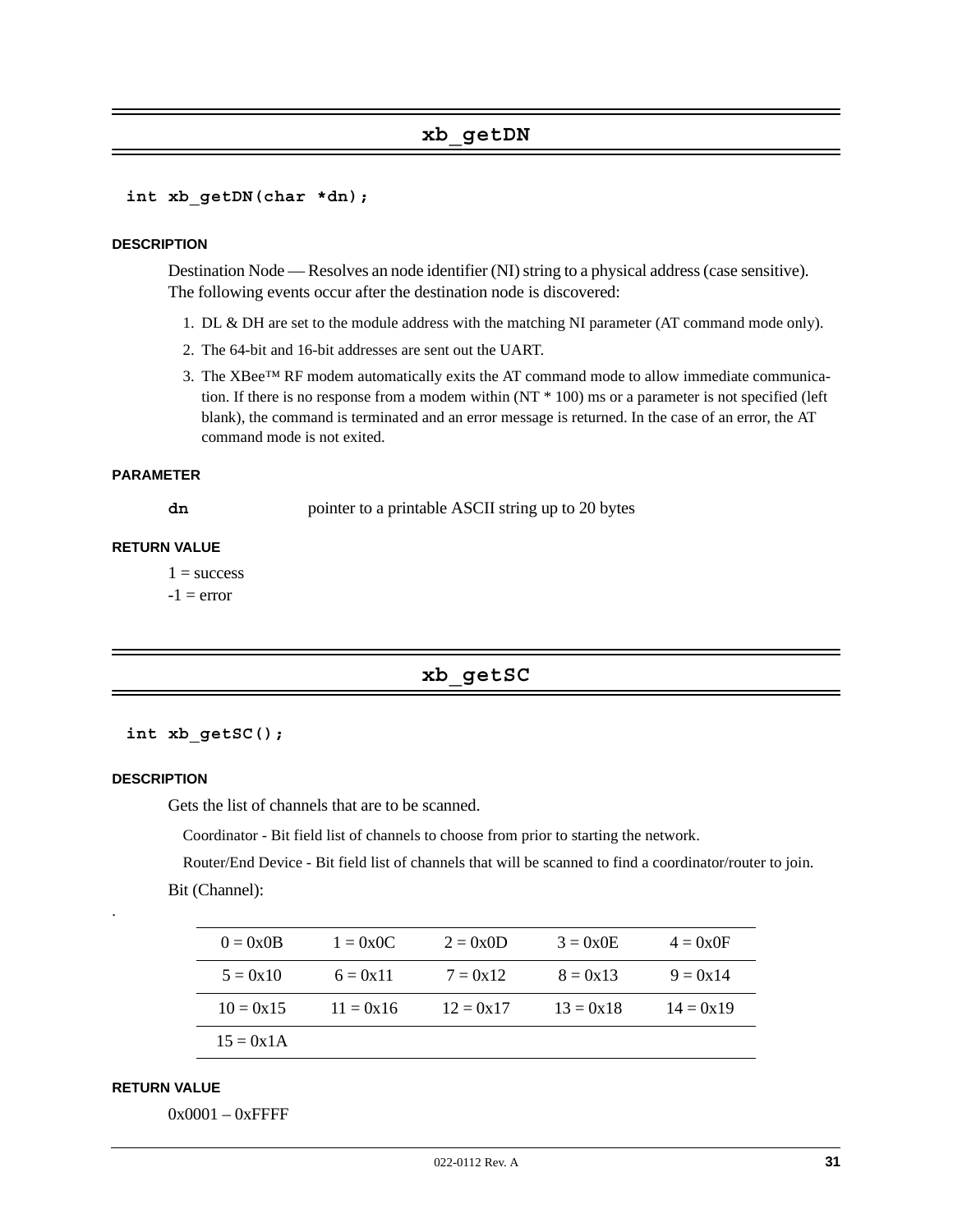# **xb\_setSC**

**int xb\_setSC(int sc);**

#### **DESCRIPTION**

Sets the list of channels to scan.

Coordinator - Bit field list of channels to choose from prior to starting the network.

Router/End Device - Bit field list of channels that will be scanned to find a coordinator/router to join.

**NOTE:** Changes to **xb\_setSC()** should be written using the **xb\_setWR()** function call. **xb\_setSC()** changes are not used until the XBee™ RF modem is reset (FR, NR or power-up).

Bit (Channel):

| $0 = 0 \times 0B$ | $1 = 0x0C$  | $2 = 0x0D$  | $3 = 0x0E$  | $4 = 0x0F$  |
|-------------------|-------------|-------------|-------------|-------------|
| $5 = 0x10$        | $6 = 0x11$  | $7 = 0x12$  | $8 = 0x13$  | $9 = 0x14$  |
| $10 = 0x15$       | $11 = 0x16$ | $12 = 0x17$ | $13 = 0x18$ | $14 = 0x19$ |
| $15 = 0x1A$       |             |             |             |             |

#### **PARAMETER**

.

**sc** 0x0001 – 0xFFFF (bits 0, 13, 14, 15 are not allowed for the XBee-PRO™).

#### **RETURN VALUE**

 $1 =$  success

 $-1$  = error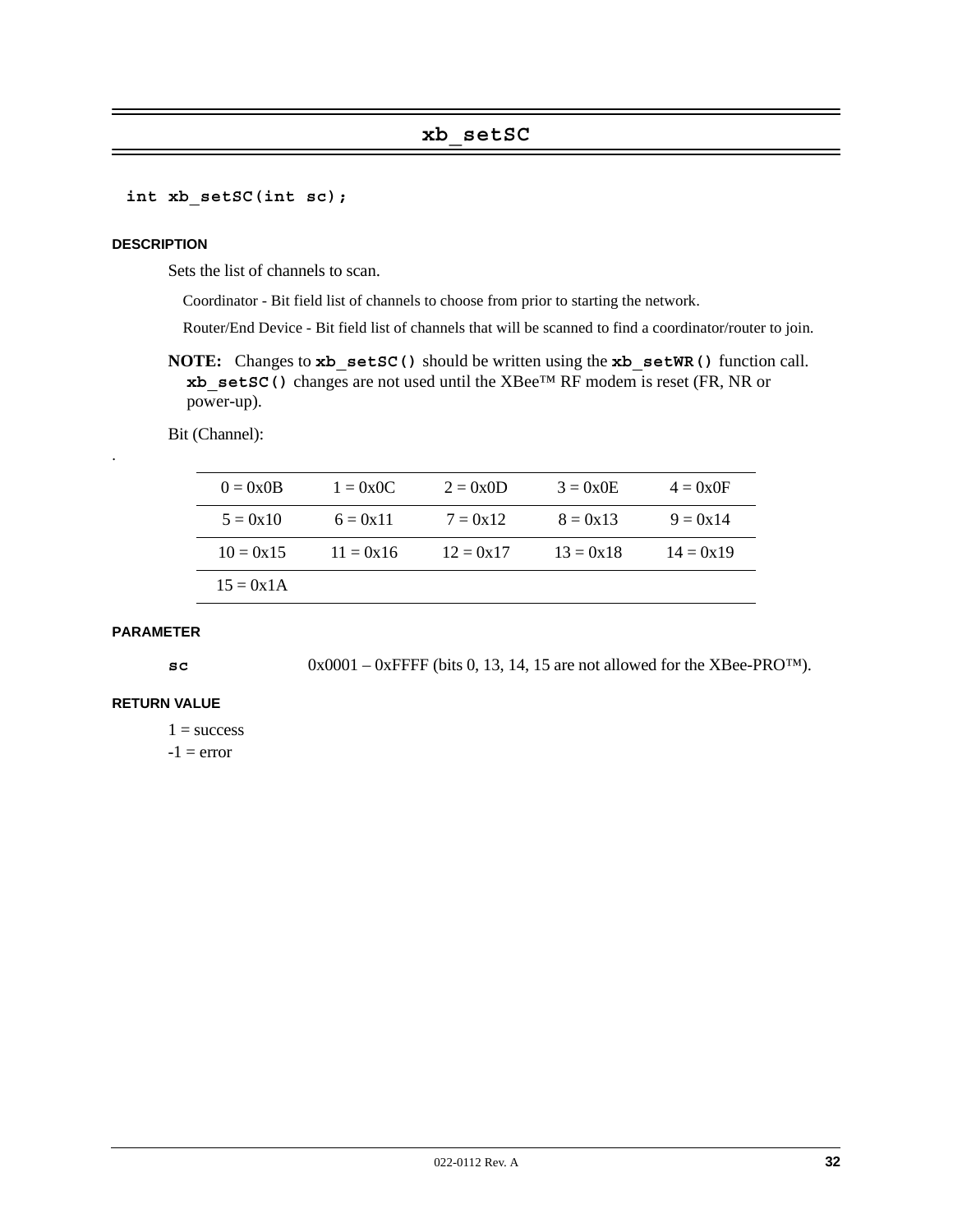# **xb\_getSD**

#### **int xb\_getSD();**

#### **DESCRIPTION**

Gets the scan duration exponent.

- Coordinator Duration of the active and energy scans (on each channel) that are used to determine an acceptable channel and the personal area network (PAN) ID for the coordinator to start up on.
- Router / End Device Duration of active scan (on each channel) used to locate an available coordinator/ router to join during association.

The scan time is measured as

(# Channels to Scan)  $*(2 \wedge SD) * 15.36$  ms

The number of channels to scan is determined by the SC parameter. The XBee™ RF modem can scan up to 16 channels ( $SC = 0x$ FFFF), and the XBee-PRO<sup>TM</sup> can scan up to 12 channels (0x1FFE).

Sample scan duration times (13-channel scan):

| $SD = 0$  | time = $0.200$ s   | $SD = 2$  | time = $0.799 s$   |
|-----------|--------------------|-----------|--------------------|
| $SD = 4$  | $time = 3.190 s$   | $SD = 6$  | time = $12.780 s$  |
| $SD = 8$  | time = $51.120 s$  | $SD = 10$ | $time = 3.41 min$  |
| $SD = 12$ | $time = 13.63 min$ | $SD = 14$ | $time = 54.53 min$ |

#### **RETURN VALUE**

.

0x0000 - 0x0007  $-1$  = error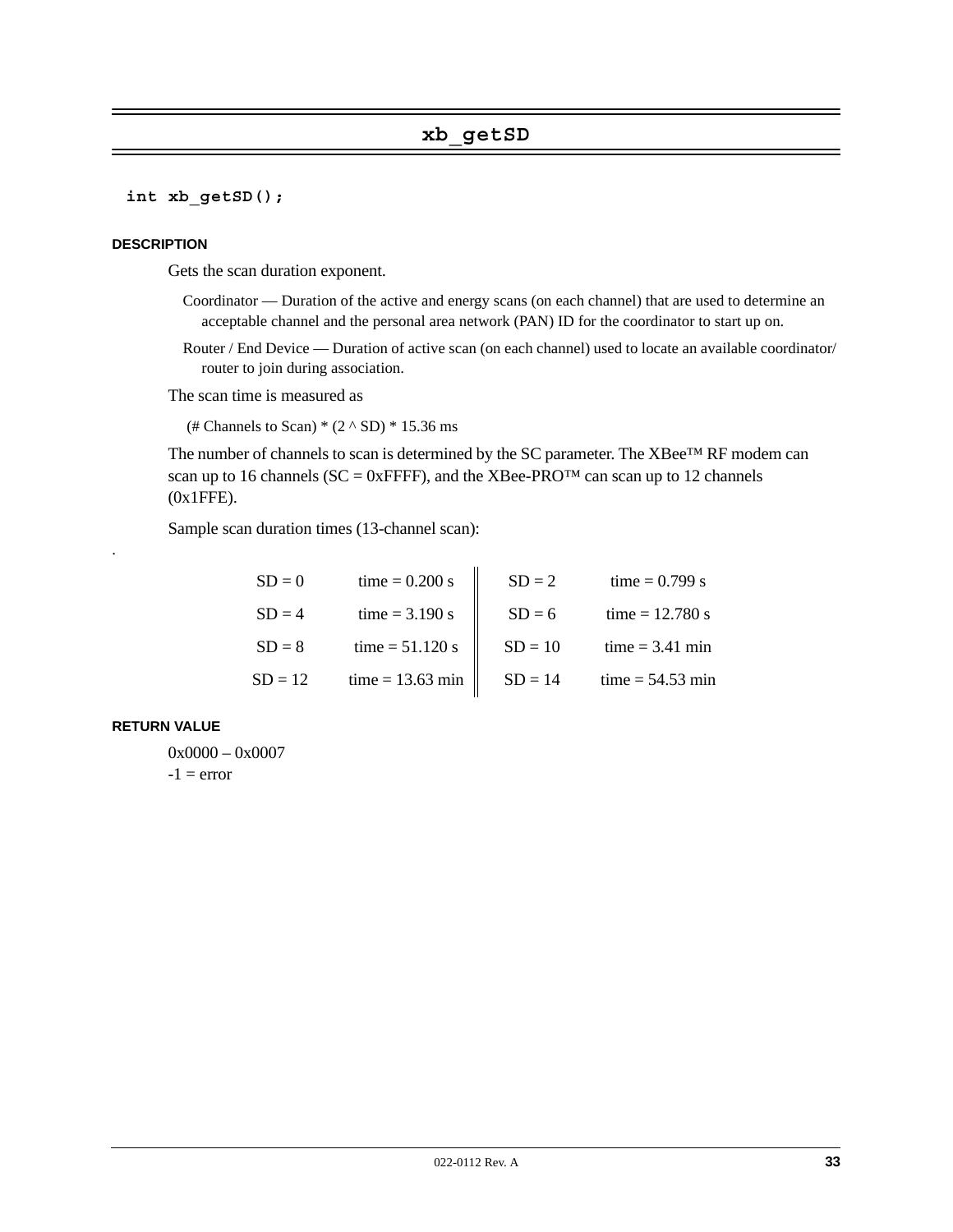### **xb\_setSD**

#### **int xb\_setSD(int sd);**

#### **DESCRIPTION**

Gets the scan duration exponent. Changes to SD should be written using WR command.

- Coordinator Duration of the active and energy scans (on each channel) that are used to determine an acceptable channel and the personal area network (PAN) ID for the coordinator to start up on.
- Router / End Device Duration of active scan (on each channel) used to locate an available coordinator/ router to join during association.

The scan time is measured as

(# Channels to Scan)  $*(2 \wedge SD) * 15.36$  ms

The number of channels to scan is determined by the SC parameter. The XBee™ RF modem can scan up to 16 channels ( $SC = 0x$ FFFF), and the XBee-PRO<sup>TM</sup> can scan up to 12 channels (0x1FFE).

Sample scan duration times (13-channel scan):

| $SD = 0$               | time = $0.200$ s   | $SD = 2$  | time = $0.799 s$   |
|------------------------|--------------------|-----------|--------------------|
| $SD = 4$               | $time = 3.190 s$   | $SD = 6$  | time = $12.780 s$  |
| $SD = 8$               | $time = 51.120 s$  | $SD = 10$ | $time = 3.41$ min  |
| $SD = 12$<br>(default) | $time = 13.63 min$ | $SD = 14$ | $time = 54.53 min$ |

#### **PARAMETER**

.

**sd** 0x0000 – 0x0007

#### **RETURN VALUE**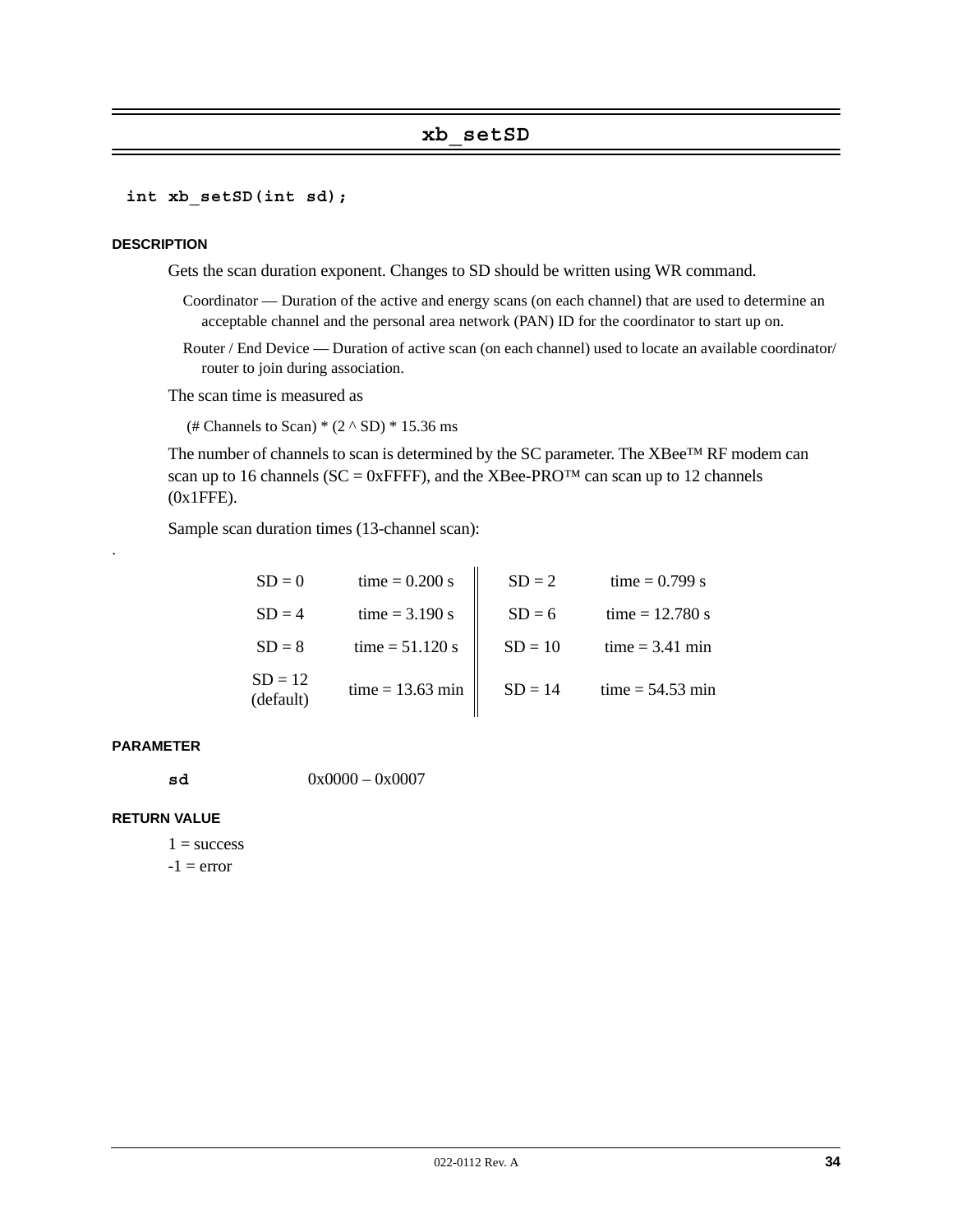# **xb\_getA1**

**int xb\_getA1();**

#### **DESCRIPTION**

End Device Association — Gets/reads the association options for the end device.

Default: 0x0000.

**NOTE:** This function call is only supported in peer-to-peer networks, and is *not* supported with mesh networks.

#### **RETURN VALUE**

0x0000 – 0x000F  $-1$  = error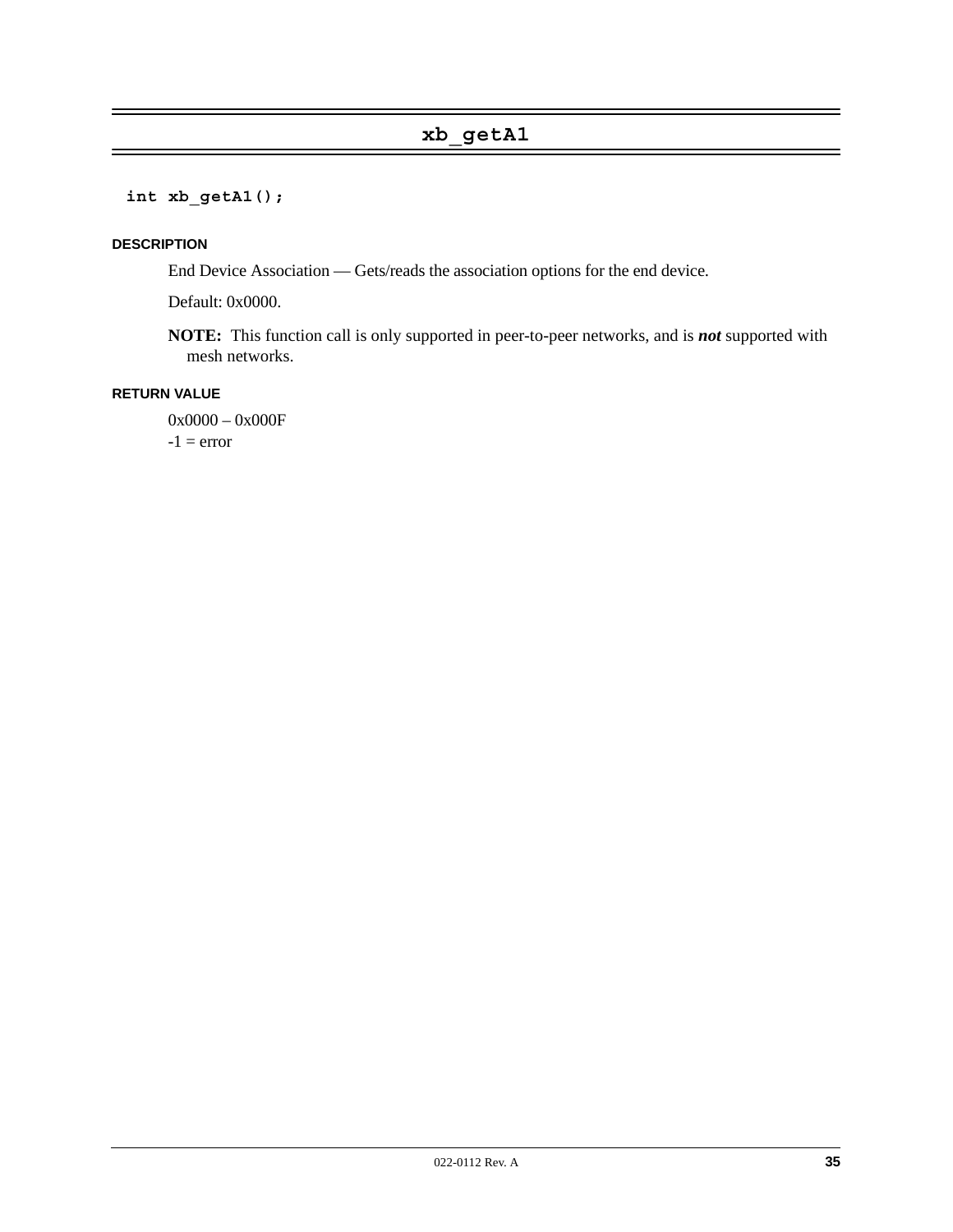# **xb\_setA1**

**int xb\_setA1(int a1);**

#### **DESCRIPTION**

End Device Association — Sets/reads the association options for the end device.

- Bit 0 reassign personal area network (PAN) ID
	- 0 will only associate with a coordinator operating on a PAN ID that matches the modem's ID
	- 1 may associate with a coordinator operating on any PAN ID
- Bit 1 reassign channel
	- 0 will only associate with a coordinator operating on a channel that matches the CH setting
	- 1 may associate with a coordinator operating on any channel
- Bit 2 auto-associate
	- 0 device will not attempt association
	- 1—-device attempts association until success
- **NOTE:** This association is only supported in peer-to-peer networks. End devices must always associate with a coordinator.
	- Bit 3 poll coordinator on pin wake
		- $0$  pin wake will not poll the coordinator for indirect (pending) data
		- 1 pin wake will send poll request to the coordinator to extract any pending data

Bits 4–7 are reserved.

#### Default: 0x0000.

**NOTE:** This function call is only supported in peer-to-peer networks, and is *not* supported with mesh networks.

#### **PARAMETER**

 $0x00 - 0x0F$  (bit field)

#### **RETURN VALUE**

- $1 =$ success
- $-1$  = error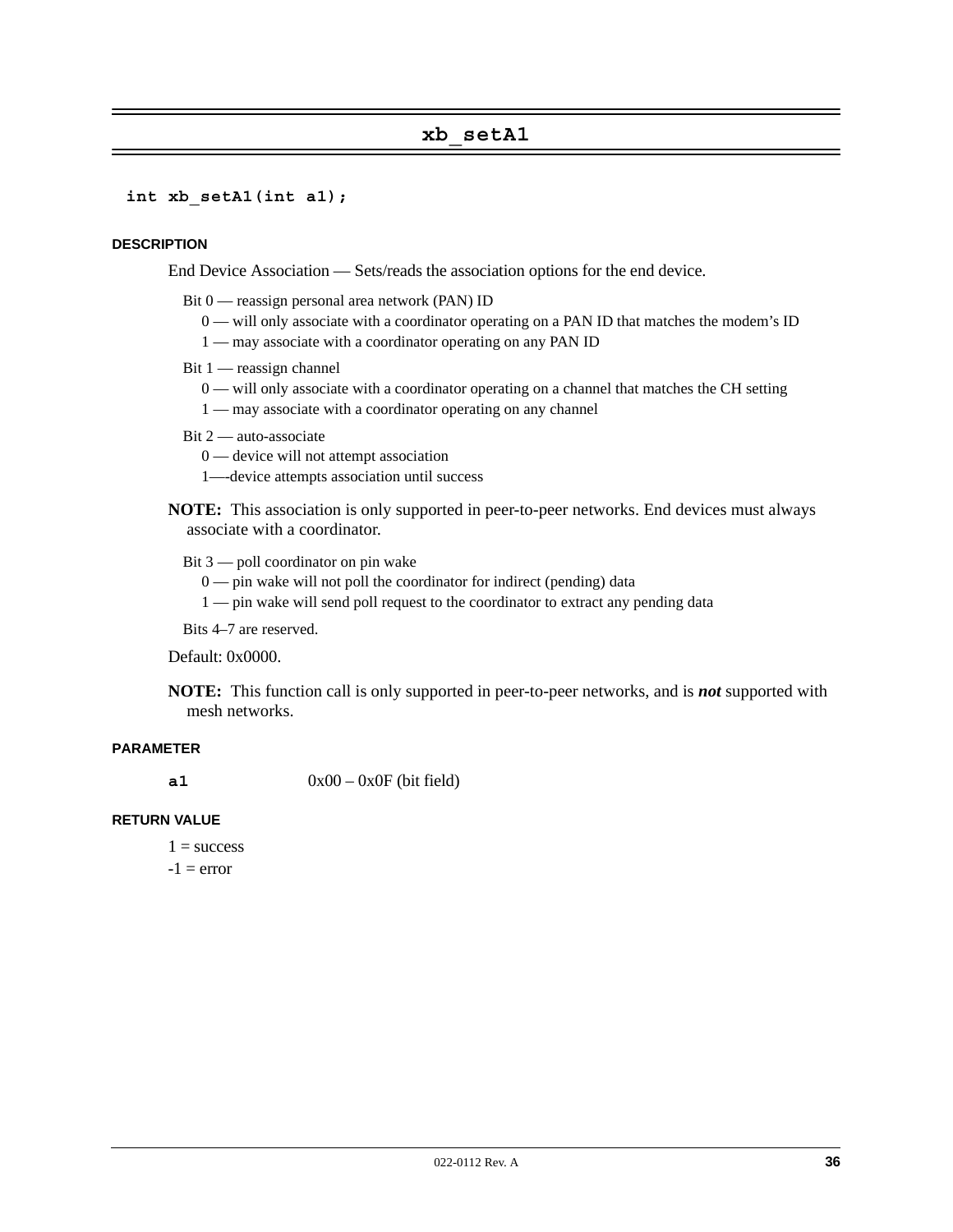# **int xb\_getA2();**

### **DESCRIPTION**

Gets the coordinator association options.

Default: 0x0007.

**NOTE:** This function call is only supported in peer-to-peer networks, and is *not* supported with mesh networks.

# **RETURN VALUE**

0x0000 - 0x0007  $-1$  = error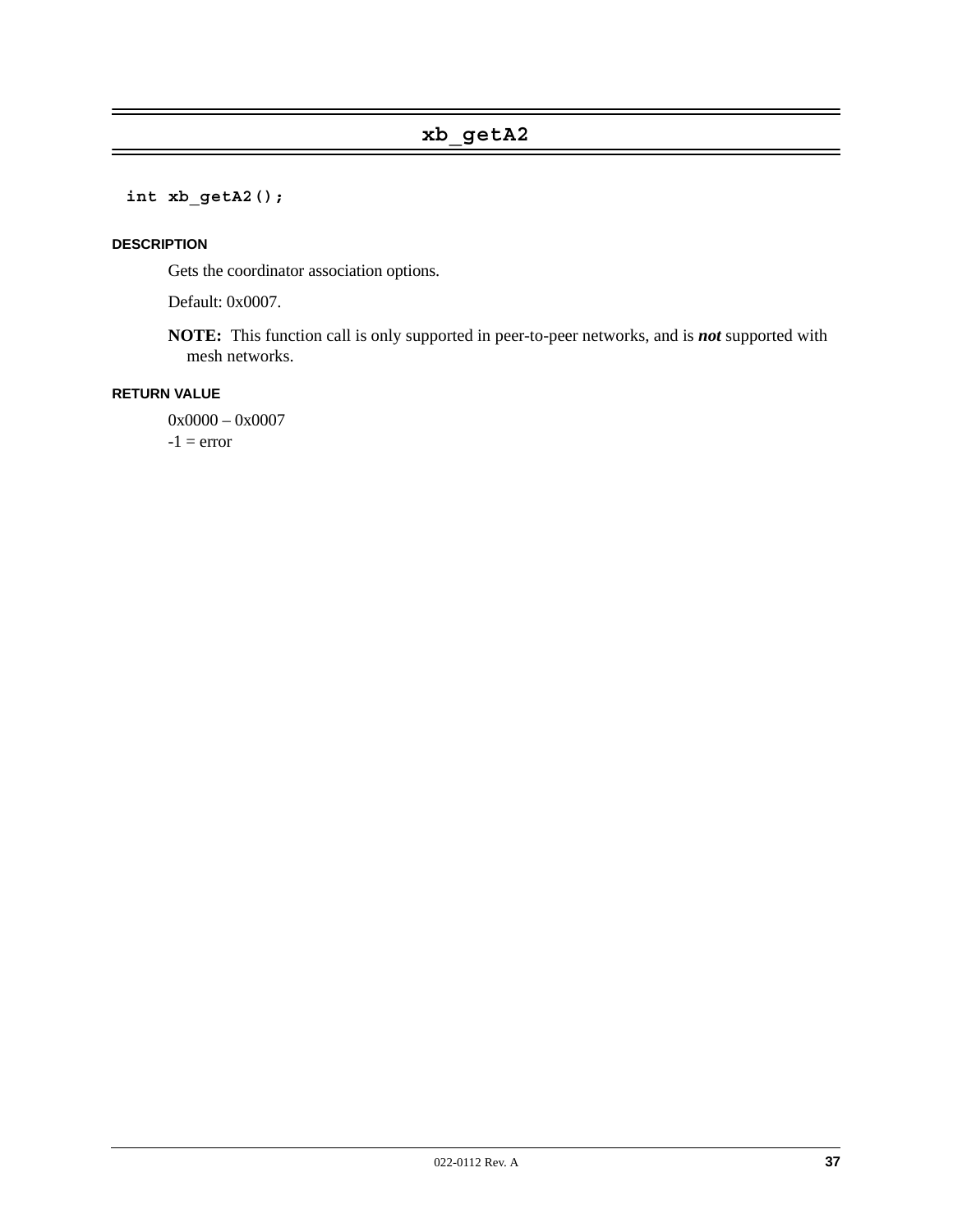# **xb\_setA2**

**int xb\_setA2(int a2);**

#### **DESCRIPTION**

Sets the coordinator association options.

Bit 0 — reassign personal area network (PAN) ID

0 — coordinator will not perform an active scan to locate available PAN IDs. It will operate on ID (PAN ID).

1 — coordinator will perform an active scan to locate an available PAN ID. If a PAN ID conflict is found, the ID parameter will change.

Bit 1 — reassign channel

0 — coordinator will not perform an energy scan to locate a free channel. It will operate on the channel determined by the CH parameter.

1 — coordinator will perform an energy scan to find a free channel, and will then operate on that channel.

Bit 2 — allow association

0 — coordinator will not allow any devices to associate to it.

1— coordinator will allow devices to associate to it.

Bits 3–7 are reserved

Default: 0x0006.

**NOTE:** This function call is only supported in peer-to-peer networks, and is *not* supported with mesh networks.

#### **PARAMETER**

**a2** 0x00 – 0x07 (bit field)

#### **RETURN VALUE**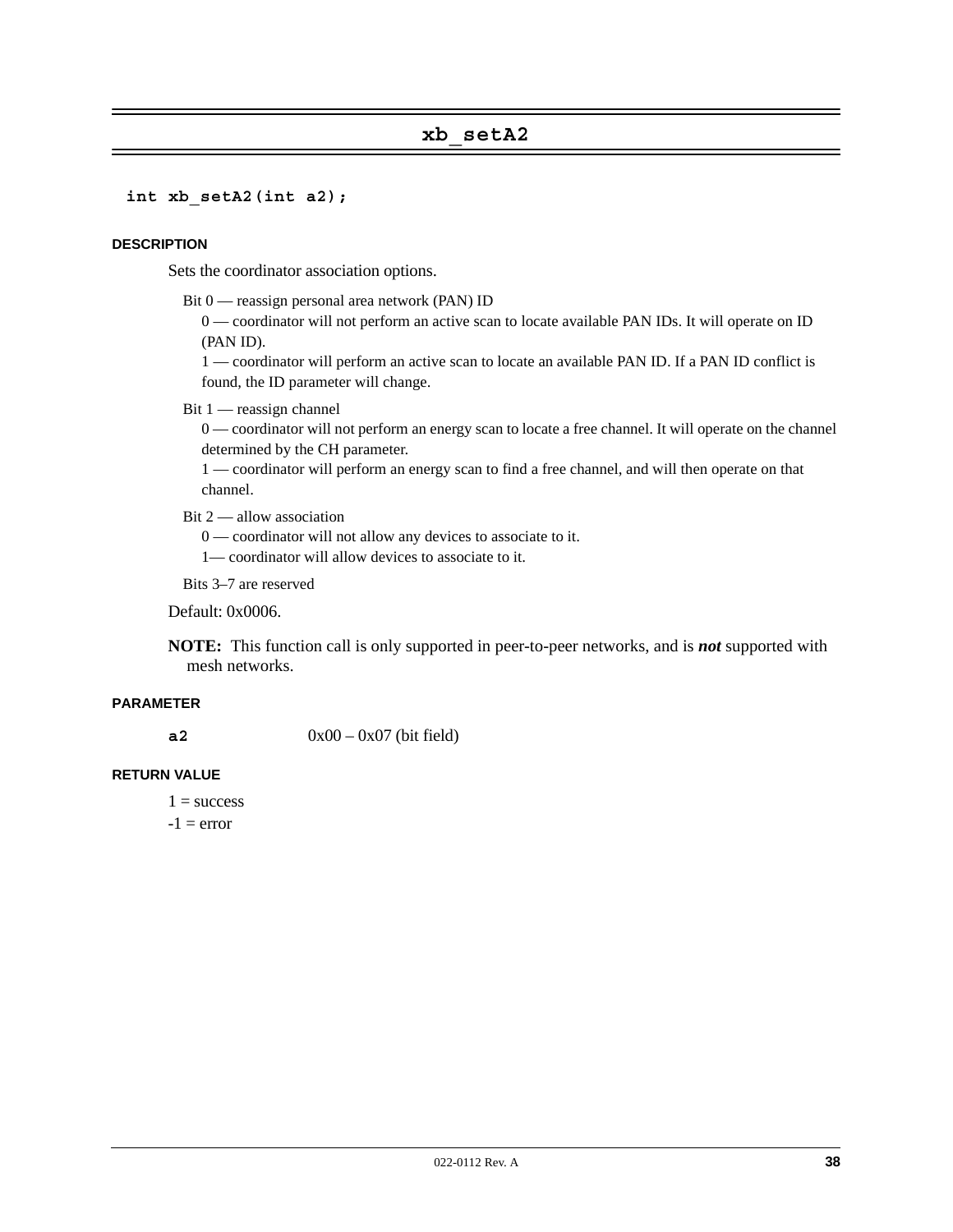#### **int xb\_getNJ();**

#### **DESCRIPTION**

Gets the time that a coordinator/router allows nodes to join.

#### **RETURN VALUE**

 $0x0000 - 0x00FF$  (default is 0xFF to always join)  $-1$  = error

**xb\_setNJ**

**int xb\_setNJ(int nj);**

#### **DESCRIPTION**

Sets the time that a coordinator/router allows nodes to join. This value can be changed at run time without requiring a coordinator or router to restart.The time starts once the coordinator or router has started. The timer is reset on a power cycle or when NJ changes.

Default: 0xFF always allows joins.

### **PARAMETER**

**nj** 0x0000 – 0x00FF (x 100 ms)

#### **RETURN VALUE**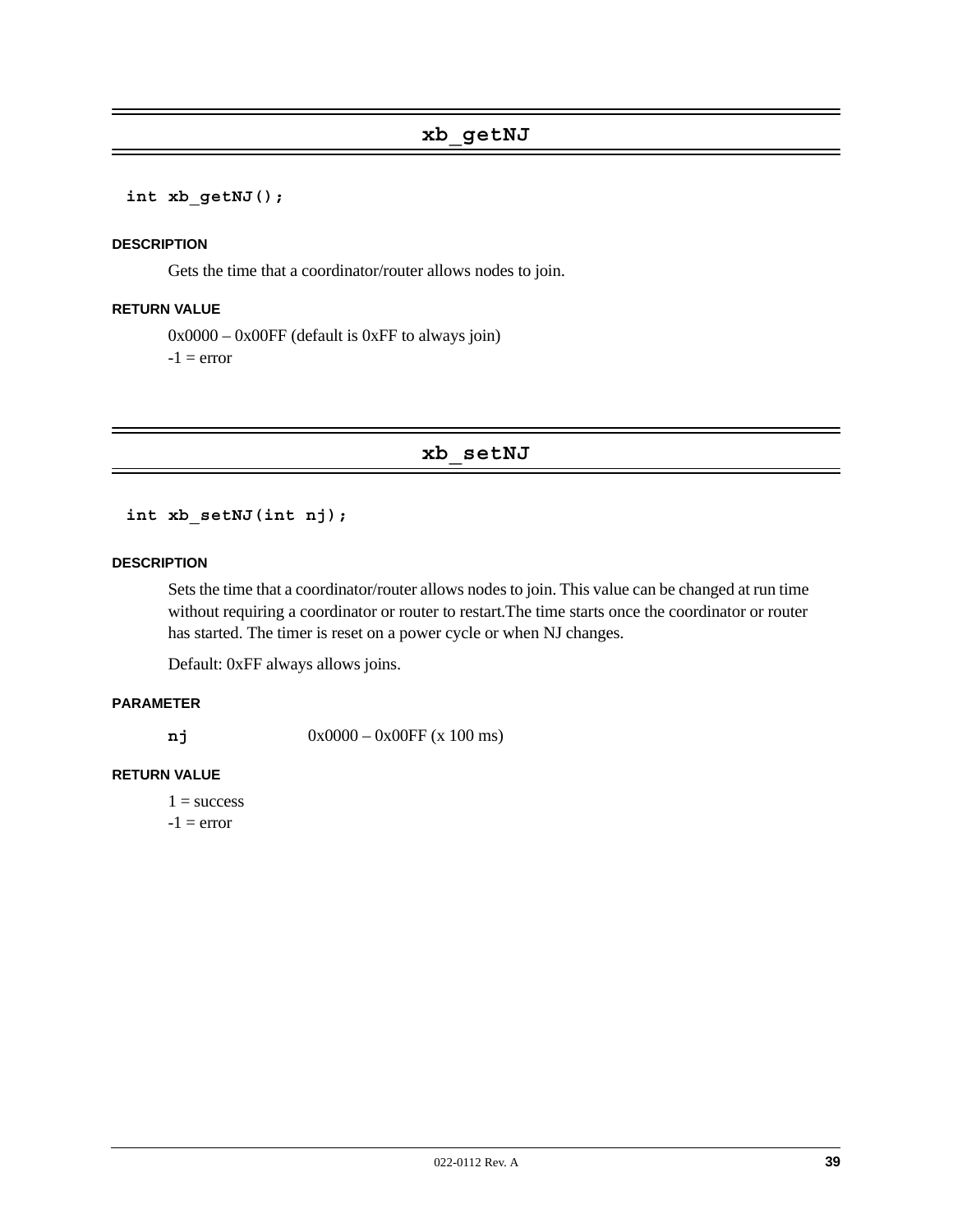#### **int xb\_getAI();**

#### **DESCRIPTION**

Association Indication — Reads information regarding the join request for the last node.

#### **RETURN VALUE**

0x00 = successful completion — coordinator started or router/end device found and joined with a parent

 $0x21$  = scan found no personal area networks

 $0x22$  = scan found no valid personal area networks based on current SC and ID settings

 $0x23$  = valid coordinator or routers found, but they are not allowing joining (NJ expired)

 $0x24$  = router full, allows join set, but cannot allow any more routers to join

 $0x25$  = router full, allows join set, but cannot allow any more end devices to join

 $0x26$  = cannot join to a node because it was a child or descendent of this device

 $0x27$  = node joining attempt failed

 $0x28$  = device is orphaned and is looking for its parent using orphan scans

 $0x29$  = router start attempt failed

 $0x2A =$  coordinator start attempt failed

 $0xFF = scanning for a parent$ 

 $-1$  = error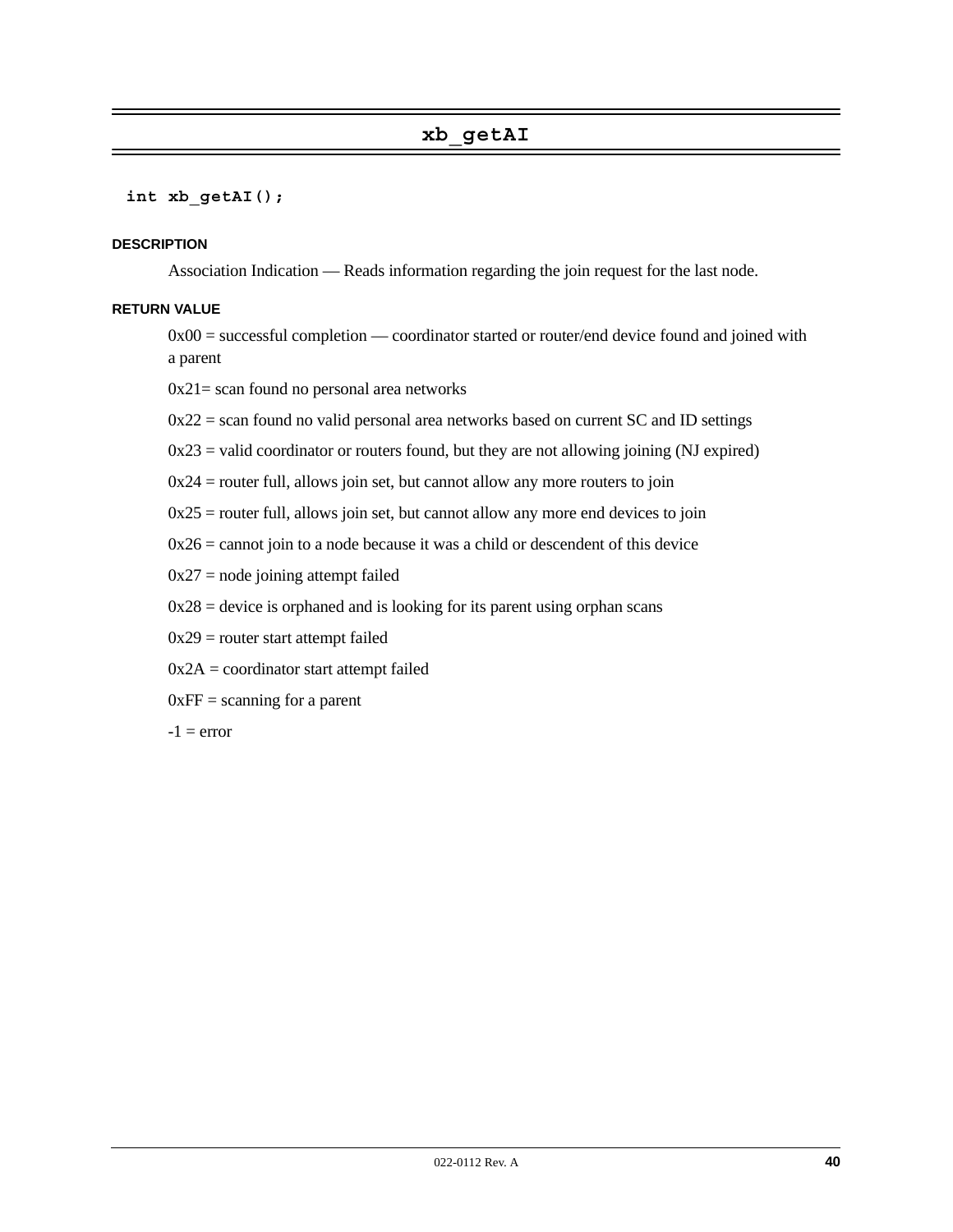# **xb\_getPL**

#### **int xb\_getPL();**

#### **DESCRIPTION**

Gets the power level at which the XBee™ RF modem transmits conducted power.

#### **RETURN VALUE**

0x0000 – 0x0004 (power level)  $-1$  = error

# **xb\_setPL**

**int xb\_setPL(int pl);**

#### **DESCRIPTION**

Sets the power level at which the XBee™ RF modem transmits conducted power.

#### **PARAMETER**

**pl** 0x0000 = -10 dBm  $0x0001 = -6$  dBm  $0x0002 = -4$  dBm  $0x0003 = -2$  dBm

**NOTE:** Power levels will be different for the XBee-PRO™.

 $0x0004 = 0$  dBm (default)

#### **RETURN VALUE**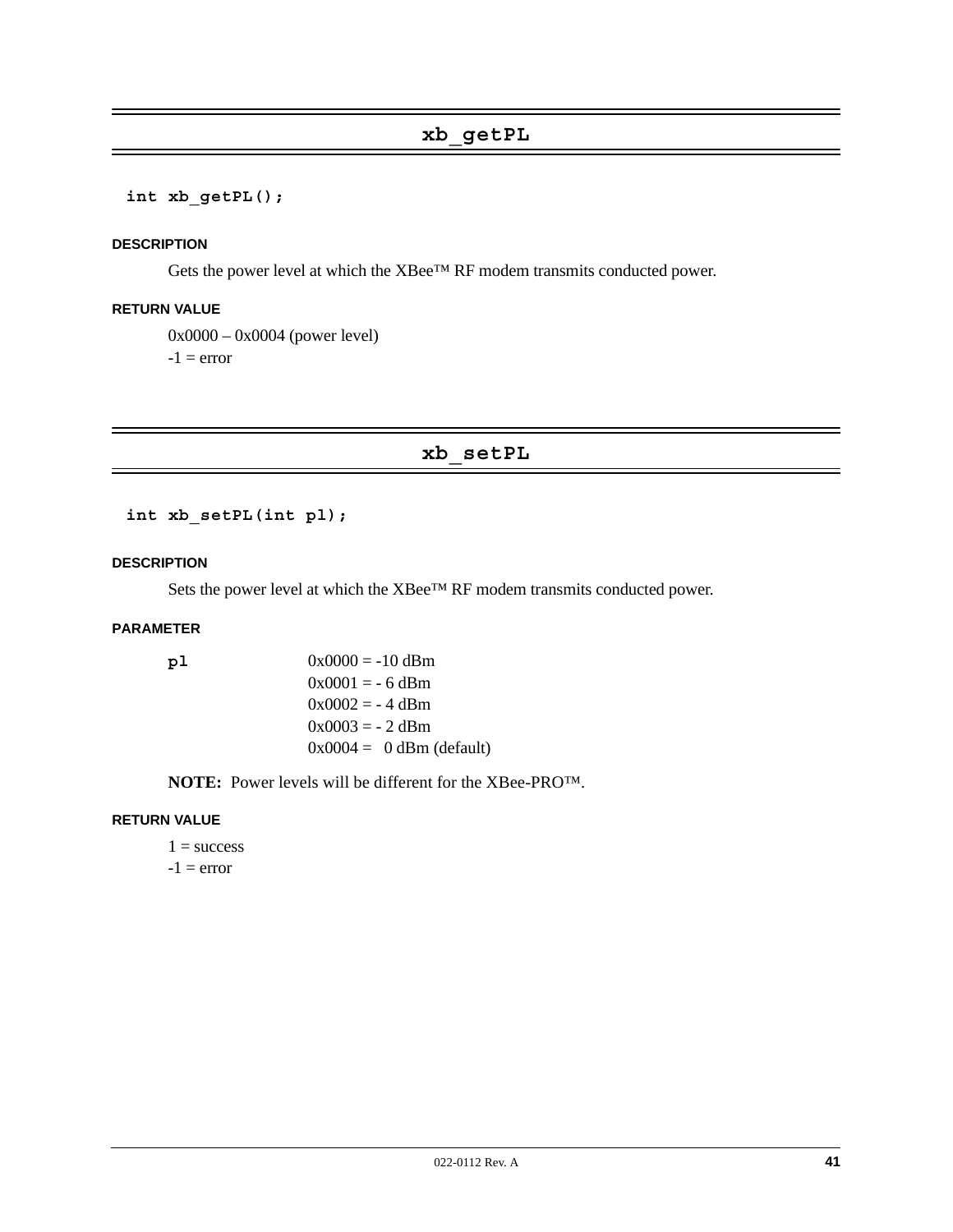**int xb\_getCA();**

#### **DESCRIPTION**

Gets the CCA (clear channel assessment) threshold. Prior to transmitting a packet, a CCA is performed to detect the energy on the channel. If the detected energy is above the CCA threshold, the XBee™ RF modem will not transmit the packet.

Default: 0x0040 (-64 dBm).

#### **RETURN VALUE**

0x0000 – 0x0050 [-dBm]  $-1$  = error

# **xb\_setCA**

**int xb\_setCA(int ca);**

#### **DESCRIPTION**

Sets the CCA (clear channel assessment) threshold. Prior to transmitting a packet, a CCA is performed to detect the energy on the channel. If the detected energy is above the CCA threshold, the XBee™ RF modem will not transmit the packet.

Default: 0x0040 (-64 dBm).

#### **PARAMETER**

**ca** 0x0000 – 0x0050 [-dBm]

#### **RETURN VALUE**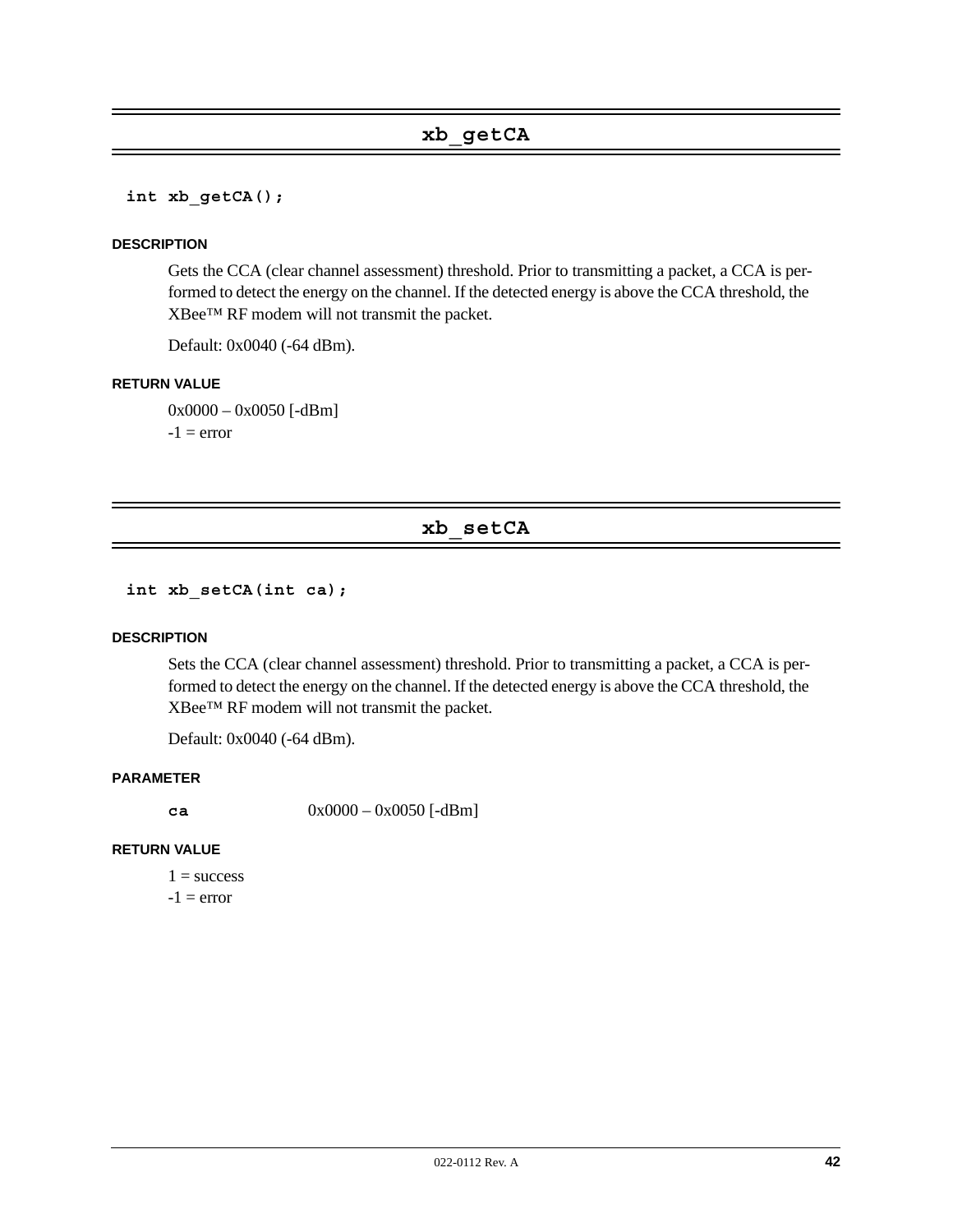# **xb\_setAP**

```
int xb_setAP(int ap);
```
#### **DESCRIPTION**

Enables the API mode. When  $ap = 1$  or 2, the API mode is only supported by XBee<sup>TM</sup> RF modems that contain the following firmware versions:

- 8.1xx (coordinator)
- 8.3xx (router)
- 8.5xx (end device)

Default: 1 (API).

#### **PARAMETER**

| ap | $0x0001 = API$ -enabled                                 |
|----|---------------------------------------------------------|
|    | $0x0002$ = API-enabled (with escape control characters) |

#### **RETURN VALUE**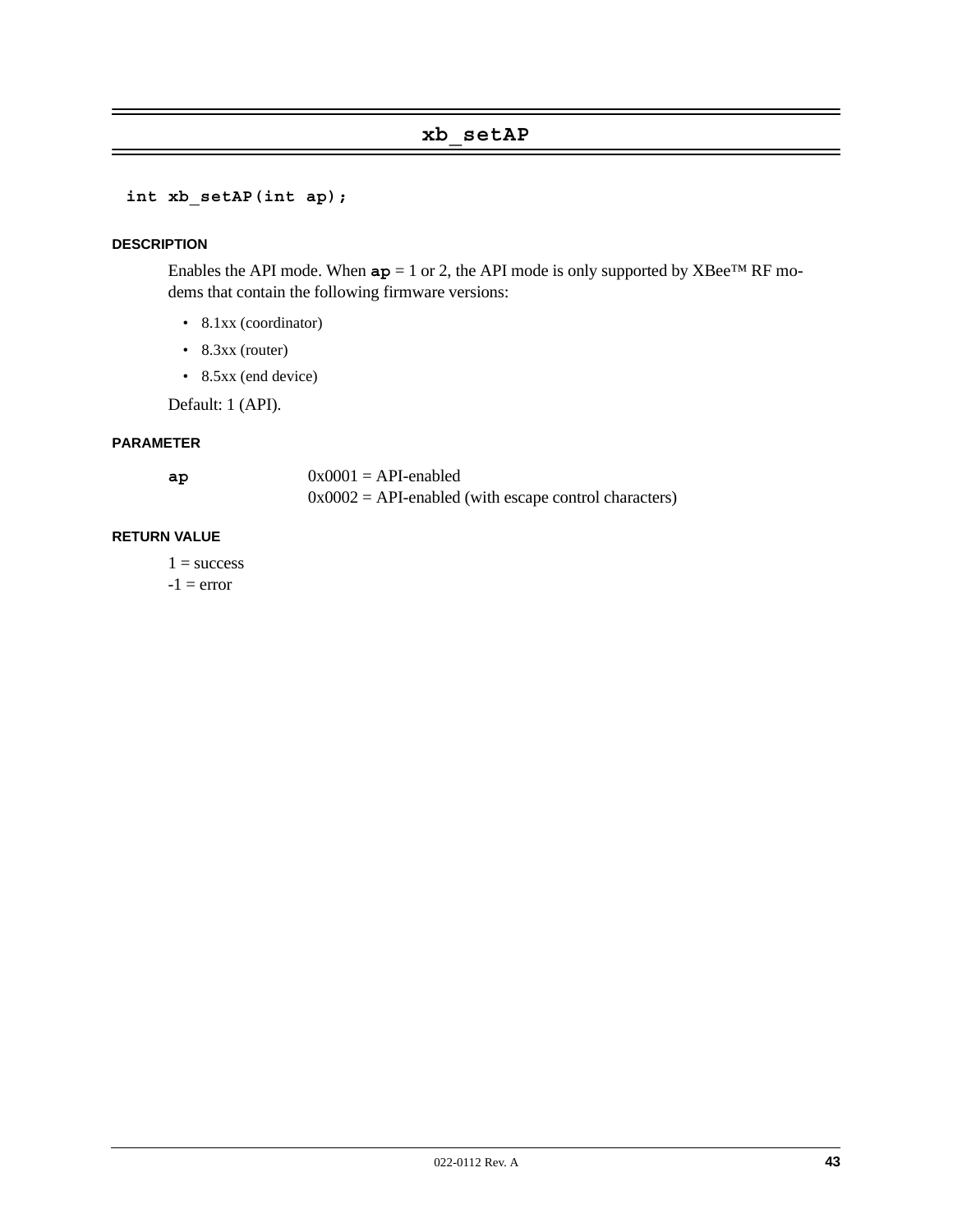# **xb\_getBD**

**int xb\_getBD();**

#### **DESCRIPTION**

Gets the serial interface data rate for communications between the XBee™ RF modem's serial port and the Rabbit microprocessor.

Default: 0x03 (9600 bps).

#### **RETURN VALUE**

0x00 – 0x07 (standard baud rates)

 $-1$  = error

# **xb\_setBD**

#### **int xb\_setBD(int bd);**

#### **DESCRIPTION**

Sets the serial interface data rate for communications between the XBee™ RF modem's serial port and the Rabbit microprocessor.

 $0 - 7$  (standard baud rates):

- $0 = 1200$  bps
- $1 = 2400$  bps
- $2 = 4800$  bps
- $3 = 9600$  bps
- $4 = 19200$  bps
- $5 = 38400$  bps
- $6 = 57600$  bps
- 7 = 115200 bps

#### **PARAMETER**

**bd**  $0x00 - 0x07$ 

#### **RETURN VALUE**

- $1 = success$
- $1 = error$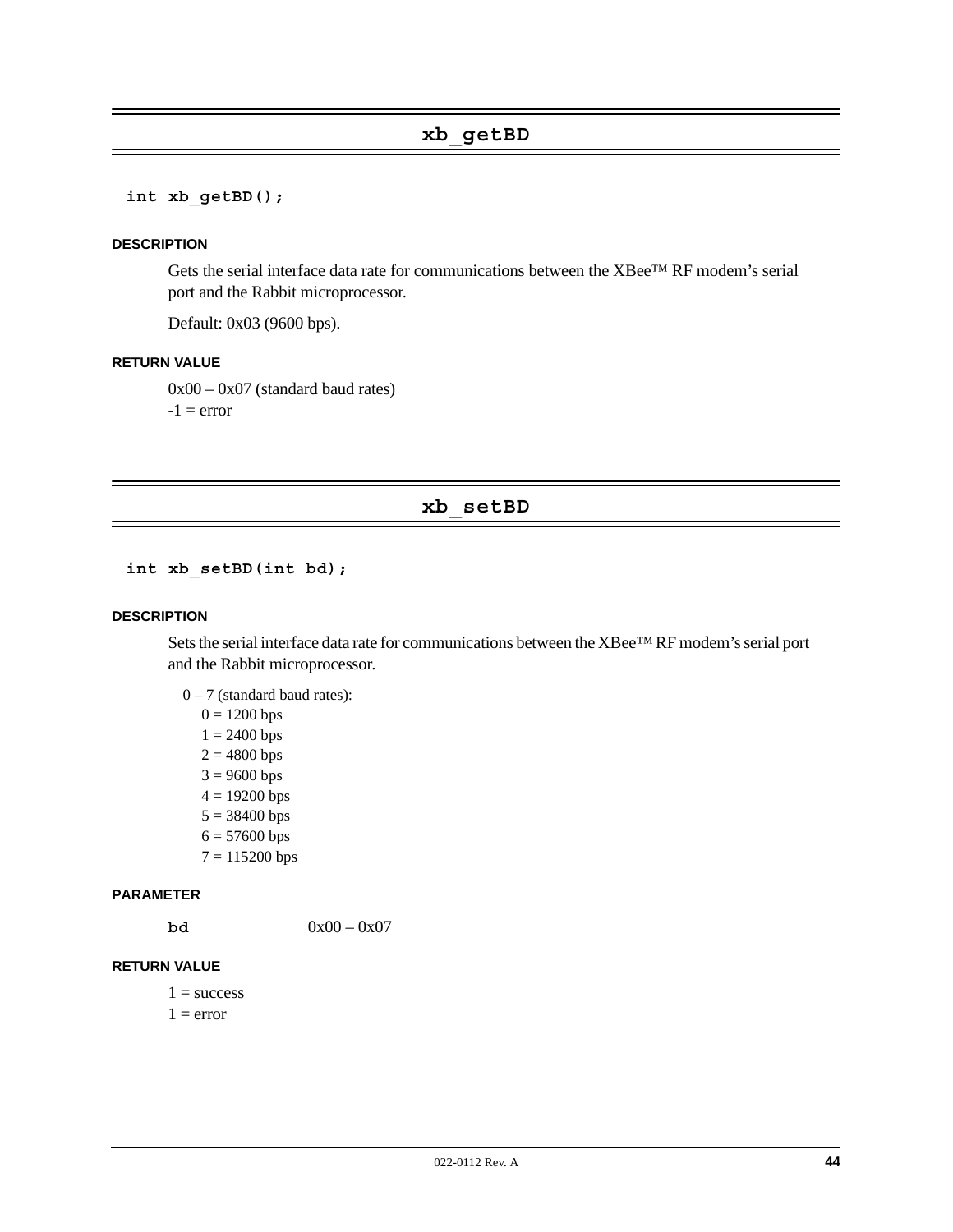**int xb\_getNB();**

#### **DESCRIPTION**

Gets the serial parity settings.

# **RETURN VALUE**

 $0 = no$  parity

- $1 =$  even parity
- $2 =$  odd parity
- $3 =$ mark

 $4 = space$ 

 $-1$  =  $error$ 

# **xb\_setNB**

```
int xb_setNB(int nb);
```
#### **DESCRIPTION**

Sets the serial parity settings:

- $0 = no$  parity
- $1 =$  even parity
- $2 =$  odd parity
- $3 =$ mark
- $4 = space$

#### **PARAMETER**

 $0x00 - 0x04$ 

#### **RETURN VALUE**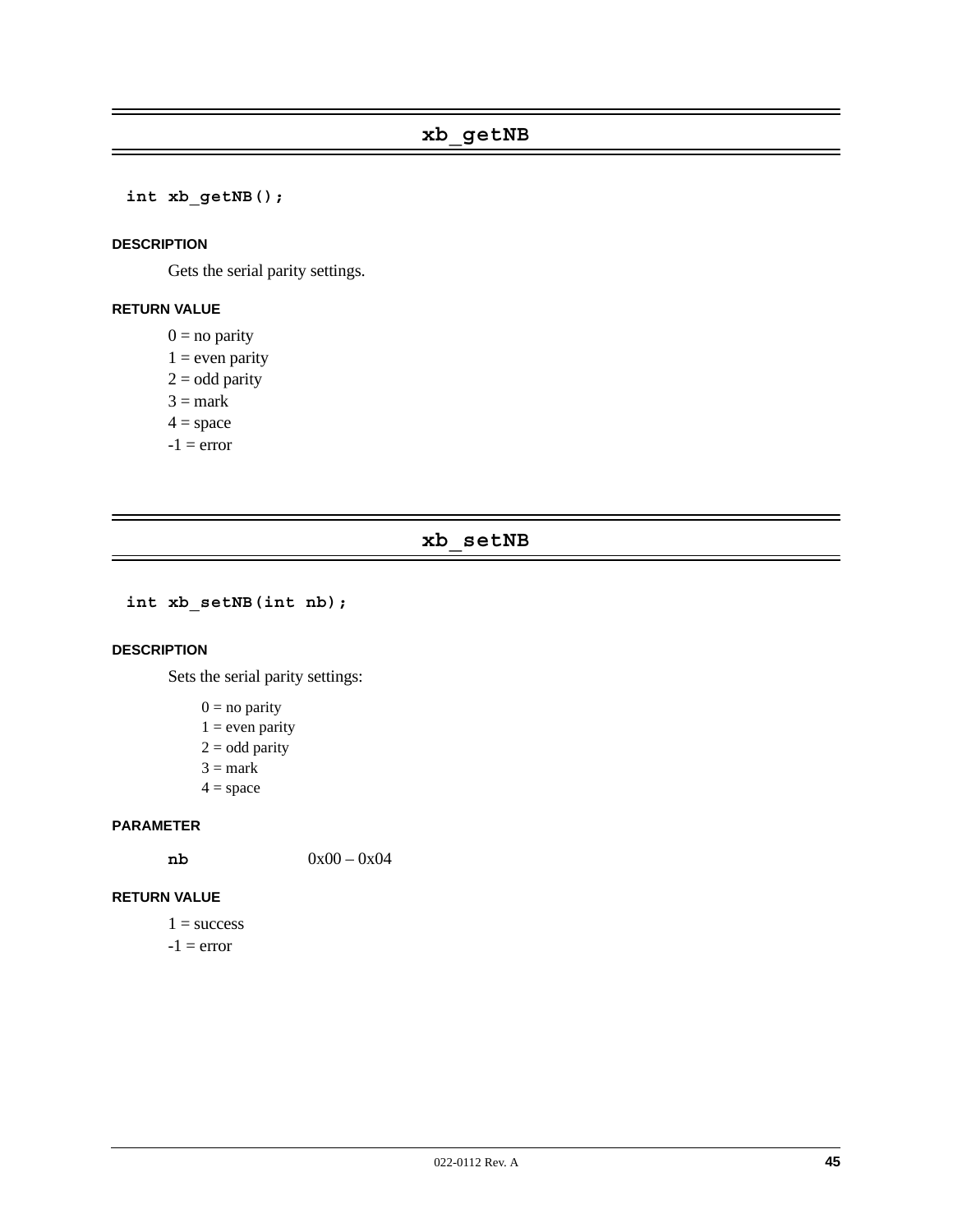**int xb\_getRO();**

#### **DESCRIPTION**

Packetization Timeout — Gets the number of character times of inter-character silence required before packetization.

#### **RETURN VALUE**

0x0000 – 0x00FF [x character times]  $-1$  = error

**xb\_setRO**

**int xb\_setRO(int ro);**

#### **DESCRIPTION**

Packetization Timeout — Sets the number of character times of inter-character silence required before packetization. Set  $RO = 0$  to transmit characters as they arrive instead of buffering them into one RF packet.

Default: 3.

#### **PARAMETER**

**ro** 0x00 – 0xFF (x character times)

### **RETURN VALUE**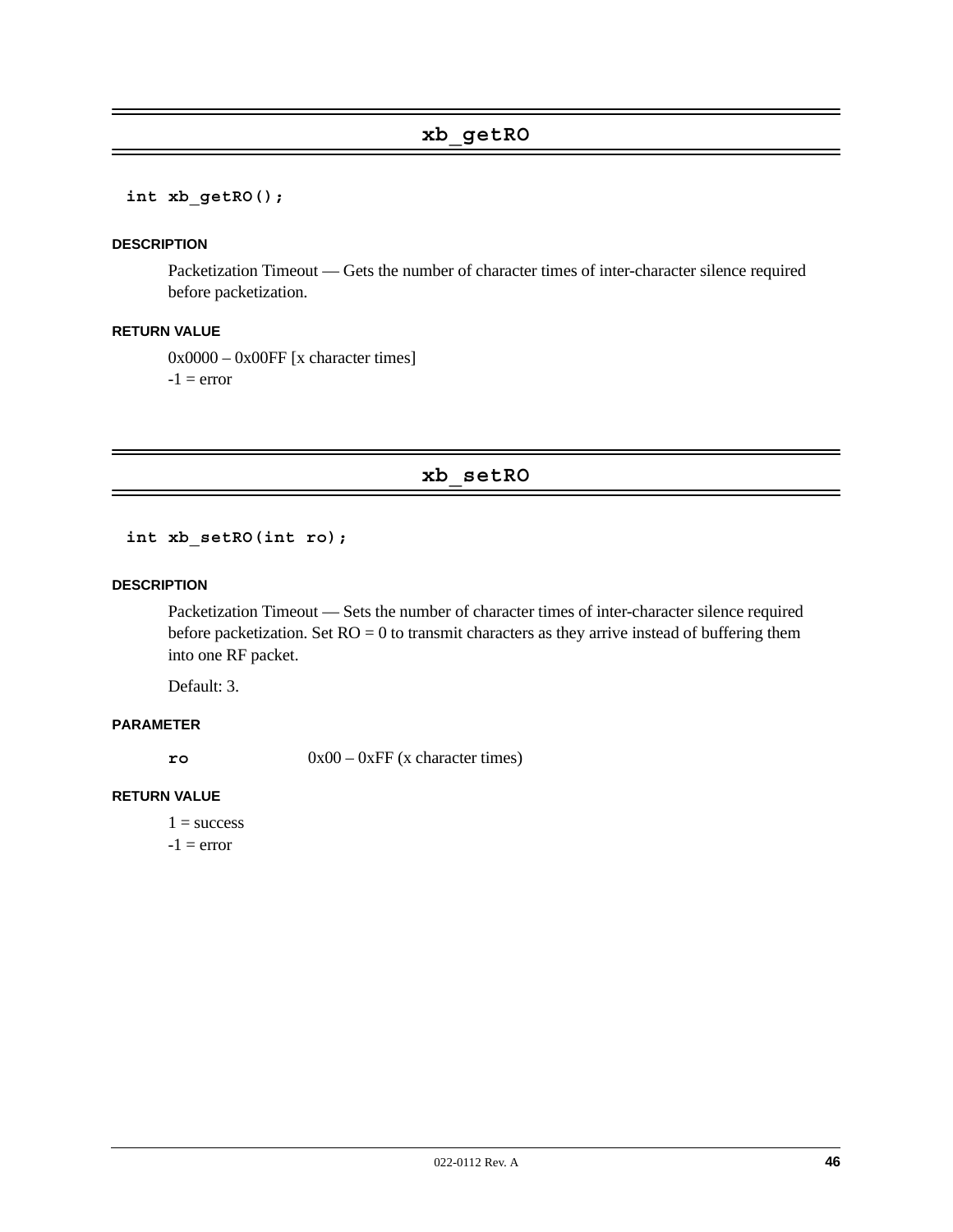# **xb\_getD7**

### **int xb\_getD7();**

#### **DESCRIPTION**

DIO7 Configuration — Gets the options for the DIO7 line of the XBee™ RF modem.

### **RETURN VALUE**

 $0 =$  disabled  $1 = CTS$  flow control  $-1$  = error

# **xb\_setD7**

**int xb\_setD7(int d7);**

#### **DESCRIPTION**

DIO7 Configuration — Selects/reads the options for the DIO7 line of the XBee™ RF modem.

Default: 1.

# **PARAMETER**

**d7**  $0 = \text{disabeled}$  $1 = CTS$  flow control

#### **RETURN VALUE**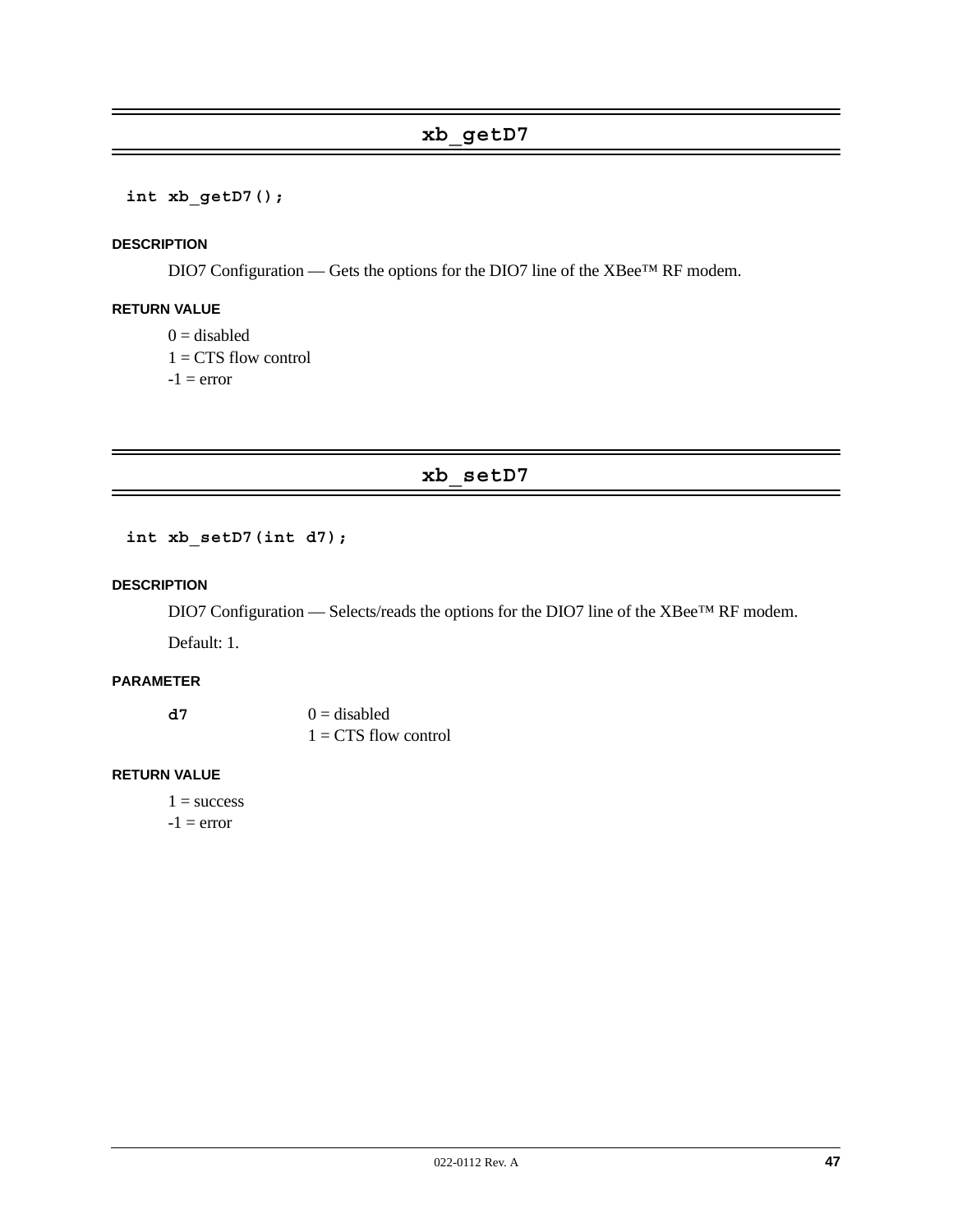# **xb\_getD5**

#### **int xb\_getD5();**

#### **DESCRIPTION**

DIO5 Configuration — Configures the options for the DIO5 line of the XBee™ RF modem. Options include: associated LED indicator (LED blinks when associated).

#### **RETURN VALUE**

 $0 =$  disabled

 $1 =$  associated LED indicator

 $-1$  = error

# **xb\_setD5**

**int xb\_setD5(int d5);**

#### **DESCRIPTION**

DIO5 Configuration — Configures the options for the DIO5 line of the XBee™ RF modem. Options include: associated LED indicator (LED blinks when associated).

Default: 1.

#### **PARAMETER**

| - d 5 | $0 =$ disabled                 |
|-------|--------------------------------|
|       | $1 =$ associated LED indicator |

#### **RETURN VALUE**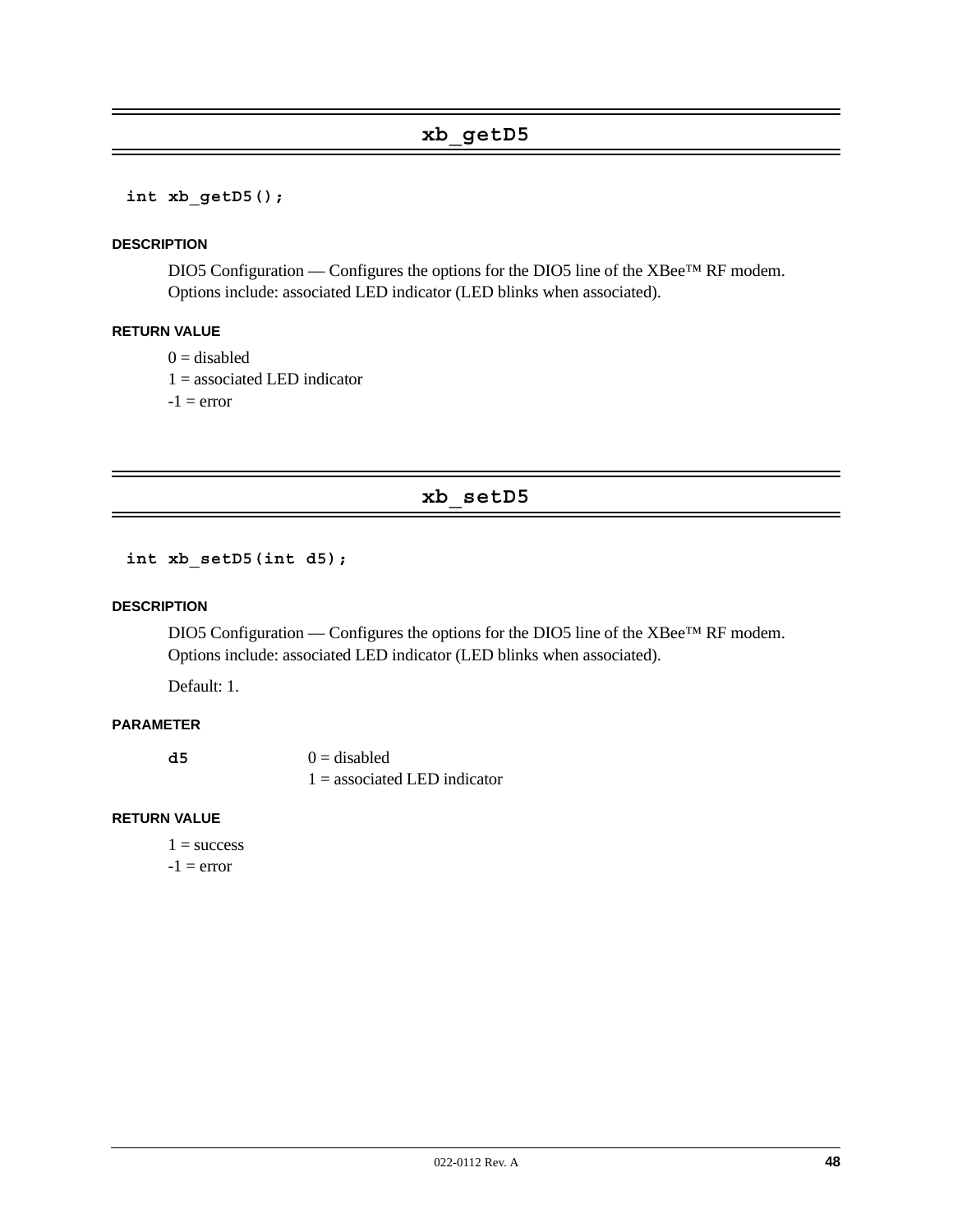#### **int xb\_getD4();**

#### **DESCRIPTION**

DIO4 Configuration — Gets the options for the DIO4 line of the XBee™ RF modem.

#### **RETURN VALUE**

 $0 =$  disabled  $1 = N/A$  $2 = ADC$  $3 = D$  $4 = DO$  low  $5 = DO$  high  $-1$  = error

# **xb\_setD4**

**int xb\_setD4(int d4);**

#### **DESCRIPTION**

DIO4 Configuration — Selects/reads the options for the DIO4 DIO4 line of the XBee™ RF modem.

Default: 0 Disabled.

#### **PARAMETER**

 $d4 = 0$  = disabled  $1 = N/A$  $2 = ADC$  $3 = DI$  $4 = DO$  low  $5 = DO$  high

#### **RETURN VALUE**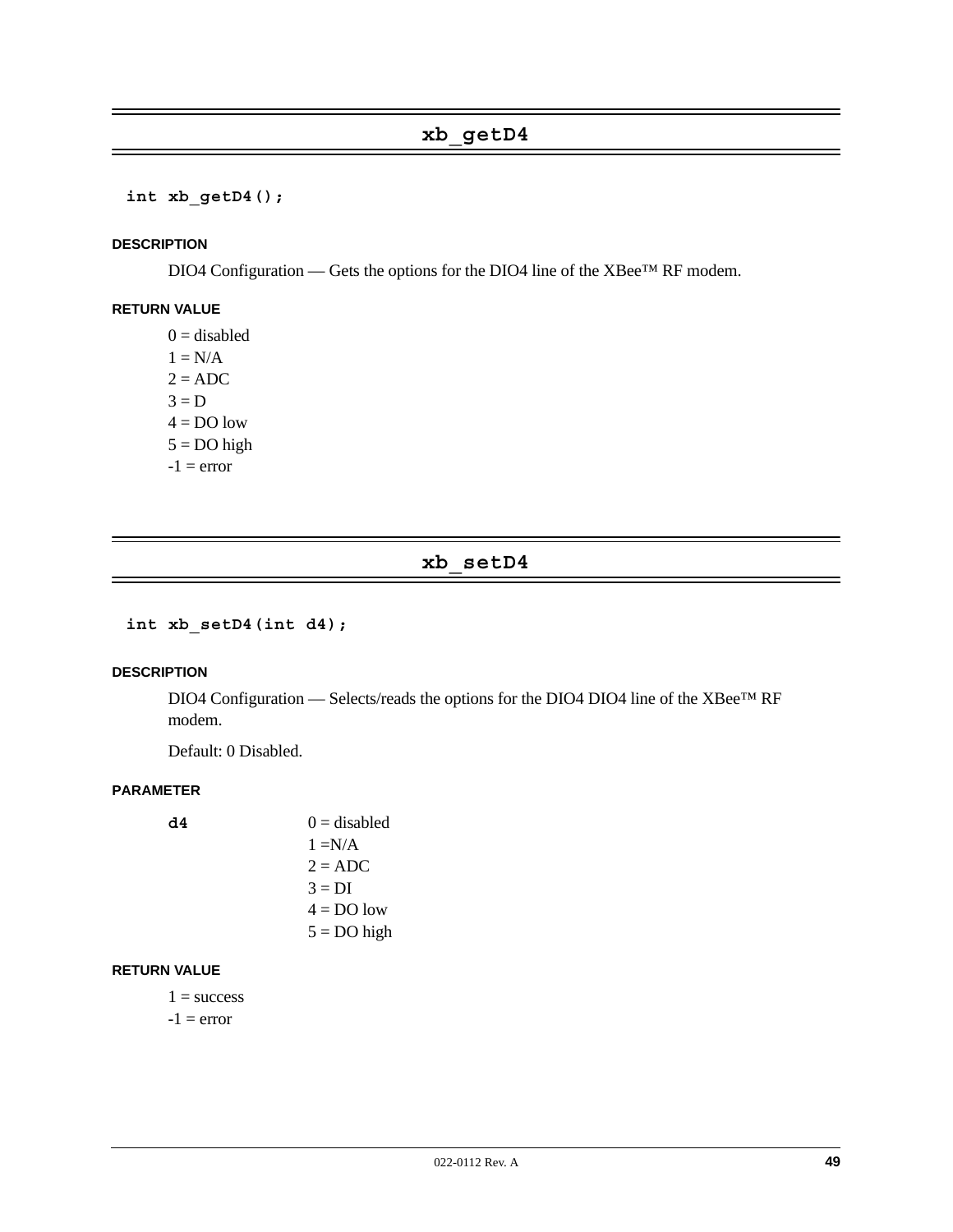**int xb\_getD3();**

#### **DESCRIPTION**

DIO3 Configuration — Gets the options for the DIO3 line of the XBee™ RF modem.

# **RETURN VALUE**

 $0 =$  disabled  $1 = N/A$  $2 = ADC$  $3 = DI$  $4 = DO$  low  $5 = DO$  high  $-1$  = error

# **xb\_setD3**

**int xb\_setD3(int d3);**

#### **DESCRIPTION**

DIO3 Configuration — Selects/reads the options for the DIO3 line of the XBee™ RF modem.

Default: 0 (disabled).

#### **PARAMETER**

| d3 | $0 =$ disabled |
|----|----------------|
|    | $1 = N/A$      |
|    | $2 = ADC$      |
|    | $3 = DI$       |
|    | $4 = DO$ low   |
|    | $5 = DO$ high  |
|    |                |

#### **RETURN VALUE**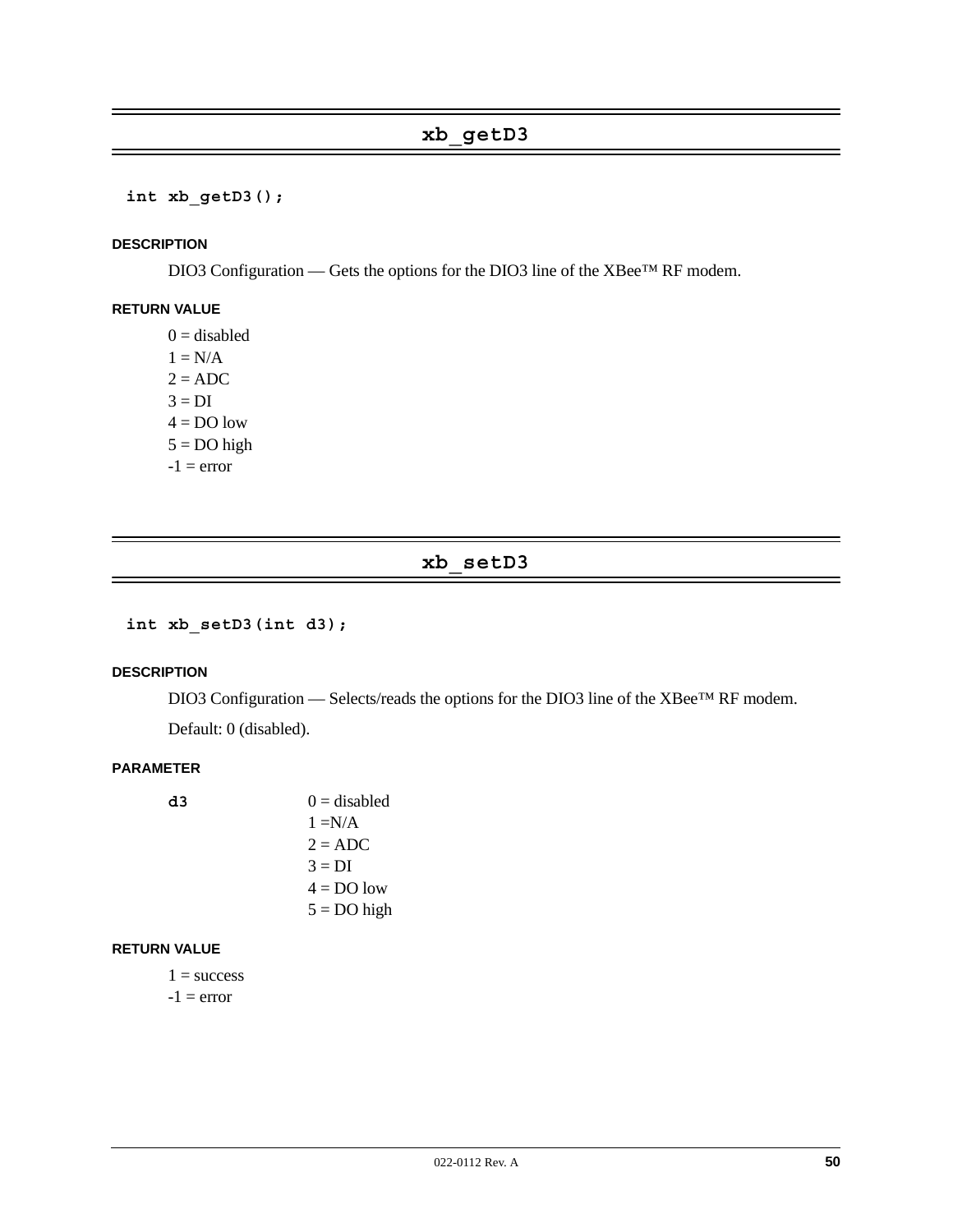**int xb\_getD2();**

#### **DESCRIPTION**

DIO2 Configuration — Gets the options for the DIO2 line of the XBee™ RF modem.

# **RETURN VALUE**

 $0 =$  disabled  $1 = N/A$  $2 = ADC$  $3 = DI$  $4 = DO$  low  $5 = DO$  high  $-1$  = error

# **xb\_setD2**

**int xb\_setD2(int d2);**

#### **DESCRIPTION**

DIO2 Configuration — Selects/reads the options for the DIO2 line of the XBee™ RF modem.

Default: 0 (disabled).

#### **PARAMETER**

| d2 | $0 =$ disabled |
|----|----------------|
|    | $1 = N/A$      |
|    | $2 = ADC$      |
|    | $3 = DI$       |
|    | $4 = DO$ low   |
|    | $5 = DO$ high  |
|    |                |

#### **RETURN VALUE**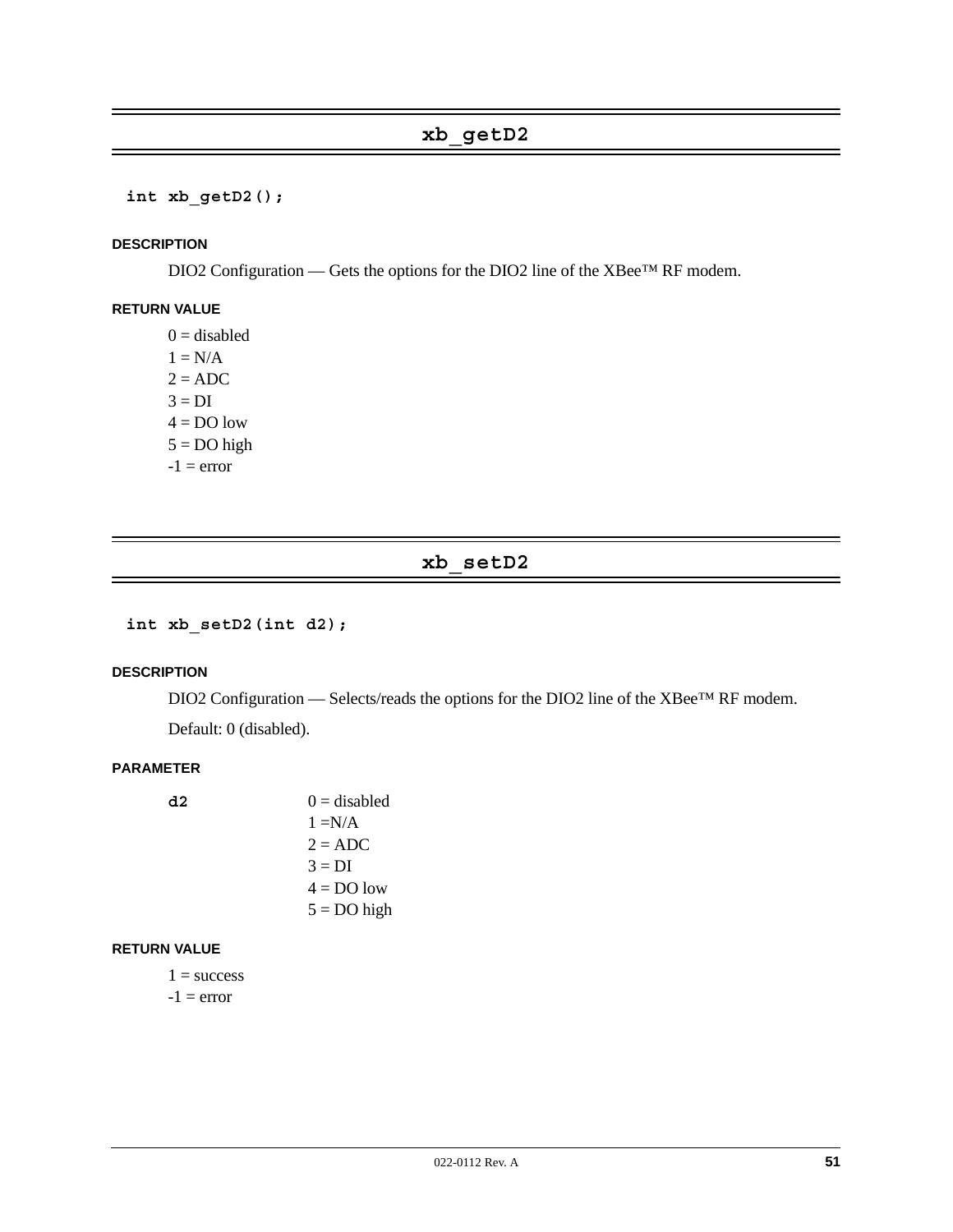**int xb\_getD1();**

#### **DESCRIPTION**

DIO1 Configuration — Gets the options for the DIO1 line of the XBee™ RF modem.

# **RETURN VALUE**

 $0 =$  disabled  $1 = N/A$  $2 = ADC$  $3 = DI$  $4 = DO$  low  $5 = DO$  high  $-1$  = error

# **xb\_setD1**

**int xb\_setD1(int d1);**

#### **DESCRIPTION**

DIO1 Configuration — Selects/reads the options for the DIO1 line of the XBee™ RF modem.

Default: 0 (disabled).

### **PARAMETER**

| d1 | $0 =$ disabled |
|----|----------------|
|    | $1 = N/A$      |
|    | $2 = ADC$      |
|    | $3 = DI$       |
|    | $4 = DO$ low   |
|    | $5 = DO$ high  |
|    |                |

#### **RETURN VALUE**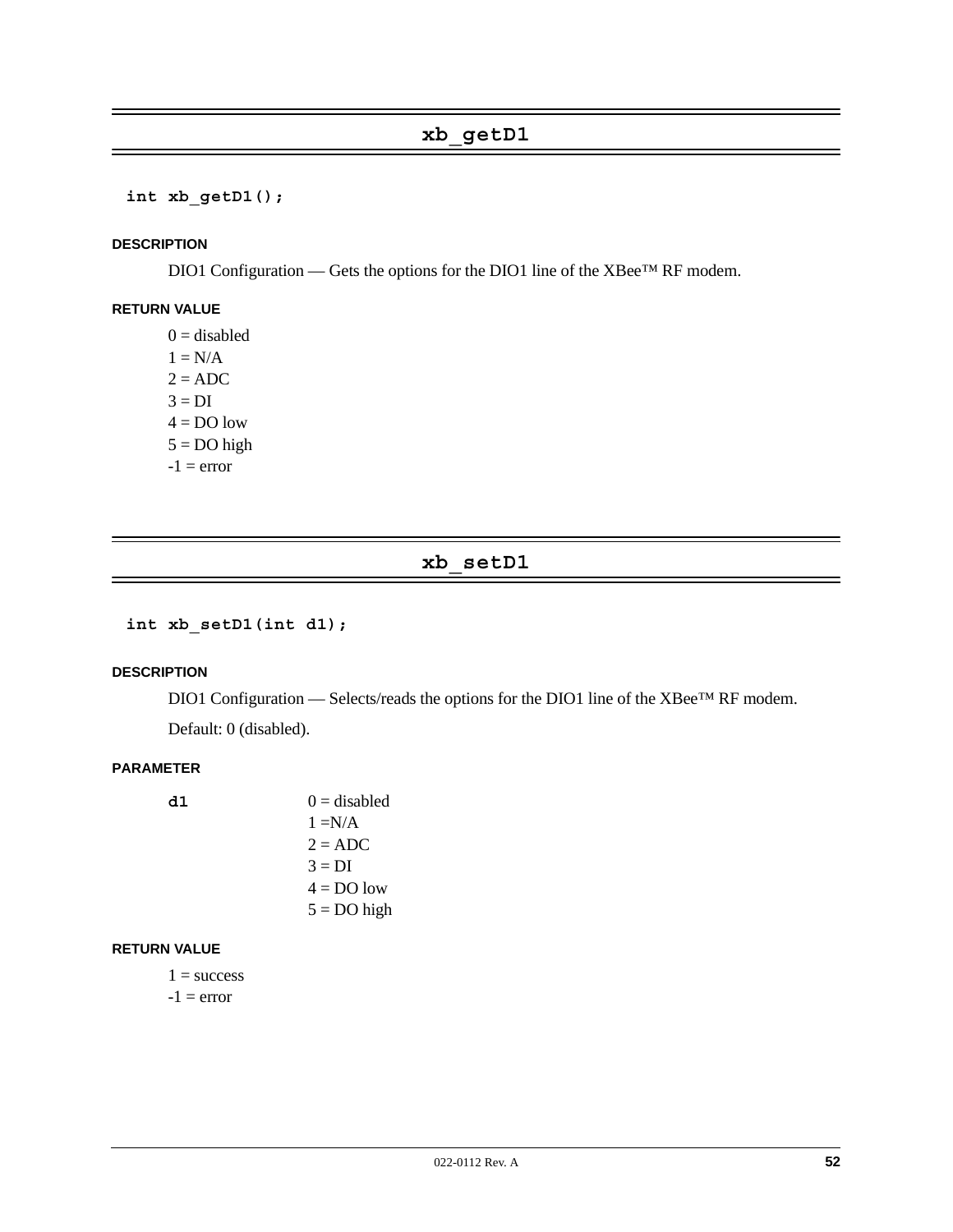**int xb\_getD0();**

#### **DESCRIPTION**

DIO0 Configuration — Gets the options for the DIO0 line of the XBee™ RF modem.

# **RETURN VALUE**

 $0 =$  disabled  $1 = N/A$  $2 = ADC$  $3 = DI$  $4 = DO$  low  $5 = DO$  high  $-1$  = error

# **xb\_setD0**

**int xb\_setD0(int d0);**

#### **DESCRIPTION**

DIO0 Configuration — Selects/reads the options for the DIO0 line of the XBee™ RF modem.

Default: 0 (disabled).

#### **PARAMETER**

| d1 | $0 =$ disabled |
|----|----------------|
|    | $1 = N/A$      |
|    | $2 = ADC$      |
|    | $3 = DI$       |
|    | $4 = DO$ low   |
|    | $5 = DO$ high  |
|    |                |

#### **RETURN VALUE**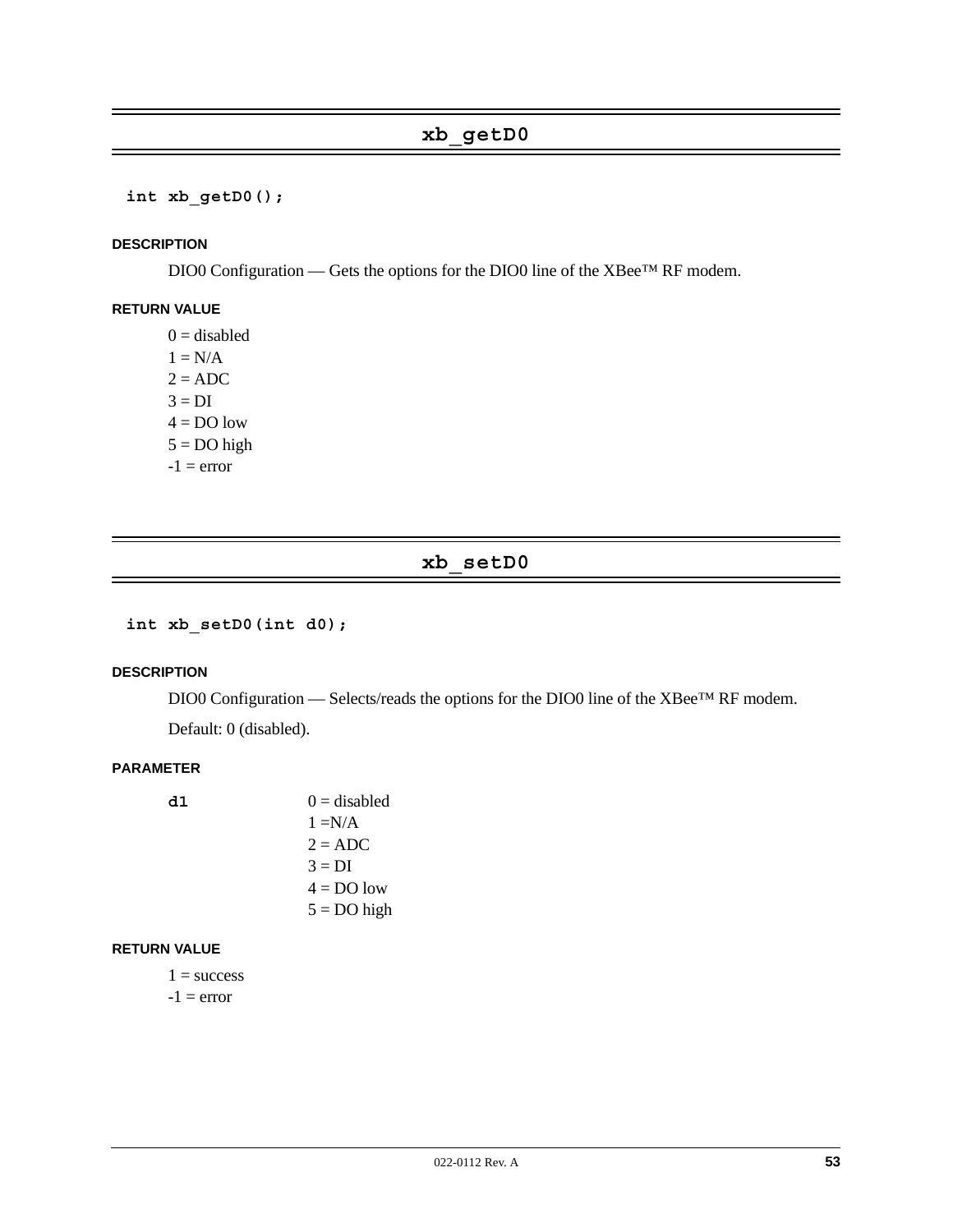# **xb\_setIU**

```
int xb_setIU(int iu);
```
#### **DESCRIPTION**

Enables the I/O data received wirelessly to be sent out UART. The data are sent using an API frame regardless of the current ATAP mode.

Default: 1.

#### **PARAMETER**

| iu | $0 =$ disabled |
|----|----------------|
|    | $1 =$ enabled  |

#### **RETURN VALUE**

 $1 =$  success  $-1$  = error

# **xb\_getIS**

**int xb\_getIS();**

#### **DESCRIPTION**

Forces a read of all the local XBee™ RF modems' enabled inputs (DI or ADC).

Sample data:

```
<#of samples><channel indicator><active dios><
<byte>\r<byte>\r<byte>\r<byte>\r
```
### **RETURN VALUE**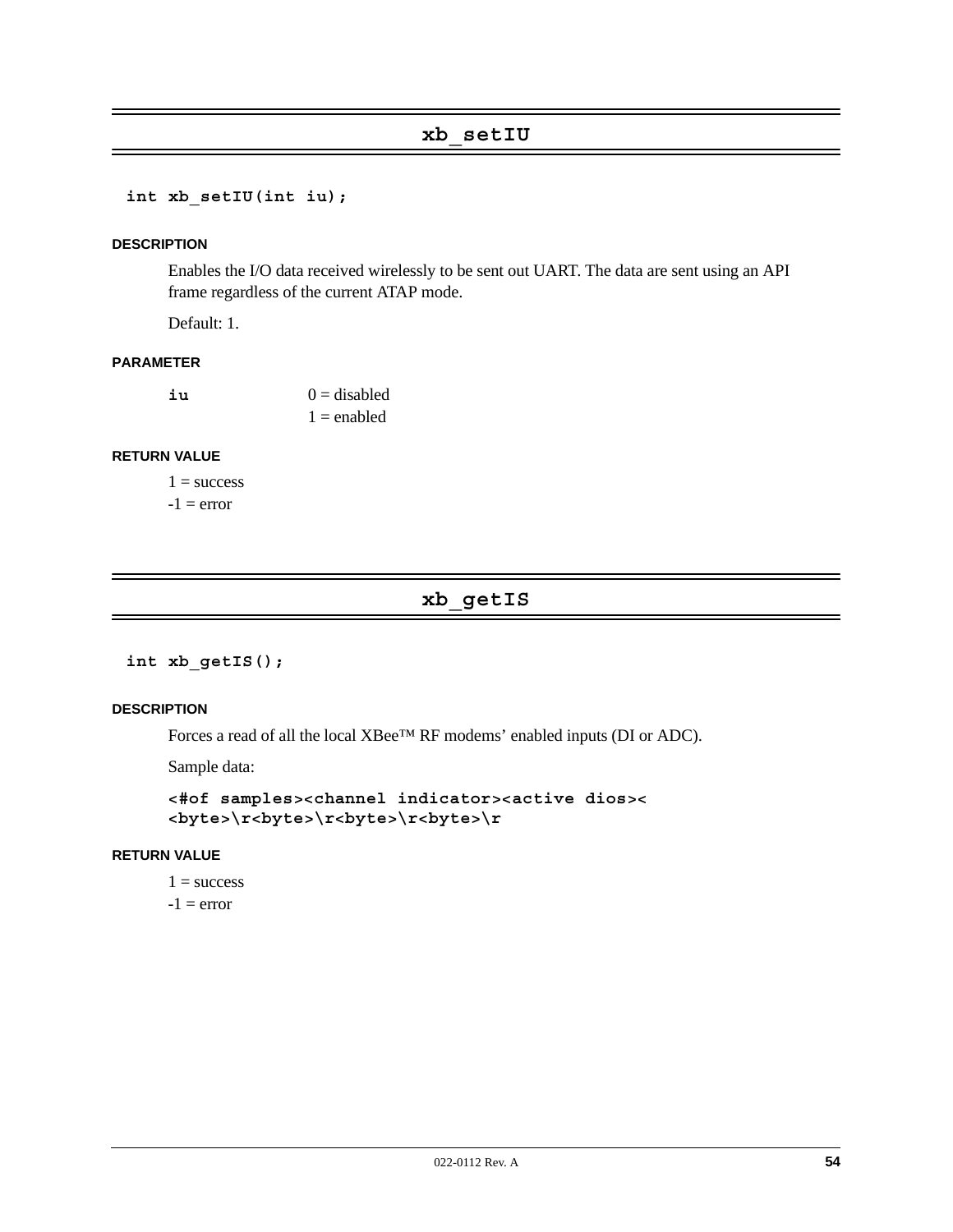**int xb\_getP0();**

#### **DESCRIPTION**

PWM0 Configuration — Gets function for PWM0.

### **RETURN VALUE**

 $0 =$  disabled  $1 =$ RSSI PWM  $-1$  = error

**xb\_setP0**

**int xb\_setP0(int p0);**

### **DESCRIPTION**

PWM0 Configuration — Sets function for PWM0.

Default: 1.

# **PARAMETER**

| p0 | $0 =$ disabled |
|----|----------------|
|    | $1 =$ RSSI PWM |

#### **RETURN VALUE**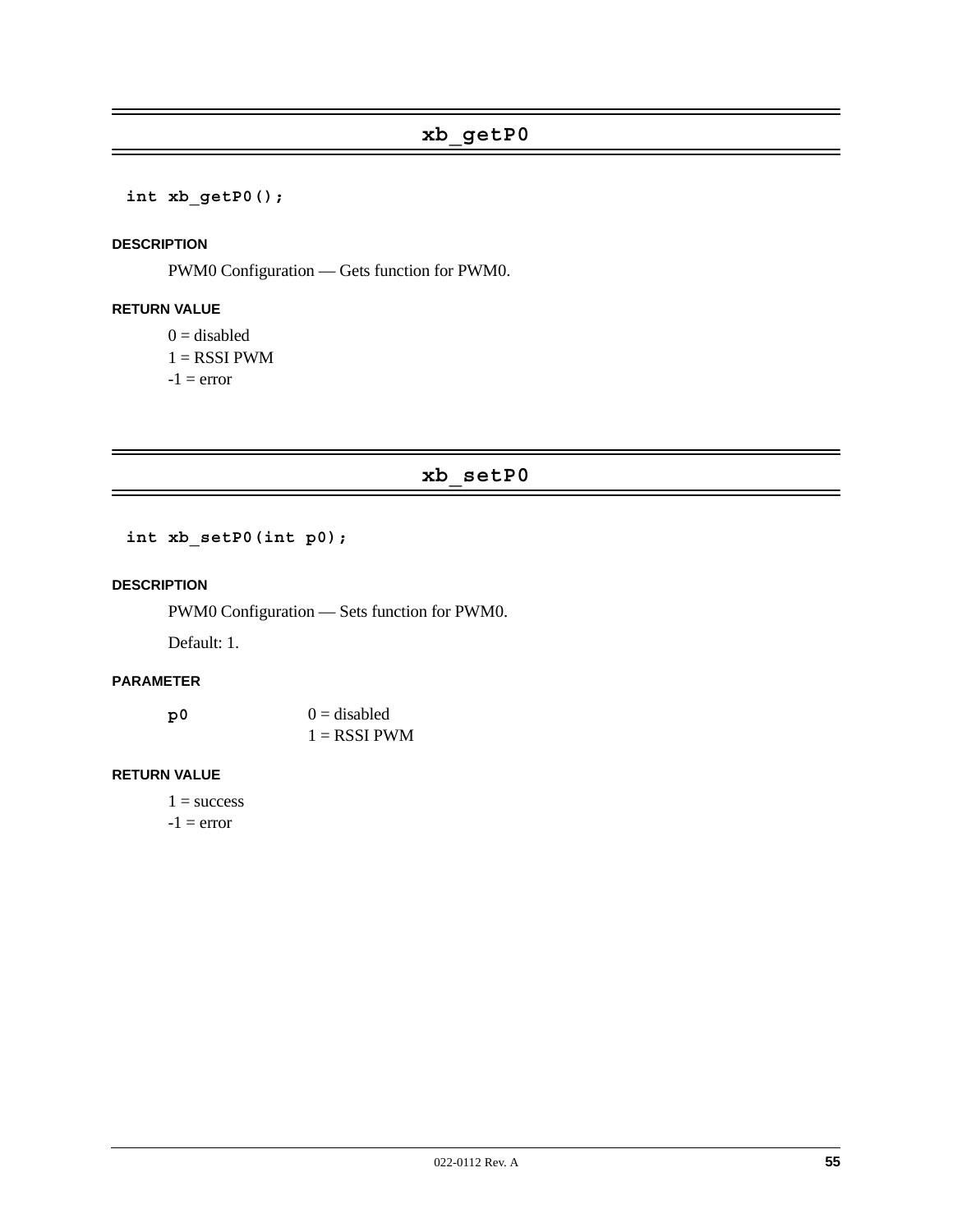# **xb\_getRP**

#### **int xb\_getRP();**

#### **DESCRIPTION**

RSSI PWM Timer — Gets time RSSI signal will be output after last transmission. When  $RP = 0$ , output will always be on.

#### **RETURN VALUE**

0x0000 - 0x00FF (x 100 ms)

 $-1$  = error

### **xb\_setRP**

**int xb\_setRP(int rp);**

#### **DESCRIPTION**

RSSI PWM Timer — Sets time RSSI signal will be output after last transmission. When  $RP = 0$ , output will always be on.

Default: 0x28.

# **PARAMETER**

**rp** 0x0000 – 0x00FF (x 100 ms)

#### **RETURN VALUE**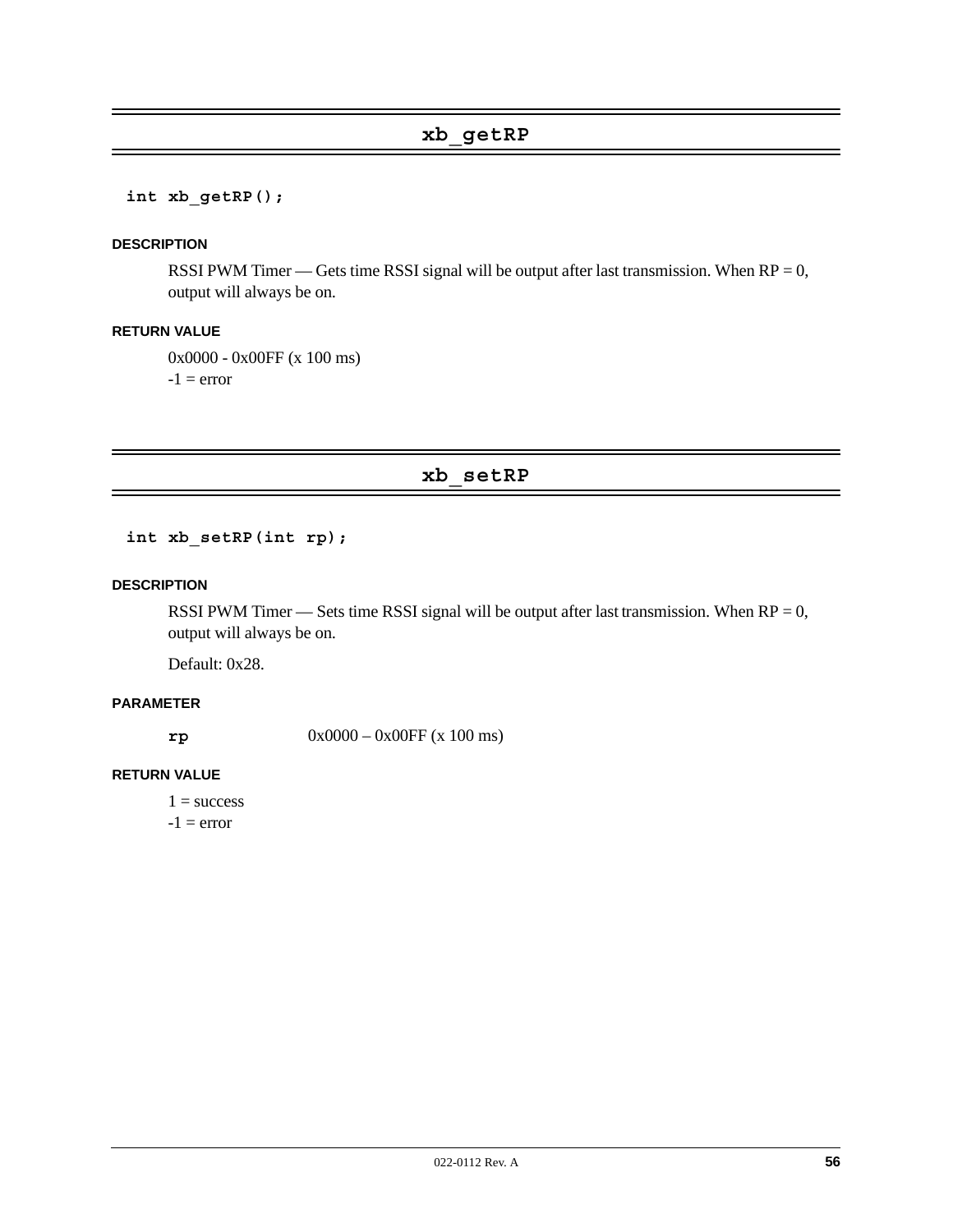# **xb\_getVR**

#### **int xb\_getVR();**

#### **DESCRIPTION**

Reads the firmware version of the XBee™ RF modem.

Default: factory set.

#### **RETURN VALUE**

 $0x0000 - 0x$ FFFF [read-only]

# **xb\_getHV**

**int xb\_getHV();**

#### **DESCRIPTION**

Reads the hardware version of the XBee™ RF modem.

Default: factory set.

# **RETURN VALUE**

 $0x0000 - 0x$ FFFF [read-only]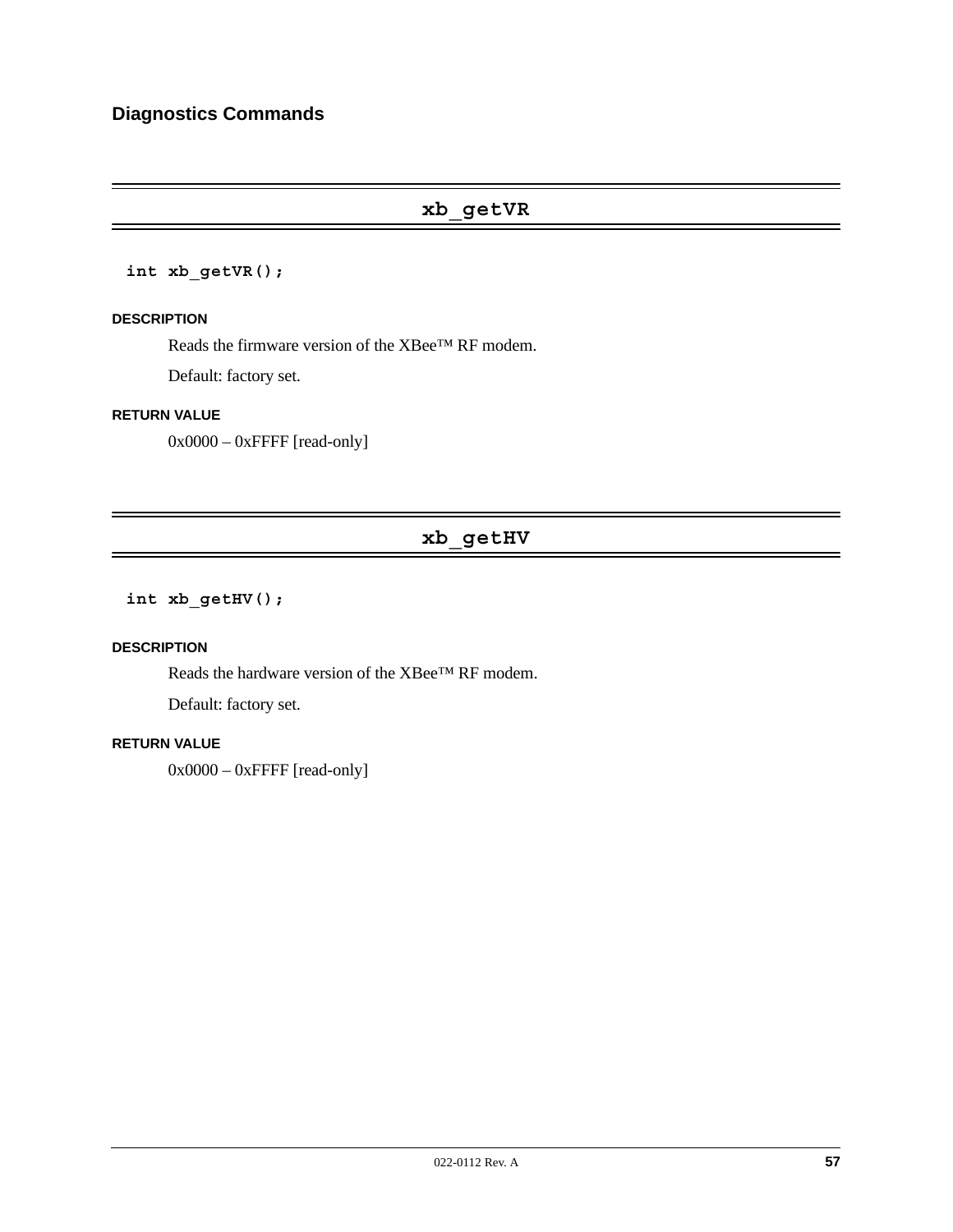# **xb\_getCT**

**int xb\_getCT();**

#### **DESCRIPTION**

Command Mode Timeout — Gets the period of inactivity (no valid commands received) after which the XBee™ RF modem automatically exits AT command mode and returns to the idle mode.

Default: 0x64.

#### **RETURN VALUE**

0x0002 – 0x028F (x 100 ms)  $-1$  = error

# **xb\_setCT**

```
int xb_setCT(int gt);
```
#### **DESCRIPTION**

Command Mode Timeout — Sets the period of inactivity (no valid commands received) after which the XBee™ RF modem automatically exits AT command mode and returns to the idle mode.

Default: 0x64.

### **PARAMETER**

**gt** 0x0002 – 0x028F (x 100 ms)

### **RETURN VALUE**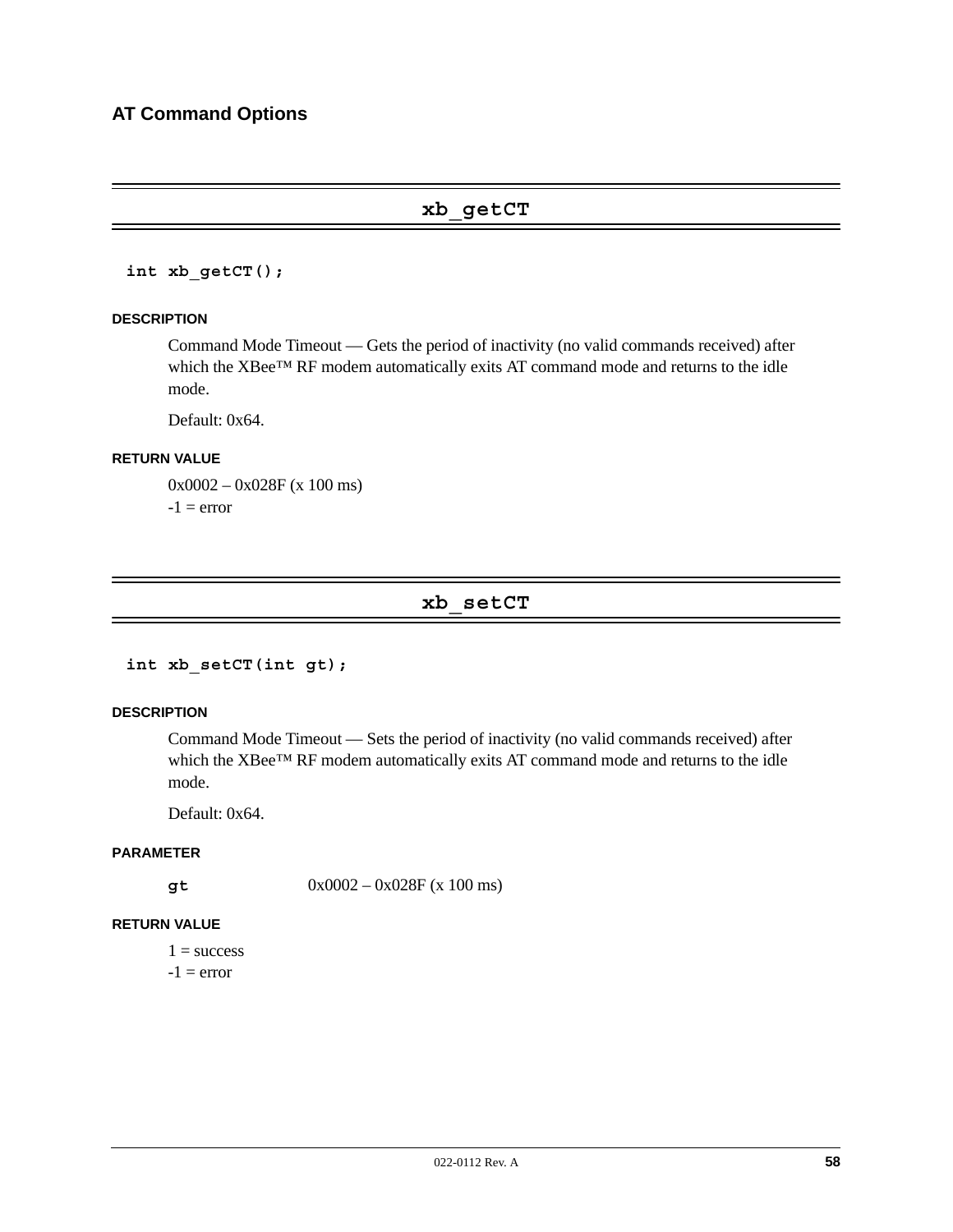**int xb\_getGT();**

#### **DESCRIPTION**

Guard Times — Gets the required period of silence before and after the command sequence characters of the AT command mode sequence  $(GT + CC + GT)$ . The period of silence is used to prevent inadvertent entrance into AT command mode.

Default: 0x03E8.

#### **RETURN VALUE**

 $0x0001 - 0x0CE4$  (x 1 ms, max of 3.3 decimal seconds)  $-1$  = error

# **xb\_setGT**

**int xb\_setGT(int gt);**

#### **DESCRIPTION**

Guard Times — Sets the required period of silence before and after the command sequence characters of the AT command mode sequence  $(GT + CC + GT)$ . The period of silence is used to prevent inadvertent entrance into AT command mode.

Default: 0x03E8.

#### **PARAMETER**

 $gt$  0x0001 – 0x0CE4 (x 1 ms, max of 3.3 decimal seconds)

#### **RETURN VALUE**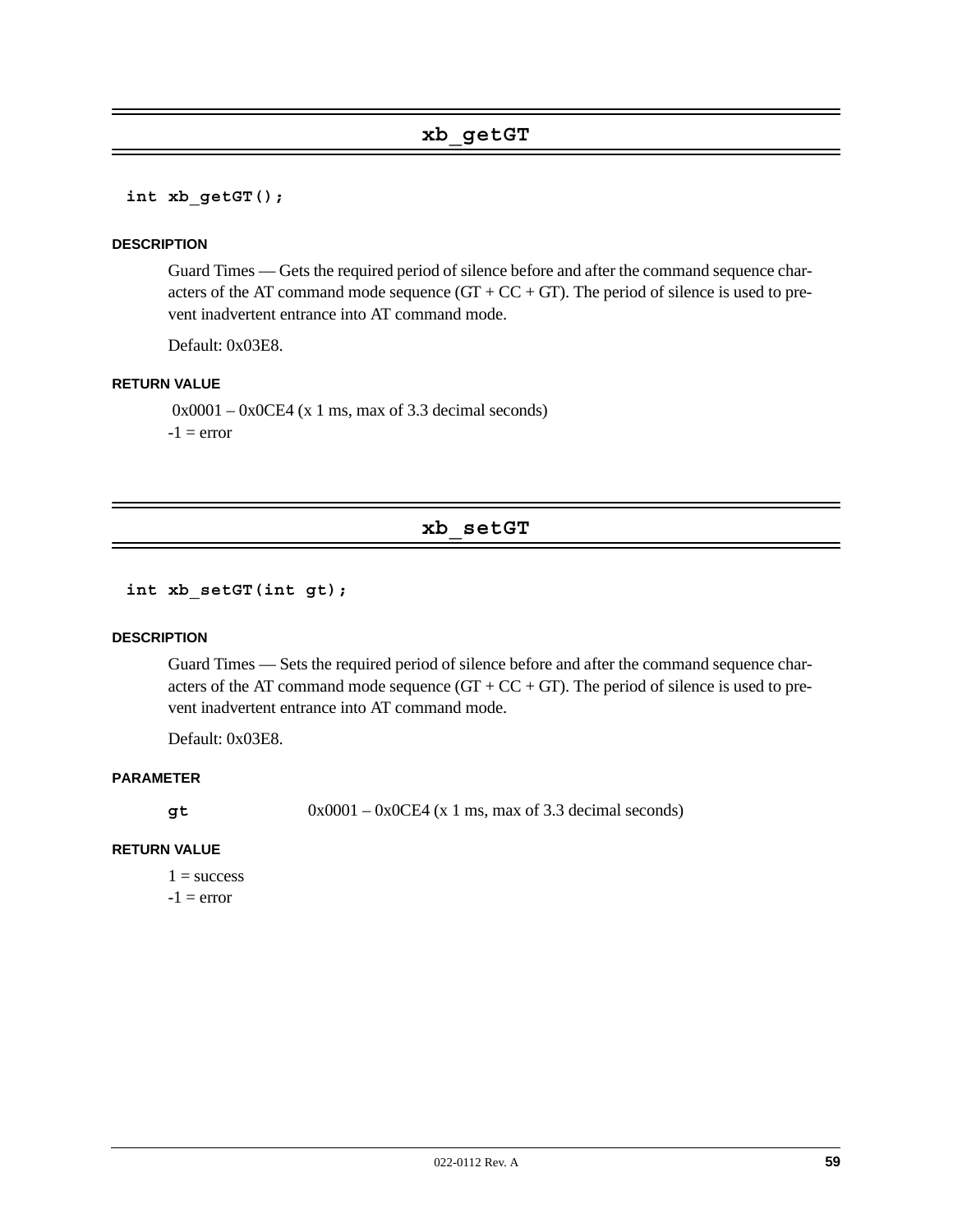**int xb\_getCC();**

#### **DESCRIPTION**

Command Sequence Character — Gets the ASCII character value to be used between guard times of the AT command mode sequence  $(GT + CC + GT)$ . The AT command mode sequence enters the XBee™ RF modem into the AT command mode. The CC command is only applicable when using modems that contain the following "AT command" mesh network firmware versions:

- 8.0xx (coordinator)
- 8.2xx (router),
- 8.4xx (end device)

Default: 0x2B ('+' ASCII)

#### **RETURN VALUE**

0x0000 – 0x00FF  $-1$  = error

#### **xb\_setCC**

```
int xb_setCC(int cc);
```
#### **DESCRIPTION**

Command Sequence Character — Sets the ASCII character value to be used between guard times of the AT command mode sequence  $(GT + CC + GT)$ . The AT command mode sequence enters the XBee™ RF modem into the AT command mode. The CC command is only applicable when using modems that contain the following "AT command" mesh network firmware versions:

- 8.0xx (coordinator)
- $\bullet$  8.2xx (router),
- 8.4xx (end device)

Default: 0x2B ('+' ASCII)

#### **PARAMETER**

**cc** 0x0000 – 0x00FF

#### **RETURN VALUE**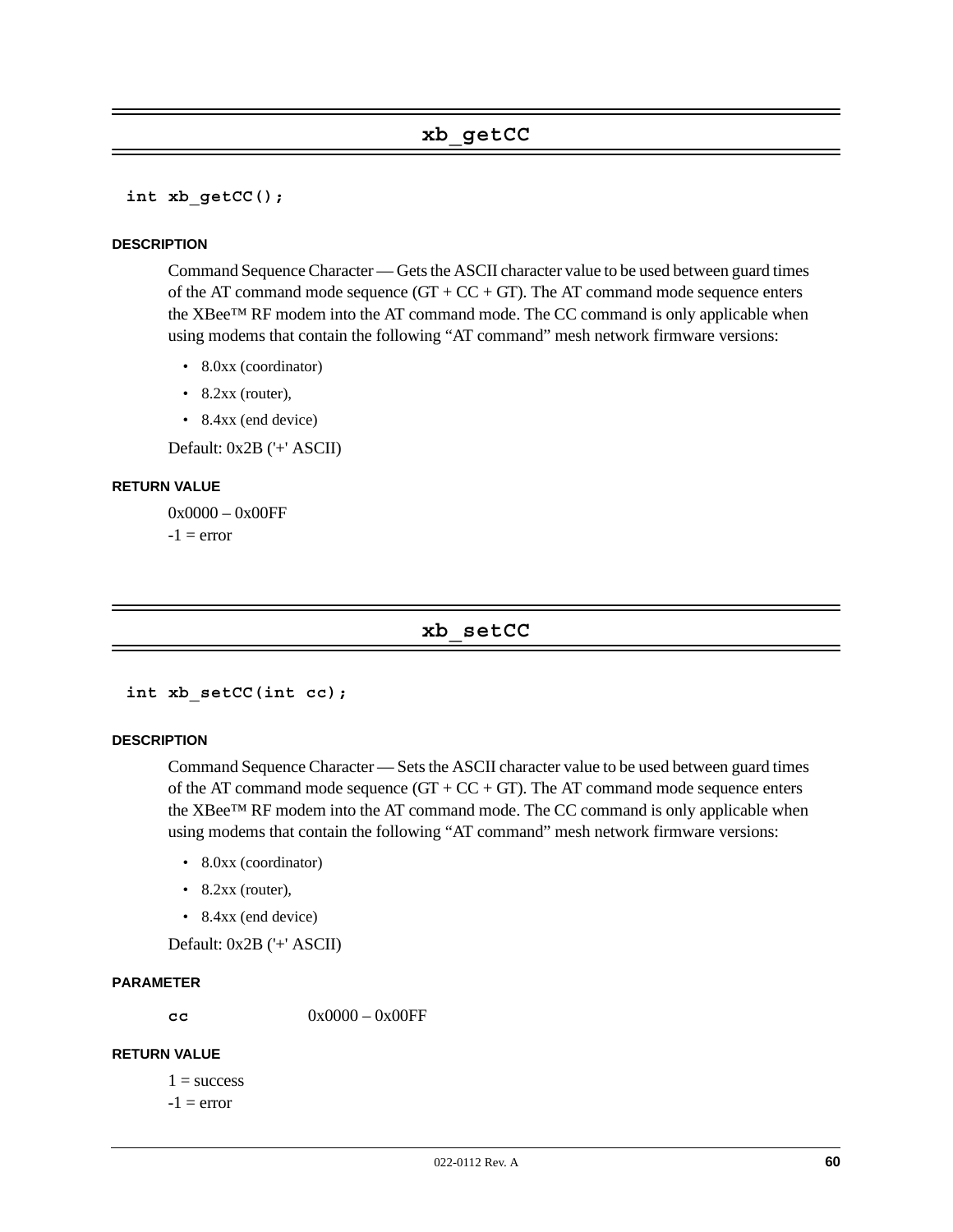# **Specifications**

| <b>Features</b>                                                                                                        |                                | <b>RF Interface Module</b>                                                                                                                                  |
|------------------------------------------------------------------------------------------------------------------------|--------------------------------|-------------------------------------------------------------------------------------------------------------------------------------------------------------|
| RF Module                                                                                                              |                                | MaxStream XBee <sup>TM</sup>                                                                                                                                |
| Compliance                                                                                                             |                                | 802.15.4 standard (ZigBee™ compliant)                                                                                                                       |
| Frequency                                                                                                              |                                | ISM 2.4 GHz                                                                                                                                                 |
|                                                                                                                        | <b>Indoor Range</b>            | $100 \text{ ft} (30 \text{ m})$                                                                                                                             |
|                                                                                                                        | Outdoor Line-of-Sight<br>Range | 300 ft (90 m)                                                                                                                                               |
| Performance                                                                                                            | <b>Transmit Power Output</b>   | $1$ mW $(0$ dBm $)$                                                                                                                                         |
|                                                                                                                        | <b>RF</b> Data Rate            | 250,000 bps                                                                                                                                                 |
|                                                                                                                        | <b>Receiver Sensitivity</b>    | -92 dBm (1% PER)                                                                                                                                            |
| Antenna                                                                                                                |                                | Chip antenna                                                                                                                                                |
|                                                                                                                        |                                | Point-to-point<br>$\bullet$                                                                                                                                 |
| <b>Supported Network Topologies</b>                                                                                    |                                | Point-to-multipoint                                                                                                                                         |
|                                                                                                                        |                                | Peer-to-peer                                                                                                                                                |
|                                                                                                                        |                                | Mesh                                                                                                                                                        |
| Number of RF Channels                                                                                                  |                                | 16 direct-sequence channels (software-selectable)                                                                                                           |
|                                                                                                                        |                                | PAN ID<br>٠                                                                                                                                                 |
| <b>Filtration Options</b>                                                                                              |                                | Channel                                                                                                                                                     |
|                                                                                                                        |                                | Source/destination addresses                                                                                                                                |
| Power (typical)                                                                                                        | Transmit                       | 55 mA @ $3.5-6.0$ V                                                                                                                                         |
|                                                                                                                        | Idle/Receive                   | 60 mA @ 3.5-6.0 V                                                                                                                                           |
| <b>Battery Pack</b>                                                                                                    |                                | 3 AAA, 540 mA•h to 0.8 V each battery                                                                                                                       |
| <b>Operating Temperature</b>                                                                                           |                                | $-40^{\circ}$ C to +70 $^{\circ}$ C                                                                                                                         |
| Humidity                                                                                                               |                                | 5% to 95%, noncondensing                                                                                                                                    |
| Connectors                                                                                                             |                                | Two $2 \times 10$ , 0.1" pitch sockets<br>One power connector<br>One $2 \times 5$ , 2 mm pitch serial header<br>One $2 \times 5$ , 0.1" pitch serial header |
| Board Size with XBee™ RF Modem Installed<br>(XBee <sup>™</sup> RF modem extends 0.2" [5.1 mm] beyond<br>edge of board) |                                | $2.00'' \times 2.00'' \times 0.50''$<br>$(51 \text{ mm} \times 51 \text{ mm} \times 13 \text{ mm})$                                                         |

*Table A-1. ZigBee™ Application Kit RF Interface Module Specifications*

Complete specifications for the RCM3720 RabbitCore module and the RCM3720 Prototyping Board are available in the *RCM3700 User's Manual*.